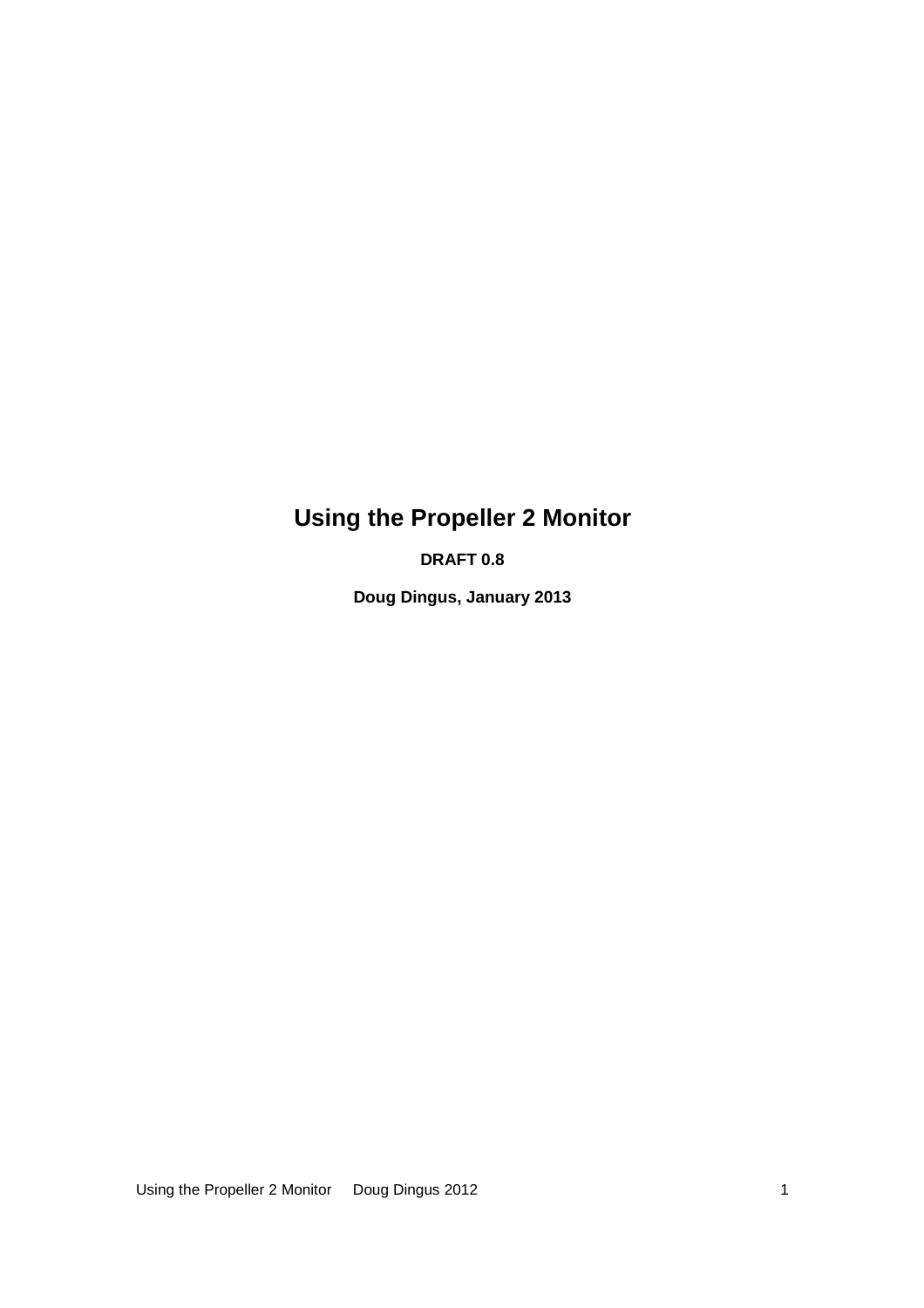# **Table of Contents**

| Appendix A |  |
|------------|--|
|            |  |
|            |  |
|            |  |
| Appendix B |  |
|            |  |
|            |  |
|            |  |
|            |  |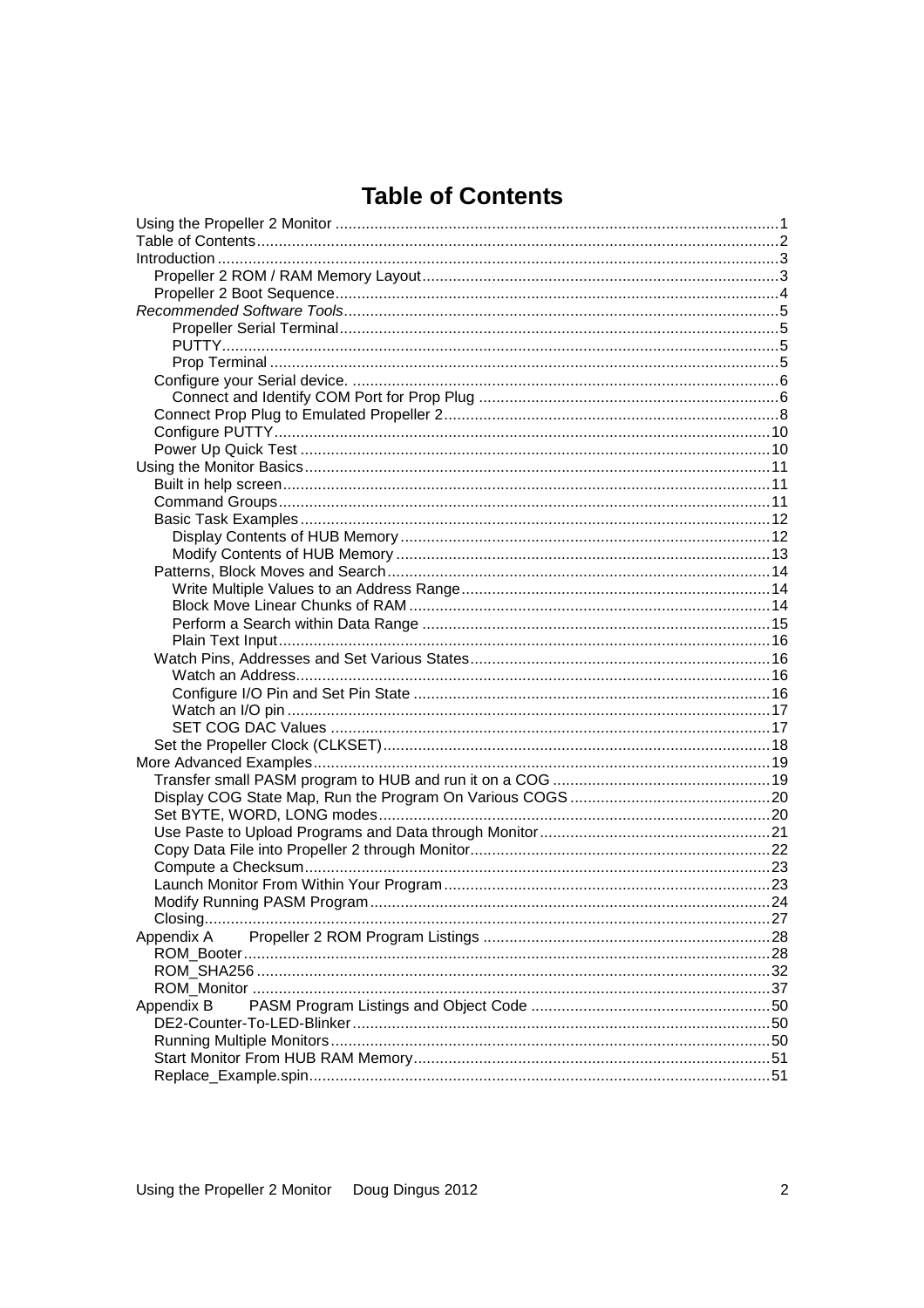# **Introduction**

Every Propeller 2 chip comes with a built in system monitor that you can use to have a low level conversation with the chip as needed for your development, testing or experimentation using just about any serial device capable of ASCII communications. No programming tools are required to use the monitor, though they are recommended to generate code to be uploaded or better understand the contents of shared HUB or core COG memory.

This book contains information on how to use the monitor in a variety of practical and useful ways as well as basic chip information, such as ROM contents, memory layout and other things related to the monitor. This book does not cover PASM programming beyond a simple example or two necessary to demonstrate some advanced monitor functions.

For many users, the monitor can be the very first thing you do to get familiar with the Propeller 2!

# **Propeller 2 ROM / RAM Memory Layout**

The Propeller 2 chip has three core PASM programs in ROM. These are: ROM\_booter, ROM\_SHA256, and ROM\_Monitor. Please see program listings in Appendix A at the end of the document to examine them in detail and read the basic explanation text at the start of each listing.

Both the Monitor and SHA256 ROM routines can be used from within your program. This guide only covers starting the monitor.



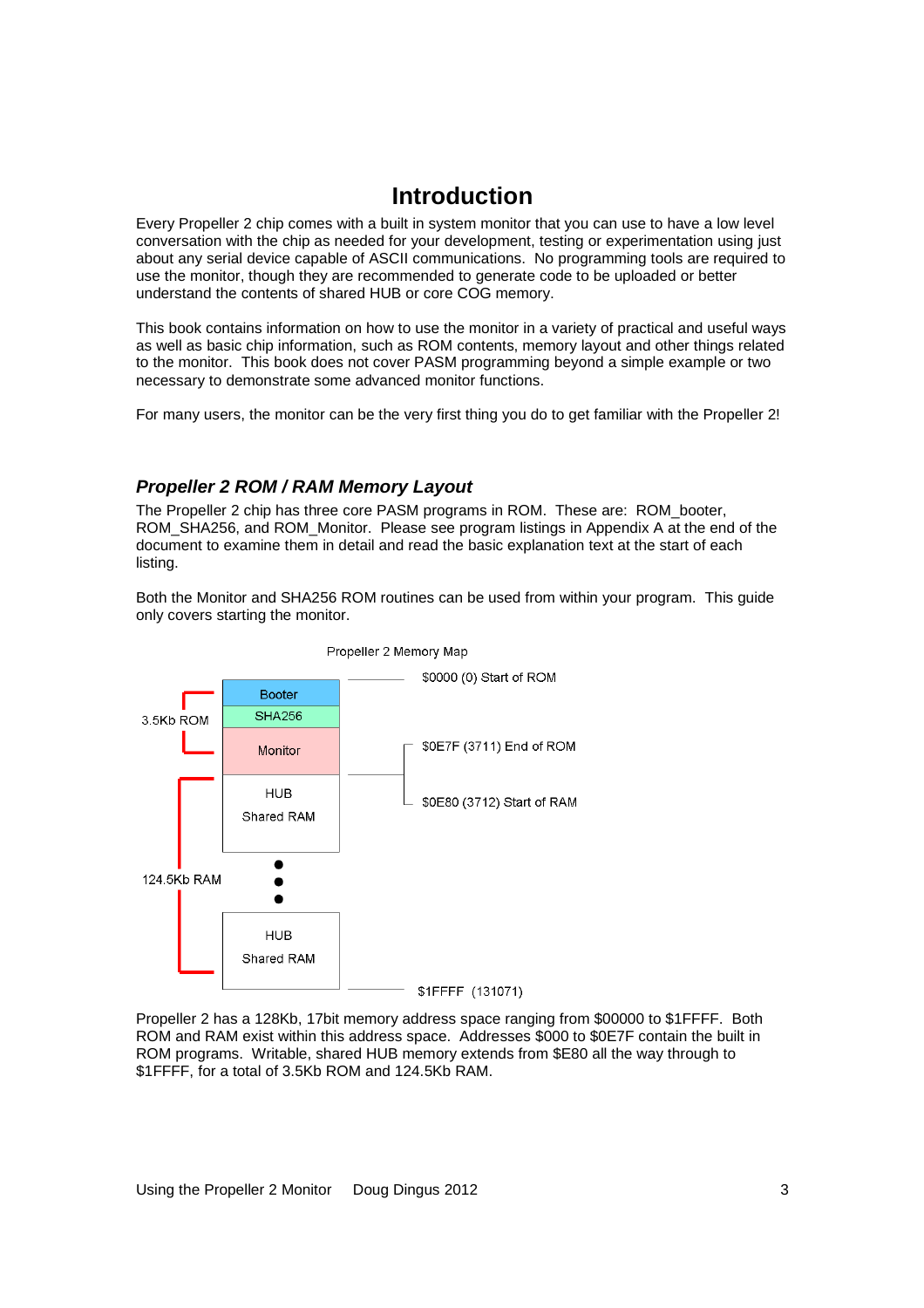# **Propeller 2 Boot Sequence**

When powered up, the Propeller 2 runs the booter program which controls the boot sequence. There are three possible boot options, in this order:

- 1. Serial
- 2. SPI Flash
- 3. Monitor

Serial and Flash both require external data be sent to the chip, and optionally pass encryption authentication tests.

If both of those fail, the monitor is activated on pins **90(rx) and 91(tx)** by default. **The monitor will not activate if the encryption fuses have been set on a particular Propeller 2 chip.** A value of 0 is required to be present for the monitor to operate so that the chip is secure when it's fuse bits are set for that purpose.

Once the monitor is activated, pressing the space bar on your serial capable device allows the auto baud routine to synchronize and enable communications.

This is the default way to enter the monitor. Since it can be initiated from your program, the monitor can be assigned to other I/O pins and started in a variety of ways.

Here is what the monitor looks like after it has been activated and you have pressed the space bar to sync up the auto baud task:

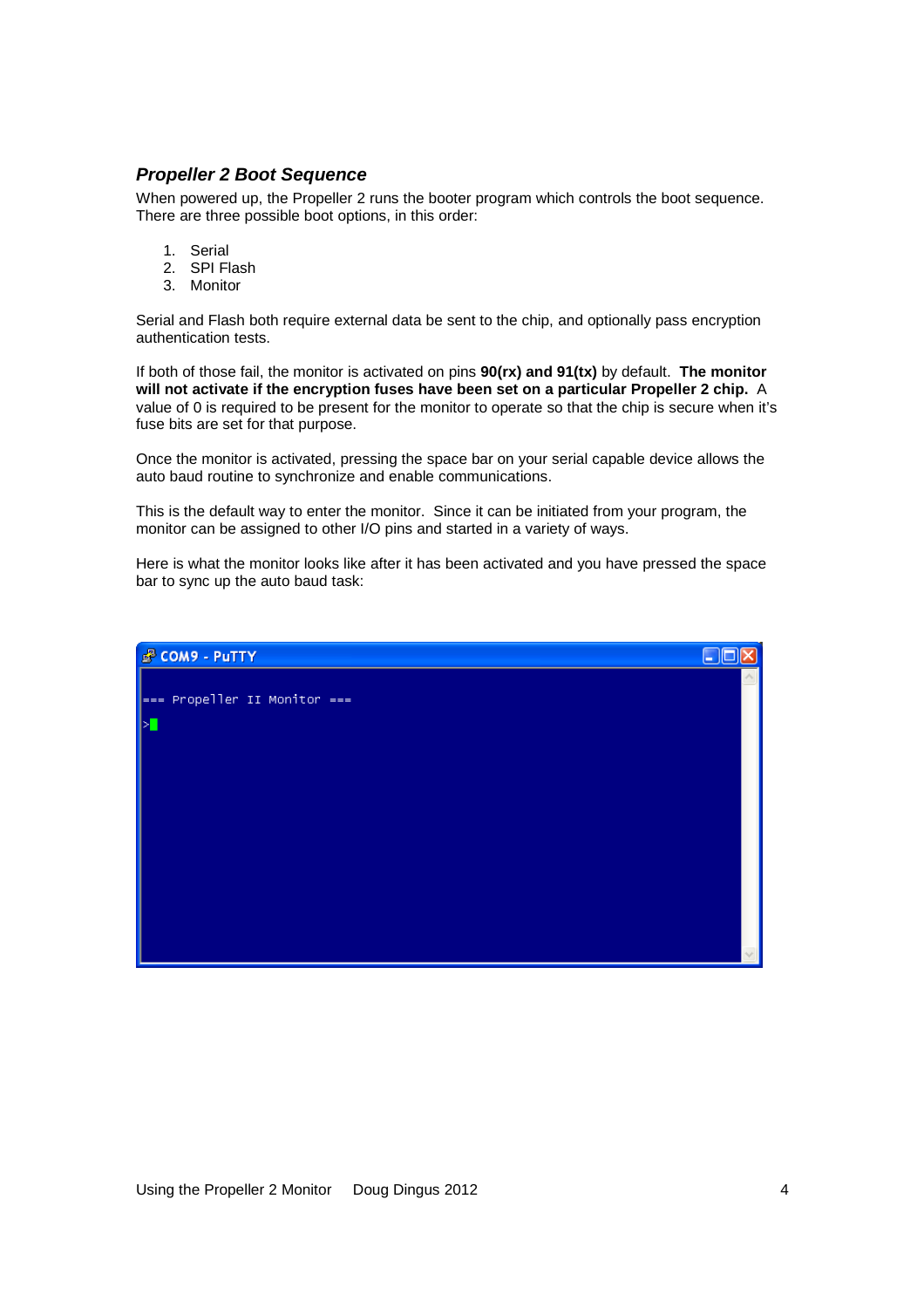## **Recommended Software Tools**

Basically the only tool you need to interact with the monitor is some kind of serial terminal emulation. Just about any device you can think of which is capable of plain ASCII communication will operate just fine with the Propeller monitor. Your author has used an Apple 2 home computer, and is eager to try a TRS-80 Model 100 portable computer.

The monitor does not output any special ASCII characters, other than the system bell on user input error. Only standard ASCII characters \$20 - \$7E are communicated.

Here is a short list of common terminal software options.

## **Propeller Serial Terminal**

You can obtain the Propeller Serial Terminal via download from Parallax.com here: http://www.parallax.com/Portals/0/Downloads/sw/propeller/Parallax-Serial-Terminal.zip

## **PUTTY**

Putty is a very capable, configurable, fast and flexible serial terminal interface. Your author highly recommends PUTTY as a serial terminal. PUTTY can be obtained here: http://www.putty.org/

PUTTY will be used for most examples in this book. Feel free to use whatever terminal software or device you prefer.

## **Prop Terminal**

This program was written by Andy Schenk. (Ariba) and is maintained and distributed on the Parallax Support Forums. Here is a thread that has an updated P2 version capable of utilizing the monitor to upload object files to a Propeller 2:

http://forums.parallax.com/showthread.php?144199-Propeller-II-Emulation-of-the-P2-on-DE0- NANO-amp-DE2-115-FPGA-boards&p=1150859&viewfull=1#post1150859

And an older forum thread where updates are regularly posted:

http://forums.parallax.com/showthread.php?94310-Updated-the-PropTerminal

The Prop Terminal is special in that it renders the terminal session to a graphics window and supports many graphics functions through the serial connection. If you need graphical data verification and do not have video support connected to your Propeller 2 chip yet, this terminal is a great option.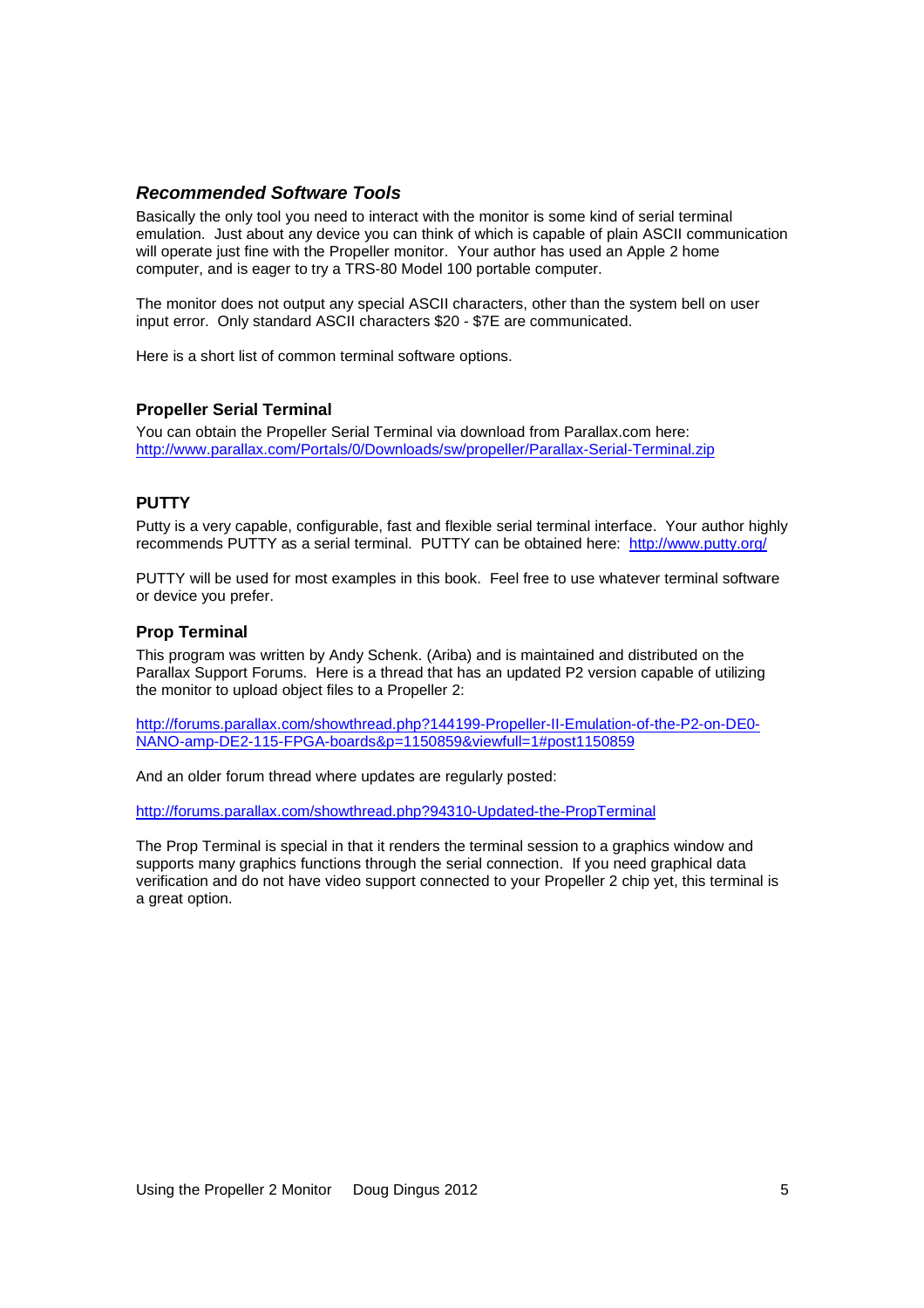## **Configure your Serial device.**

Let's test the Propeller 2 chip and serial terminal software you have chosen. Since the monitor does auto baud, you need only know which COM port your serial device is talking through.

Due to the extremely wide variety of serial options available, this guide will only cover the Prop Plug USB Serial Interface at this time. These instructions also work well for the onboard Serial Interfaces found on many Parallax development boards, though the monitor is specific to Propeller 2.

## **Connect and Identify COM Port for Prop Plug**

Connect your Prop Plug to your PC USB port and verify the device has been recognized and enumerated. You can use the Windows Device Manager for this. Either navigate through the Control Panel, System applets, or input "mmc devmgmt.msc" into your Windows Start Menu, Run dialog, or a DOS command prompt to launch Device Manager, as seen on the following page.

Device Manager Showing Two Prop Plugs Connected to Windows XP System. (Other Windows Operating Systems Similar.)



To determine the port when multiple serial devices are present, disconnect, then connect the Prop Plug USB while viewing the Device Manager to see it's COM port assignment appear in the list.

Only one Prop Plug is needed, however two can be advantageous when the monitor is called from a user program. Two are shown in the screen capture above along with another generic USB to Serial device which could be used with the monitor. Note the little yellow or red icon that may appear next to your COM port assignment, as seen on the generic USB device above. If those are present, yellow means the driver isn't correctly installed and red means hardware failure of the Prop Plug.

If other USB devices operate correctly, assume the trouble is your Prop Plug driver and reload it from here: http://www.parallax.com/usbdrivers

When you can connect the Prop Plug and just see a COM port assignment without any status icons, note the COM port as that will be needed to tell the terminal software which device to communicate through. In this guide, COM 9 will be used.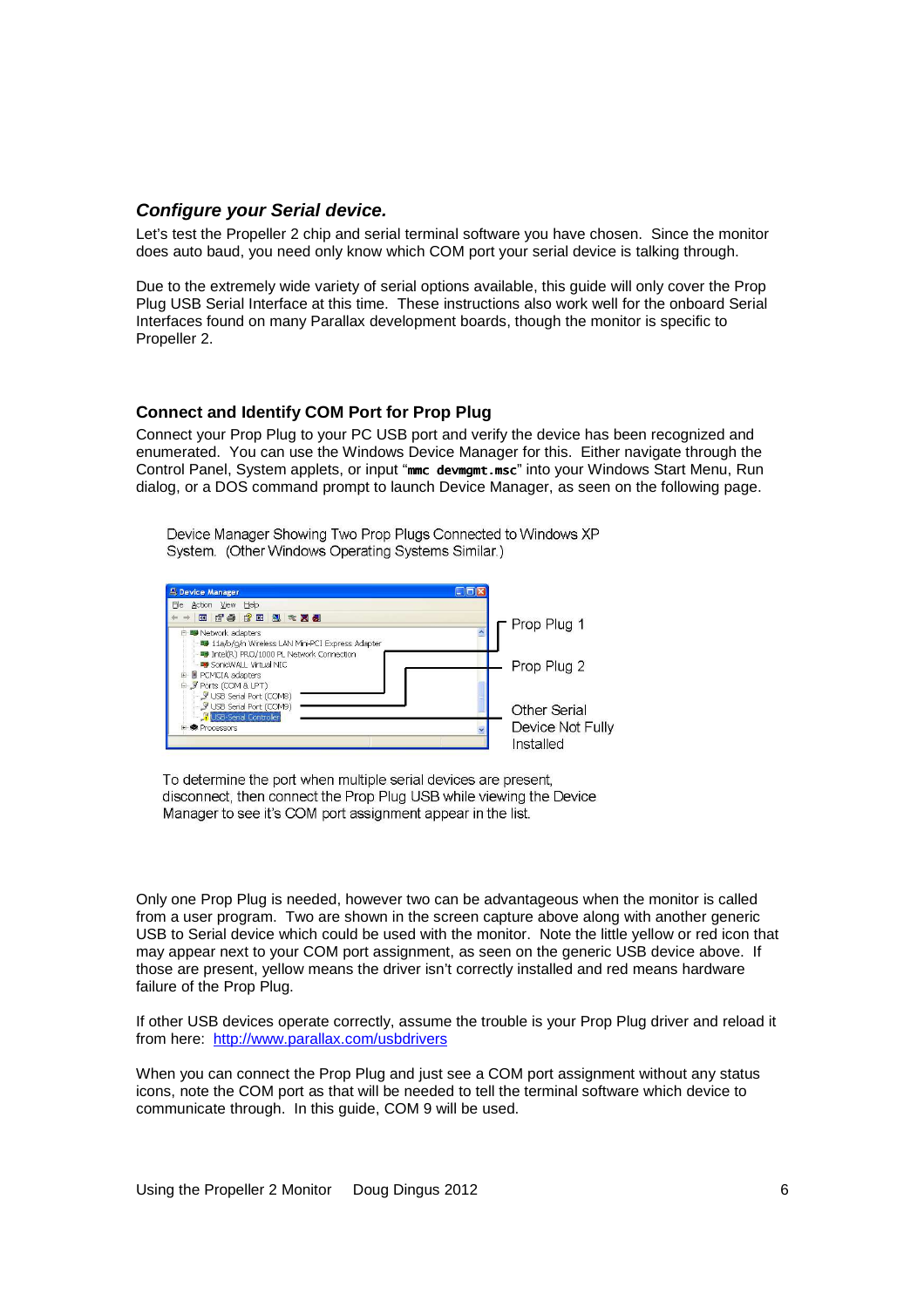You can optionally change the COM port assignment in the Device Manager screen. Select the device port you want to change, right click on it to access its properties and navigate to the Port Settings tab. Select the advanced button to see the port assignment screen shown below and input your desired COM port.

| $\checkmark$                                                             | OK              |  |  |  |  |  |  |  |  |  |
|--------------------------------------------------------------------------|-----------------|--|--|--|--|--|--|--|--|--|
|                                                                          | Cancel          |  |  |  |  |  |  |  |  |  |
| Select lower settings to correct performance problems at low baud rates. |                 |  |  |  |  |  |  |  |  |  |
|                                                                          | <b>Defaults</b> |  |  |  |  |  |  |  |  |  |
|                                                                          |                 |  |  |  |  |  |  |  |  |  |
|                                                                          |                 |  |  |  |  |  |  |  |  |  |
| Miscellaneous Options                                                    |                 |  |  |  |  |  |  |  |  |  |
| Serial Enumerator                                                        | ☑               |  |  |  |  |  |  |  |  |  |
| Serial Printer                                                           |                 |  |  |  |  |  |  |  |  |  |
| Cancel If Power Off                                                      |                 |  |  |  |  |  |  |  |  |  |
| Event On Surprise Removal                                                |                 |  |  |  |  |  |  |  |  |  |
| Set RTS On Close                                                         |                 |  |  |  |  |  |  |  |  |  |
| Disable Modem Ctrl At Startup                                            |                 |  |  |  |  |  |  |  |  |  |
|                                                                          |                 |  |  |  |  |  |  |  |  |  |

If you see a "port in use message", you may have assigned multiple devices to the same port, and or may require a restart of your computer to fully assign the port. If you have trouble after a port assignment, try another port or use the default port assignment.

**You are now ready to connect to the Propeller 2 chip.**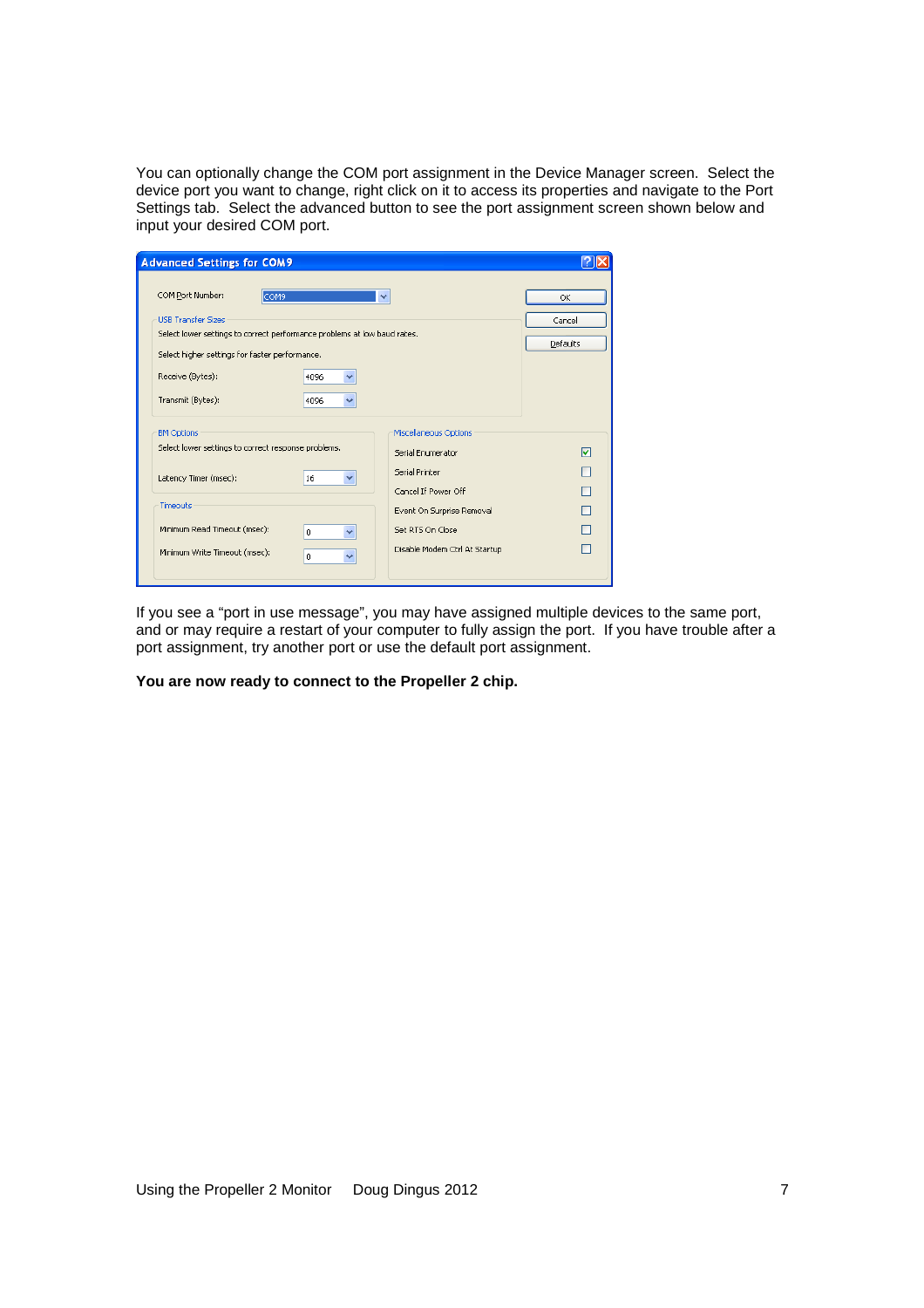## **Connect Prop Plug to Emulated Propeller 2**

Connect your Prop Plug to the Propeller 2 board. At the time of this writing, only ALTERA FPGA Propeller 2 emulation boards are available. This section will be revised and some content added to the document overall when that changes.

Two FPGA emulation kits are available: DE2-115 and DE0-NANO. The DE2 emulation supports 6 COGS and has LED connections and switches available for testing and the DE0 board supports 1 COG. This document was authored using the DE2 board. Not all examples shown are possible with the DE0 due to the lack of concurrent COGS in that emulation.

Additionally, this document does not cover the specifics of the FPGA emulation setup as that is temporary and subject to change when real hardware becomes available. Again, this document will be revised when that occurs. Until then, it's useful to understand how the monitor works and a lot of things you can do with it now on an emulated P2.

Here is a connection diagram for the DE0-NANO emulation:

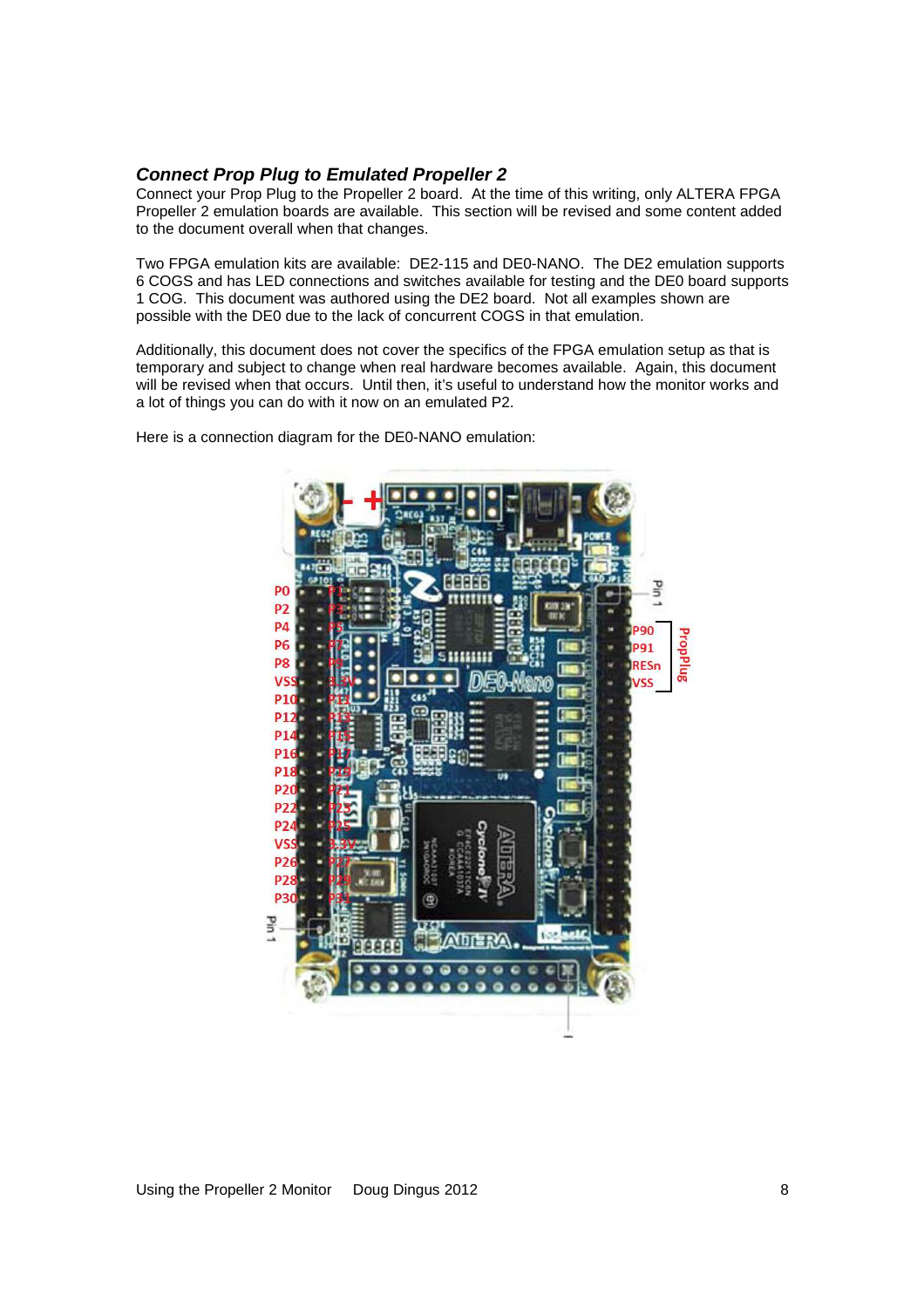

And this is the one or two Prop Plug connection diagram for the DE2-115 emulation: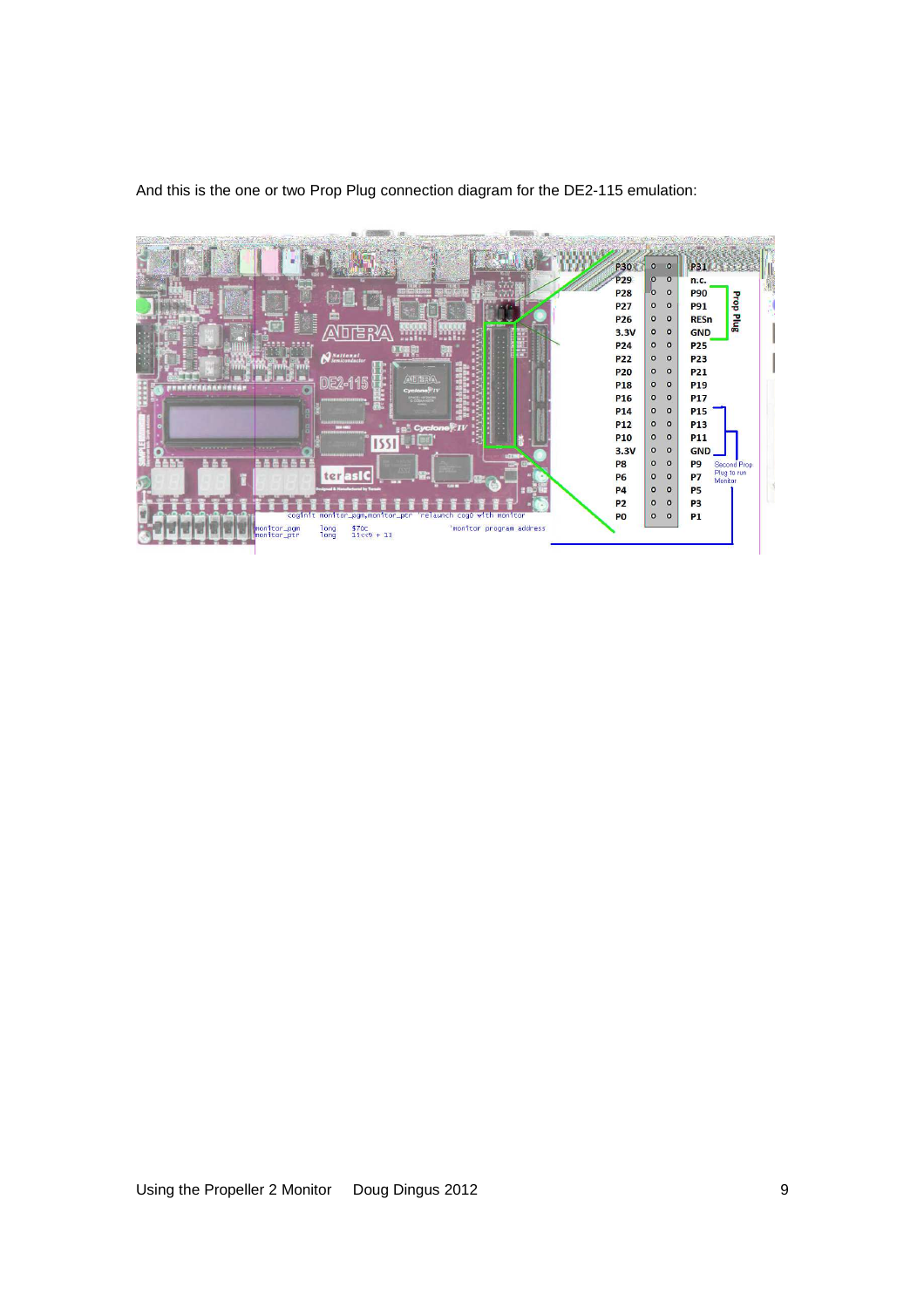# **Configure PUTTY**

PUTTY requires very little configuration to operate well with the monitor. The key to using PUTTY quickly is to configure a setup and save it for future use. A two Prop Plug configuration will be shown, with COM 9 being the main Prop Plug, used for both programming the Propeller 2 and monitor communications, and COM 8 being the secondary Prop Plug used to access the monitor after a user loaded program calls the monitor on the secondary communication pins designated.

A minimum PUTTY setup looks like this:

| <b>X</b> PuTTY Configuration                                                                                                                                                                                                                                                   |                                                                                                                                                                                                                                                                                                                                                                                                                                                 |
|--------------------------------------------------------------------------------------------------------------------------------------------------------------------------------------------------------------------------------------------------------------------------------|-------------------------------------------------------------------------------------------------------------------------------------------------------------------------------------------------------------------------------------------------------------------------------------------------------------------------------------------------------------------------------------------------------------------------------------------------|
| Category:                                                                                                                                                                                                                                                                      |                                                                                                                                                                                                                                                                                                                                                                                                                                                 |
| Session<br>lim Logging<br>⊟- Terminali<br>-- Keyboard<br>i… Belli<br><b>Eeatures</b><br>- Window<br>- Appearance<br>-- Rehaviour<br>$-$ Translation<br>Selection<br><sup>i…</sup> Colours<br>⊟- Connection<br>l— Data<br>— Proxv<br>— Telnet<br>- Rlogin<br>⊞- SSH<br>— Serial | Basic options for your PuTTY session<br>Specify the destination you want to connect to<br>Serial line<br>Speed<br>COM <sub>9</sub><br>96000<br>Connection type:<br>DRaw OIelnet ORlogin OSSH<br>⊙ Serial<br>Load, save or delete a stored session<br>Saved Sessions<br>Propeller<br>Default Settings<br>Load<br>Apple<br>Propeller<br>Saye<br>Propeller Secondary<br>Delete<br>Close window on exit:<br>O Only on clean exit<br>Always<br>Never |
| About                                                                                                                                                                                                                                                                          | Cancel<br>Open                                                                                                                                                                                                                                                                                                                                                                                                                                  |

Specify the COM port, a baud rate and select the "serial" button.

PUTTY requires that you populate the setup values, assign a name to them then select the "save" option to preserve them for future use.

If you don't do the save step, PUTTY will launch with those values and forget them when your session is done. This is good for testing.

Many options are available, such as colors, system bell, etc… The minimum ones needed to interact with the monitor are shown on this setup screen.

# **Power Up Quick Test**

It's time to power up your Propeller 2 board and access the monitor. Make sure there are no bootable devices attached to your Propeller 2, turn on the power, launch PUTTY or your preferred terminal emulation software and press the space bar once to see the monitor reply:



Success! Now it's time to start using the monitor.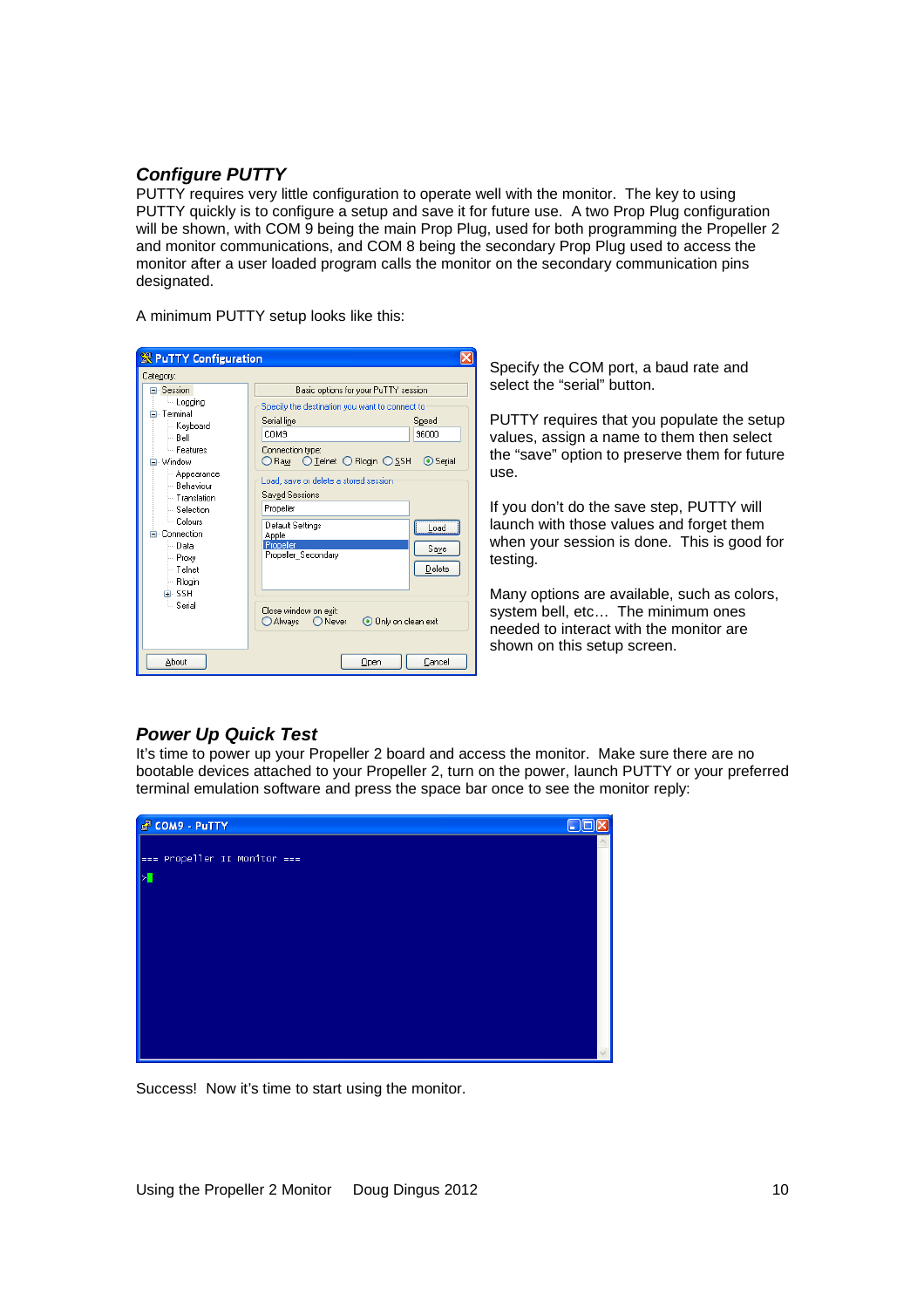# **Using the Monitor Basics**

Now let's take a tour of the P2 chip using the monitor. Despite the fact that no program has been loaded, there are a number of things to do at this early stage. From this stage onward, monitor screen shots will only be used when there is some value in doing so. For most use case explanation, plain text works. A different font will be used to differentiate monitor interaction text from the explanatory text, along with color used to highlight specific things..

**The monitor prompt is a single ">" sign.** When that is present, you can input commands. When it's not, the monitor is either not running or busy processing some command already given.

## **Built in help screen**

Input a question mark and the CR / Enter key to see the built in command help text displayed on your terminal:

```
=== Propeller II Monitor === 
>?
 - HUB - 
{adr{.adr}} - View 
{adr{.adr}}/{dat{ dat}} - Search 
{adr{.adr}}:{dat{ dat}} - Enter 
adr.adr[</>]adr - Move 
adr.adr^ - Checksum 
adr@ - watch<br>
[Y/W/N] - Byte/word/long<br>
- Byte/word/long
[Y/W/N] - Byte/word/long 
 - COGS - 
cog+adr{+adr} - Start 
cog- - Stop 
M - Map 
- PINS -<br>{pin}[H/L/T/Z/R]
{pin}_{\text{min}}[H/L/T/Z/R] - High/low/toggle/off/read<br>nin#
pin# - Watch<br>pin# - Watch<br>pin|cfg - Confi
pin|cfg - Configure 
dat\ - Set DACs 
\frac{d}{dt} - MISC -<br>dat*
                                   - Set clock
' - Repeat 
                                   - Quit
>
```
For clarity, the monitor prompt is colored blue, your input green and the output text red. Despite the small amount of text output by necessity so as to keep the Propeller 2 ROM size at a minimum, there is a lot of information on this simple reminder screen. In fact, it's the entire command reference for the monitor!

# **Command Groups**

Commands are broken down into four groups based on what areas of the Propeller 2 they impact the most.

## **HUB**

Hub commands operate on the shared HUB memory space, both RAM and ROM. To the monitor, there is no difference between the two. It's all HUB memory. To us, there is a difference in that the ROM is read only, and the RAM is writable. HUB commands can display memory contents for us, write values, search for occurrences of unique values, watch memory addresses and declare the unit display, such as bytes, words and longs.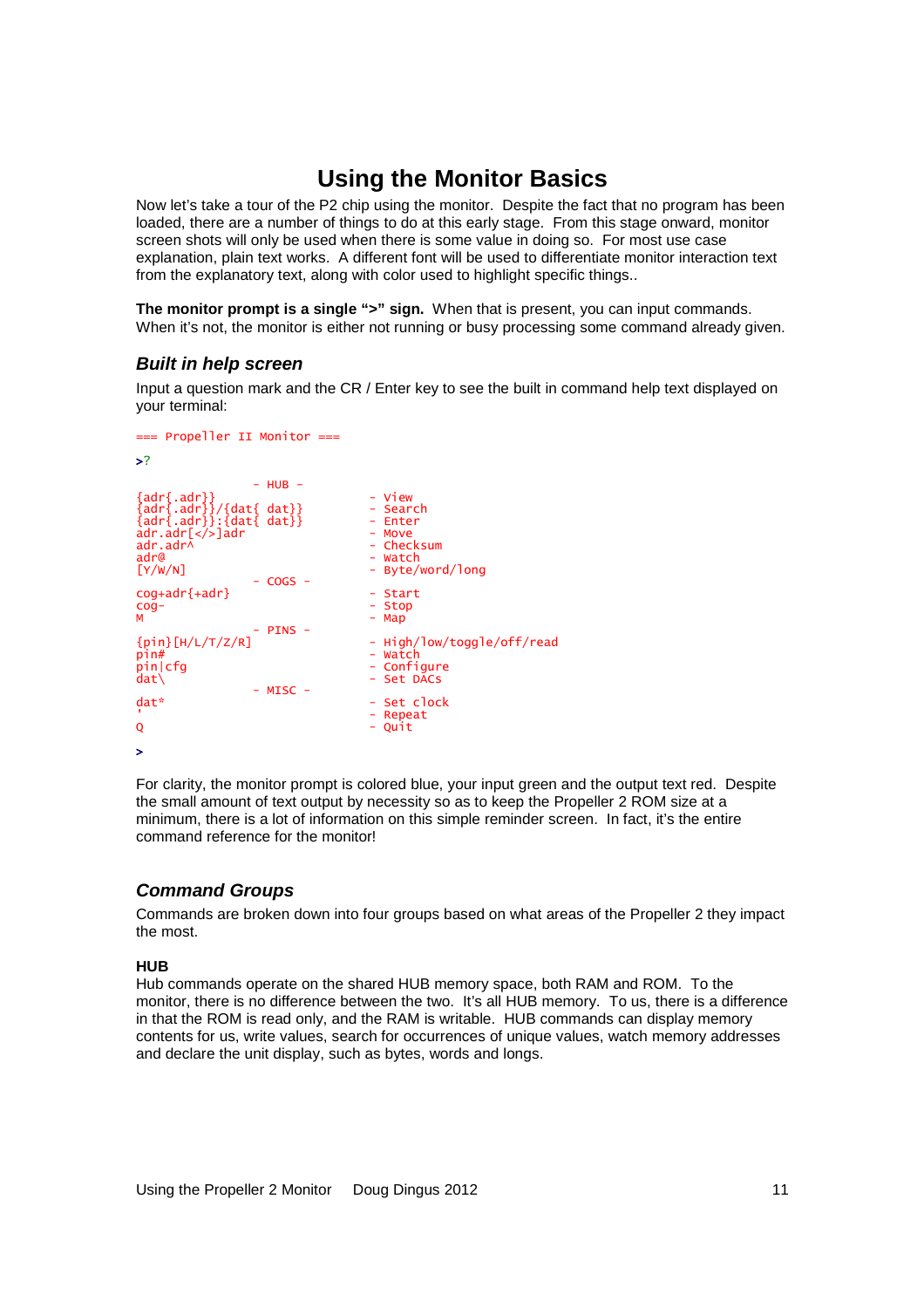## **COGS**

Cog commands operate on COGS. It's possible to stop, start and map the state of the Propeller 2 COGS, even while a program is running!

#### **PINS**

These commands affect the state of the I/O pins. It is possible to set pin states, such as high, low, toggle, off, read; watch pins, configure them and set the DAC values associated with pins.

#### **MISC**

These commands are grouped because they don't fit well into the other categories. Miscellaneous commands include being able to set the clock, repeat input data and exit the monitor.

### **Basic Task Examples**

Of these groups, the HUB commands are probably the easiest, so I'll start with those first. Feel free to follow along on your P2. Rather than write up an exhaustive detail on syntax, an interactive task based approach will be used. The syntax isn't difficult and should become obvious once you have worked through a few of these tasks.

### **Display Contents of HUB Memory**

You can start out by just typing in an address. The monitor expects hexadecimal addresses, which consist of the numbers 0-9, and the letters A-F and addresses are not case sensitive, nor are they required to contain leading characters. If you are not familiar with hexadecimal addressing, Wikipedia, http://en.wikipedia.org/wiki/Hexadecimal along with many other sources have tutorials you can use.

For windows users, the system calculator has a programmer mode that includes quick and easy hex to decimal conversion. Select "view" from the calculator menu to access the scientific or programmer mode, depending on what version of Windows you are using. A tutorial on that can be found here: http://grok.lsu.edu/article.aspx?articleid=8220

Let's start with very low memory:

=== Propeller II Monitor === >4 00004- 32 '2' >a 0000A- 7C '|' >A 0000A- 7C '|' >0.f 00000- 50 72 6F 70 32 2E 30 20 00 20 7C 0C 03 CA 7C 0C 'Prop2.0 . |...|.' >

Again, the same conventions are used: Blue for the prompt, your input in green and the monitor output in red.

Going from top to bottom, the first address input was "4". The monitor output confirms the address in 5 digit form, followed by its contents as both a hex value 32 and an ASCII character,

"2". 00004- 32 '2' The next address input was "a", which is 10 decimal, and the value returned was 7C, character "|". Notice the third input "A" and that there is no difference in the output. >a 0000A- 7C '|' >A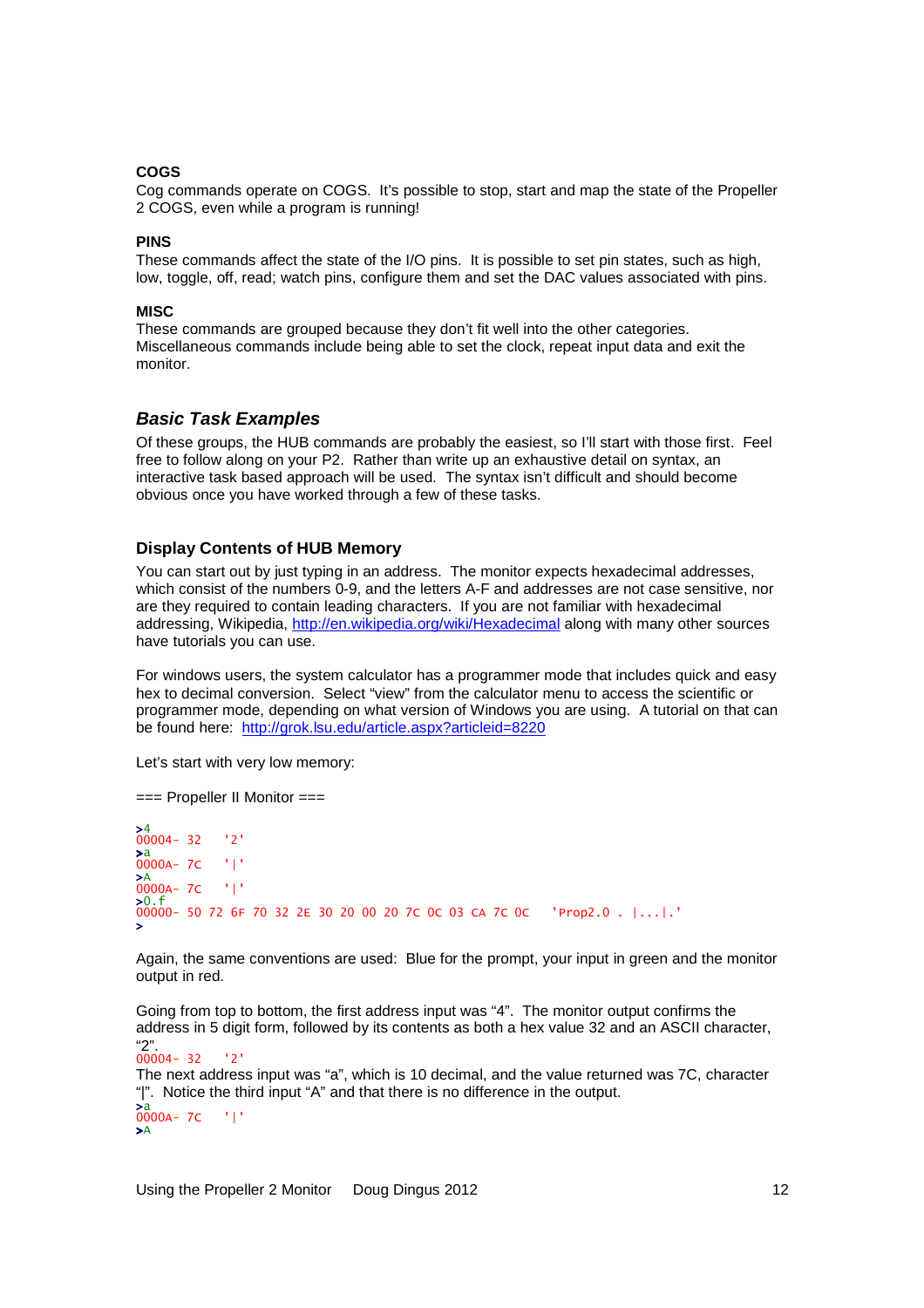0000A- 7C '|'

Remember, addresses are not case sensitive.

The final input is an address range! Two addresses separated by a period "." will cause the monitor to display the full range of addresses. In this case, address 0 through F is 0 through 15 decimal, the first 16 addresses in the Propeller 2.

>0.f 00000- 50 72 6F 70 32 2E 30 20 00 20 7C 0C 03 CA 7C 0C 'Prop2.0 . |...|.'

These outputs feature some delimiters, highlighted in black above. Whenever the monitor outputs memory contents, it states the start address for the line, then one or more values, up to 16 per line separated by spaces. An ASCII text representation inside of single quotes follows to complete the line.

You read this as: Address  $00000 = 50$ , address  $00001 = 72$ , and so on until the end of the line, address  $0000F = 0C$ .

Now let's look at the end of ROM.

>E70.E8F 00E70- 3D 3D 20 45 6E 64 20 6F 66 20 52 4F 4D 20 3D 3D '== End of ROM ==' 00E80- 00 00 00 00 00 00 00 00 00 00 00 00 00 00 00 00 '................'

Note the series of text characters,  $\equiv$  End of ROM  $=$ " form a useful marker to help you see where ROM ends and RAM begins.

When working with the monitor, it's just simple letters, numbers and characters. Really, the bare minimum needed to get stuff done. When we write addresses formally, a very common convention for hex addresses is to precede them with a dollar sign to differentiate them from decimal numbers. Until this point in the guide, that has been ignored to keep things simple. Dollar sign hex addresses will be used in the explanatory text from now on where it makes sense to do so.

The end of ROM is \$0E7F, and the beginning of RAM is \$0E80. If we want to store values in the HUB, we must do that with addresses that are in the RAM region, which runs from \$0E80 to \$1FFFF. Notice the highest HUB memory address is 5 digits? That's why the monitor formats all address output to 5 digits. You don't have to worry about that on input however. When the monitor does it, really this just makes everything look nice and easy to read on the terminal.

One thing we can see from this simple HUB memory display is the RAM memory contents are all zeros! HUB memory is cleared during the Propeller boot process and we can see the results of that here.

#### **Modify Contents of HUB Memory**

Modifying HUB memory values works a lot like displaying HUB memory does.

Let's say you want to put the number \$FF into address \$E80, the first available one. All you need to do is input the address, a colon and the value desired.

#### >e80:ff

Notice there is no output on this one. Technically, a write operation doesn't yield output. The write just happens, if possible.

Here are two more: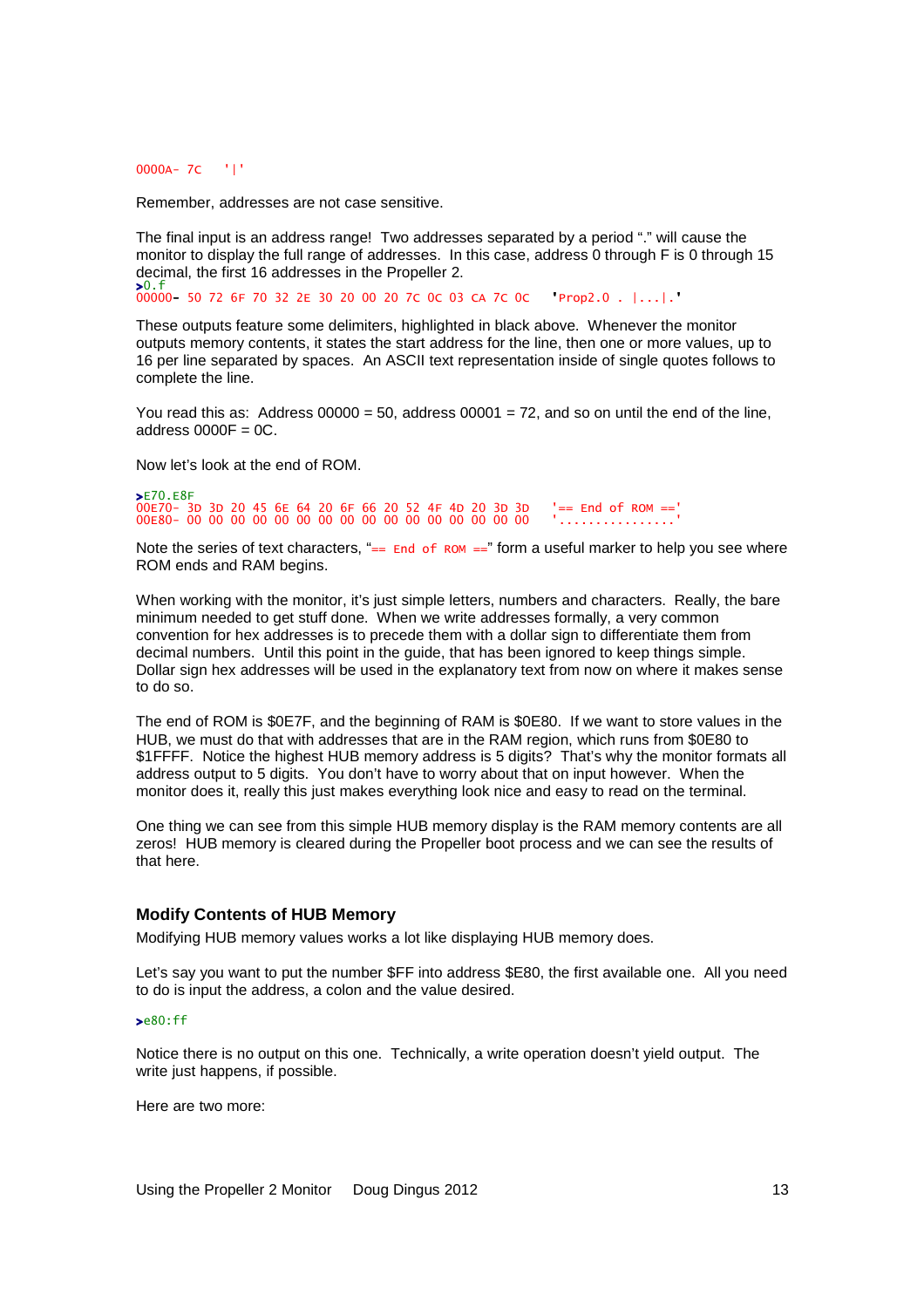>e83.e8f:ff >e83.e8f:AA

These are simple range fills. First, the address range from \$E83 to \$E8F is filled with the value \$FF, then filled again with \$AA.

Now display to verify the results are as expected:

```
>e80.e8f
00E80- FF 00 00 AA AA AA AA AA AA AA AA AA AA AA AA AA '................'
```
It's also possible to populate address sequentially:

```
>E90: 11 22 33 44 55 66 77 88 99 00 
>E90.E9f
00E90- 11 22 33 44 55 66 77 88 99 00 00 00 00 00 00 00 '."3DUfw.........'
```
### **Patterns, Block Moves and Search**

The monitor can either look through an address range for a specific pattern of values, or fill a range with a specific pattern of values, or block move the contents of HUB memory.

#### **Write Multiple Values to an Address Range**

Let's do reverse order this time. First, a fill address range with pattern. That end of ROM message is nice.

```
>e70.e7f
00E70- 3D 3D 20 45 6E 64 20 6F 66 20 52 4F 4D 20 3D 3D '== End of ROM ==' 
>1000.103f: 3d 3d 20 45 6e 64 20 6f 66 20 52 4f 4d 20 3d 3d 
>1000.103f
01000- 3D 3D 20 45 6E 64 20 6F 66 20 52 4F 4D 20 3D 3D   '== End of ROM =='<br>01010- 3D 3D 20 45 6E 64 20 6F 66 20 52 4F 4D 20 3D 3D   '== End of ROM =='
01020- 3D 3D 20 45 6E 64 20 6F 66 20 52 4F 4D 20 3D 3D   '== End of ROM =='<br>01030- 3D 3D 20 45 6E 64 20 6F 66 20 52 4F 4D 20 3D 3D   '== End of ROM =='
>
```
The only difference here is simply supplying more values to the range fill operation. That is the pattern. Here is another example:

```
>2000.20ff: 00
>2000.2024: 11 22 33 44 55 
>2000.2024
02000- 11 22 33 44 55 11 22 33 44 55 11 22 33 44 55 11   '."3DU."3DU."3DU."<br>02010- 22 33 44 55 11 22 33 44 55 11 22 33 44 55 11 22   '"3DU."3DU."3DU."'<br>><br>>
```
First zero the address range \$2000 - \$20FF. Then pattern fill \$2000 - \$2024 with the byte values, \$11, \$22, \$33, \$44, \$55, and finally display them to verify what happened.

#### **Block Move Linear Chunks of RAM**

Instead of typing all those in, just ask the monitor to move them instead! You use the greater than and less than characters to indicate which direction the move is to happen. In the example below, the address range containing that End of ROM string is copied to the destination address \$2000.

```
>e70.e7f
00E70- 3D 3D 20 45 6E 64 20 6F 66 20 52 4F 4D 20 3D 3D '== End of ROM ==' 
>e70.e7f>2000
>2000.201f
```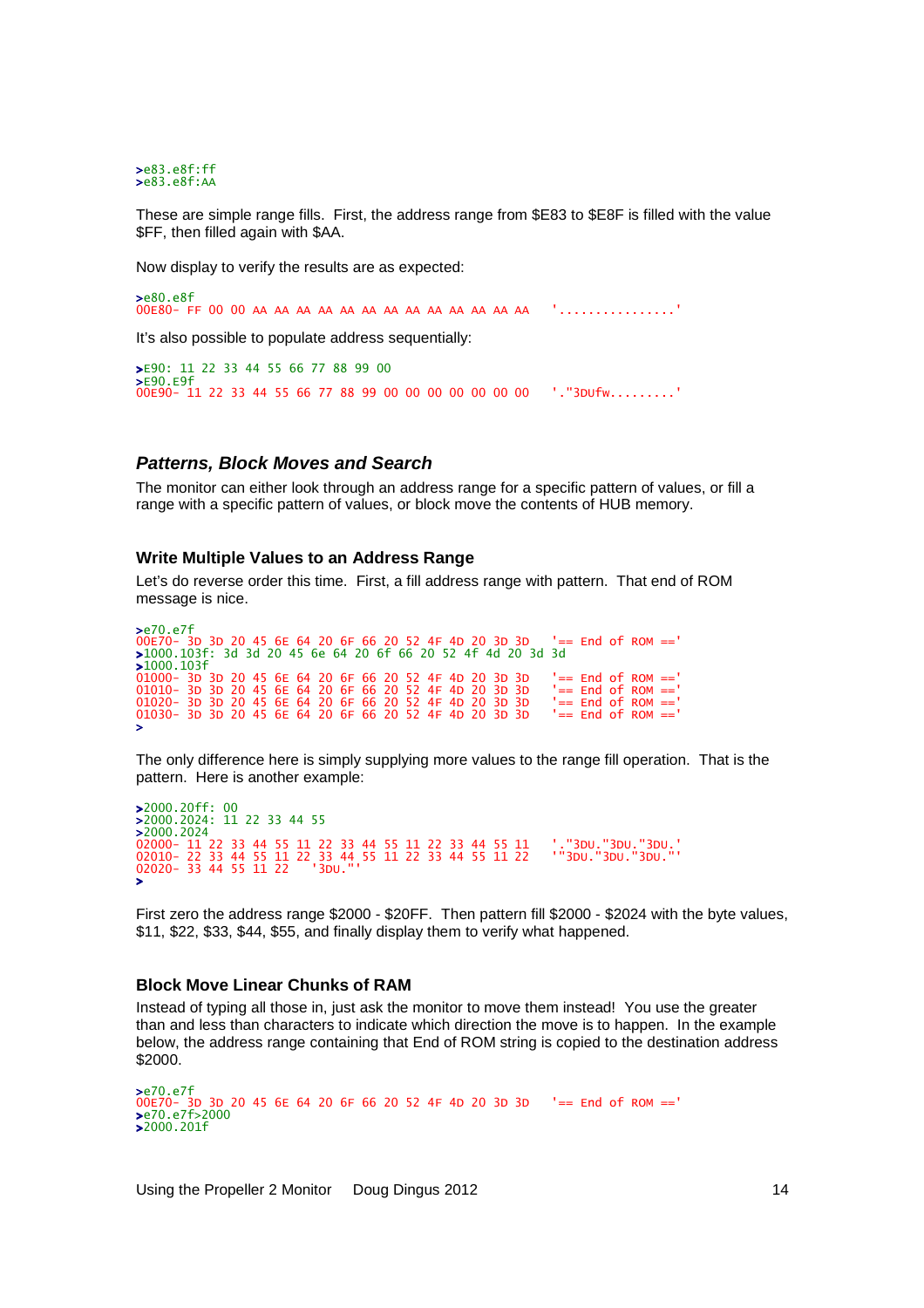02000- 3D 3D 20 45 6E 64 20 6F 66 20 52 4F 4D 20 3D 3D '== End of ROM ==' 02010- 00 00 00 00 00 00 00 00 00 00 00 00 00 00 00 00 '................'

Much shorter and faster! Moves also come with no worries about fat fingering one of the values at the keyboard either. In this context, just like in Propeller Assembly Language, move really means copy.

The greater than character ">" means, block copy the address range (\$E70 - \$E7f) starting at the destination address. (\$2000)

Here is another move example:

>1000.2000:0  $>1000.101$ f<0 >1000.102f 01000- 50 72 6F 70 32 2E 30 20 00 20 7C 0C 03 CA 7C 0C 'Prop2.0 . |...|.' 01010- 45 FE C1 0D E3 B6 FC 0C 01 C4 7C 0C 01 C4 7C 0D 'E.........|...|.' 01020- 00 00 00 00 00 00 00 00 00 00 00 00 00 00 00 00 '................' >

In this example, the range \$1000 - \$2000 is filled with zeroes. The move is specified reversed from the example above.

#### >1000.101f<0

This means "fill the range \$1000 to \$101f with sequential and incrementing addresses beginning at \$0." Unlike the ">" example above, the range is now a target instead of a source, which is specified by the "<" character shown.

Finally, that range is displayed to verify the move was the one intended. "Prop2.0" is found at the very beginning of ROM, indicating the right move did happen.

### **Perform a Search within Data Range**

You can quickly find where a specific set of data values appears in the HUB memory space. Here is a quick search for the word "ROM":

#### >0.e80/52 4f 4d 00E7A- 52 4F 4D 'ROM' >

Sometimes there may be multiple occurrences of the target data string. The monitor includes a repeat command, a single quote "" and the colon ":" for this purpose. You start a search by the usual address range input shown above, then use the colon to continue with next address and the desired data followed by repeatedly using the single quote key to display multiple occurrences one at a time:

```
>100.e80/3d 3d
005AB- 3D 3D '==' 
>:/ 3d 3d
005C4- 3D 3D '==' 
>:/ 3d 3d<br>00E70- 3D 3D '=='<br>>:/ 3d 3d<br>00E7E- 3D 3D '=='<br>>:/ 3d 3d<br>>
```
The repeat character does not display. Instead, it just puts your input back on the line to process again quickly. For the search above, there were four occurrences. If you follow that example and continue to hit repeat, the search will begin again and display the four occurrences' repeatedly. This is useful if you are expecting some data to change, or you want to glance through the various occurrences again.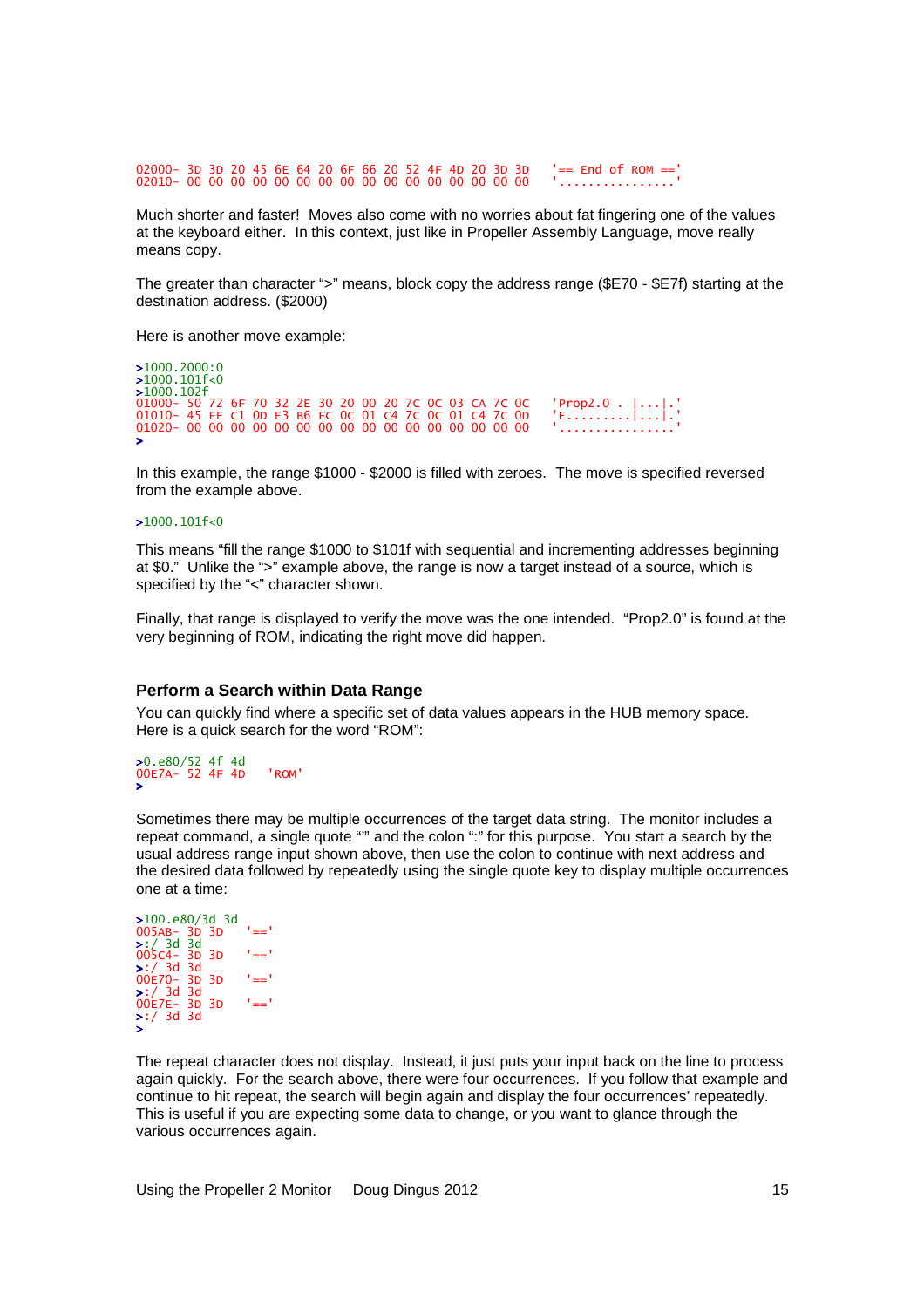#### **Plain Text Input**

Use the single quote character to denote text input as shown. First, "now is the time" is written as ASCII text starting at \$2000, and then addresses \$2000 - \$200F are displayed to show the text in the HUB. Finally, a search is run from \$1500 - \$2200 for the string "is the", which is found at \$2004.

```
>2000:'now is the time'
>2000.200f
02000- 6E 6F 77 20 69 73 20 74 68 65 20 74 69 6D 65 00 'now is the time.' 
>1500.2200/'is the'
02004- 69 73 20 74 68 65 'is the' 
>
```
You only need the leading " ' " single quote character when the text is the only input; otherwise use two of them if the input is mixed hex and text:

```
>2000:ff 'hello' aa bb 
>2000.200f 
02000- FF 68 65 6C 6C 6F AA BB 00 00 00 00 00 00 00 00 00 '.hello..........'
>
```
#### **Watch Pins, Addresses and Set Various States**

The monitor can watch a pin state change, or watch address values change. You can also set pin states and DAC Values.

## **Watch an Address**

When running the monitor in tandem with other processes, it's often useful to observe HUB memory values change. The watch command "@" does this.

Here is a short sample watch session:

>1000@ 50 00 02 04 FF >

In another instance of the monitor running on a different COG and pins, I changed the contents of \$1000 a few times so that there was something to watch:

>1000:00 >1000:02  $\frac{$1000:02}{1000:04}$ >1000:ff >

Once a watch is initiated, the monitor returns the current value of the address right away. When the monitor sees the value change, it outputs it. Press any key to end the watch and return the monitor prompt.

It's possible that the values change more quickly than both the monitor can watch, and your serial device can display. Watch will simply return what it sees.

See Appendix B for another address watch example.

#### **Configure I/O Pin and Set Pin State**

The full details of I/O pin configuration are beyond the scope of this monitor reference guide; however, the simple example of setting a pin high or low will demonstrate how to use the command. I/O pins have many configuration options documented elsewhere. At this time, there is community reference documentation available here: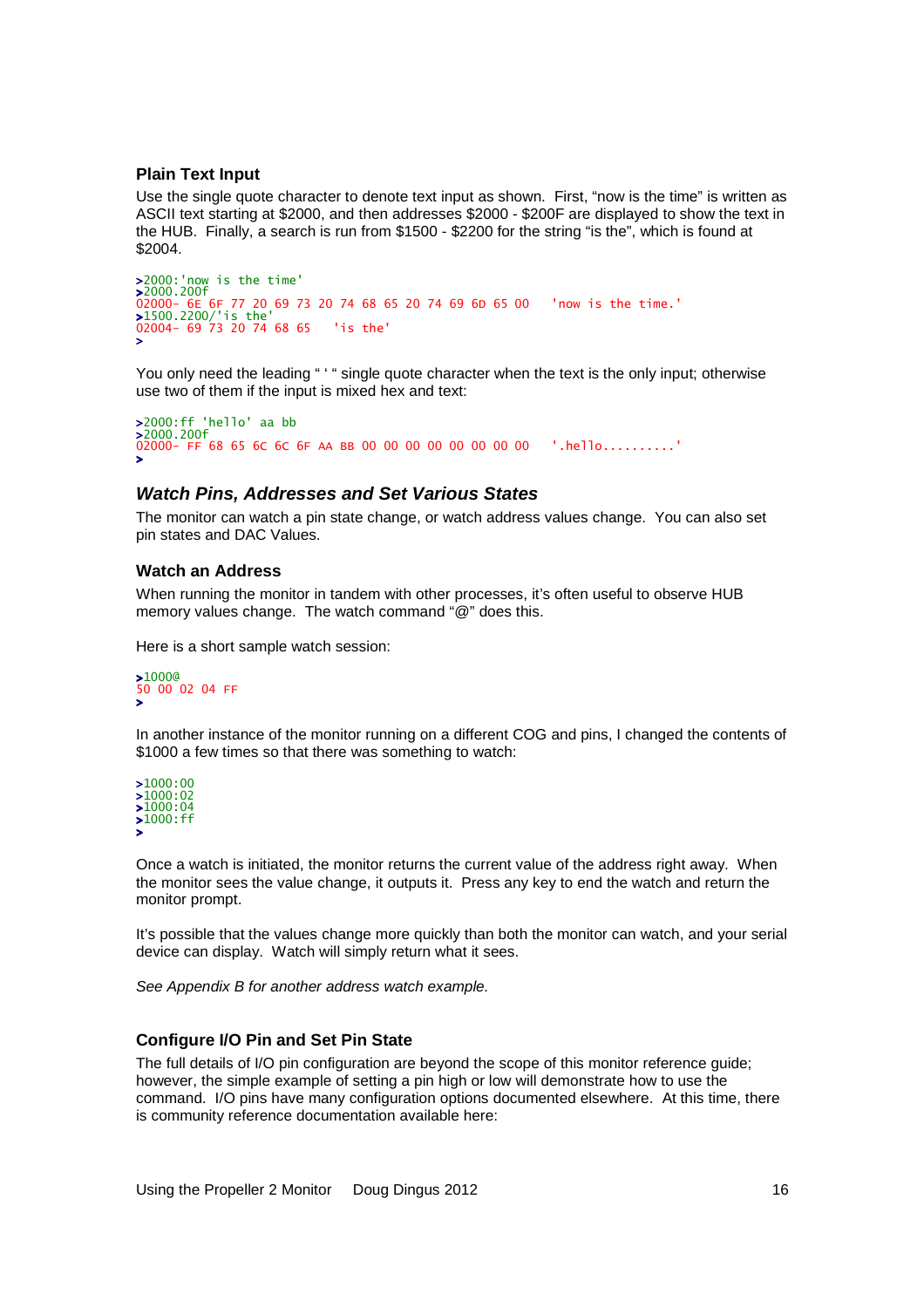#### The unofficial P2 documentation project - Google Drive

To set a given pin, you specify the pin number in hex, followed by its configuration value. A configuration value of 0 sets the pin to be a simple logic output.

#### **Pin numbers and configuration values are HEX values.**

On the DE2, pins **\$20 (32)** to **\$31 (49)** are connected to the onboard LED's. For the NANO, you need to connect an LED through a suitable current limiting resistor or view the pin state with your meter or scope.

Let's set pin **\$21 (33)** to output and set it high, then low, then high:



There is no monitor output on this command. Verify the pin status visually with an LED, meter or scope.

The first line configures the pin with two arguments separated by the pipe "|" character. **"**21|0**"** reads as **"configure pin \$21 to I/O configuration state 0"** 

Once a pin has been configured, you can then set its state as shown, **"H" for high**, **"L" for low**. See the documentation for more information on other pin states possible.

### **Watch an I/O pin**

In addition to watching addresses, the monitor can watch an I/O pin for you. This is useful for quick notification that the pin state is changing when there isn't an external indicator to use. As with addresses, the monitor will only report what it sees and it may not see every pin state change if the state changes are faster than the monitor can scan the pin.

In this example, any pin state change can be used. On the DE2, there are pushbuttons mapped to I/O pins \$32 (50) - \$34 (52). For the NANO, any of the I/O pins may be used with a suitable current limiting resistor.

Here is a sample watch session. It's very simple, input pin number and "#" and when you hit enter watching begins! Any key ends the watch.

```
>32#
1 0 1 0 1 0 1 0 1 0 1 0 1 0 1 0 1 0 1 0 1 0 1 0 1 0 1 0 1 0 1 0 1 
>33#1 0 1 0 1 0 1 0 1 
>
```
First watch pin \$32, press the "Key 0" button a few times, end the watch. Watch pin \$33, press button "Key 1" a few times, end the watch.

### **SET COG DAC Values**

Each COG has 4 hardware DACS. Emulation hardware is not yet available for testing. This command sets all four DACS to 8 bit values:

# >1155CCFF\<br>>

DAC  $0 = FF$ , DAC  $1 = CC$ , DAC  $2 = 55$ , DAC  $3 = 11$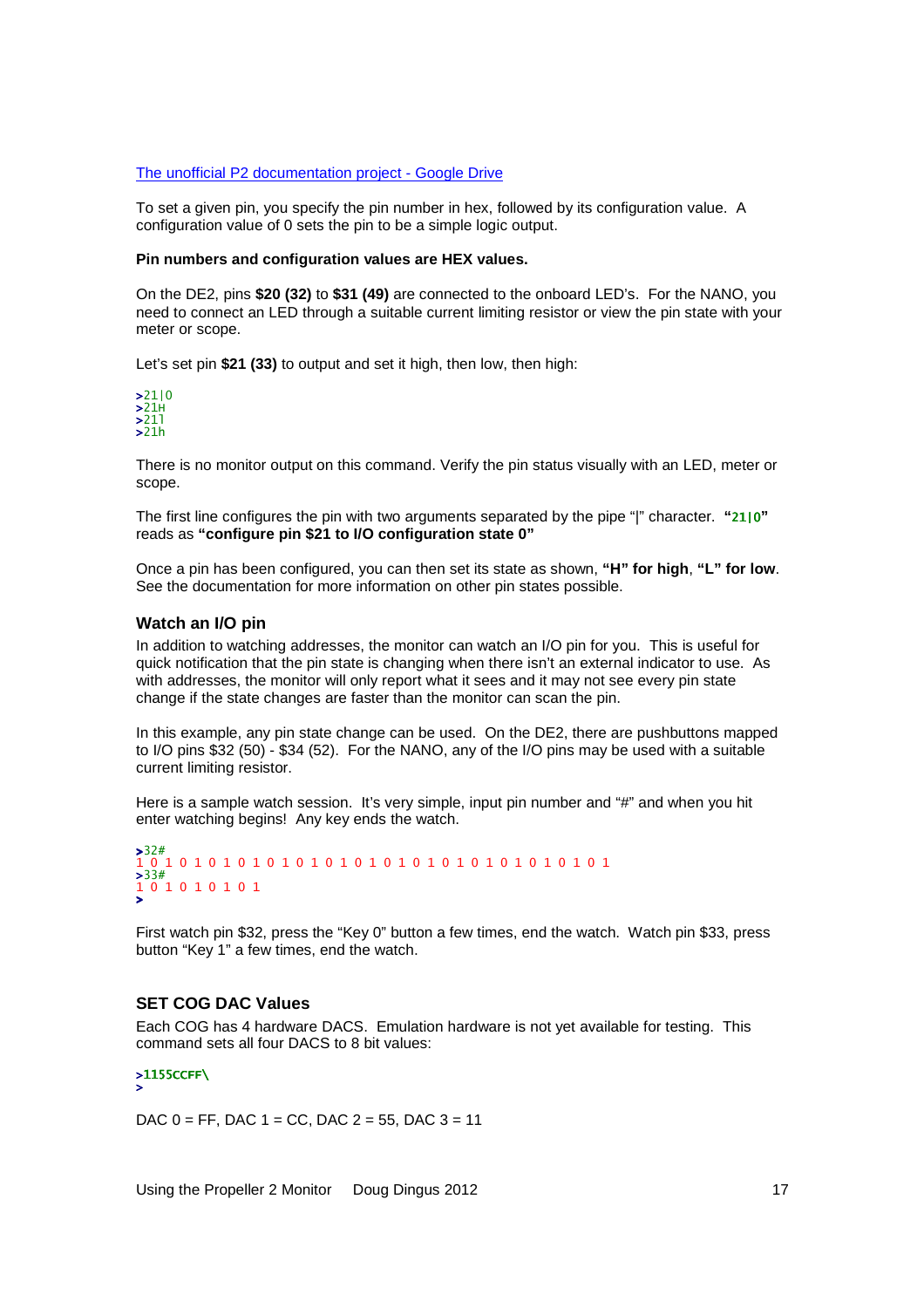More information on the DAC values will be provided in the future.

# **Set the Propeller Clock (CLKSET)**

This command takes a single data value and passes it directly to the CLKSET assembly language instruction, which then changes the Propeller 2 clock mode. Because this also involves establishing new baud rate metrics, you are prompted to hit the space bar so that communication with the monitor can continue with the new clock settings.

For reference, the CLKSET command takes 9 bits of data. (\$0 - \$1FF) The bit fields are:



## **CLKSET Bit Field Function Definition**

Here is an example where the clock is first set to RCFAST, then RCSLOW:

>0\* Hit SPACE >0.f 00000- 50 72 6F 70 32 2E 30 20 00 20 7C 0C 03 CA 7C 0C 'Prop2.0 . |...|.' >1\* Hit SPACE >0.f 00000- 50 72 6F 70 32 2E 30 20 00 20 7C 0C 03 CA 7C 0C 'Prop2.0 . |...|.' >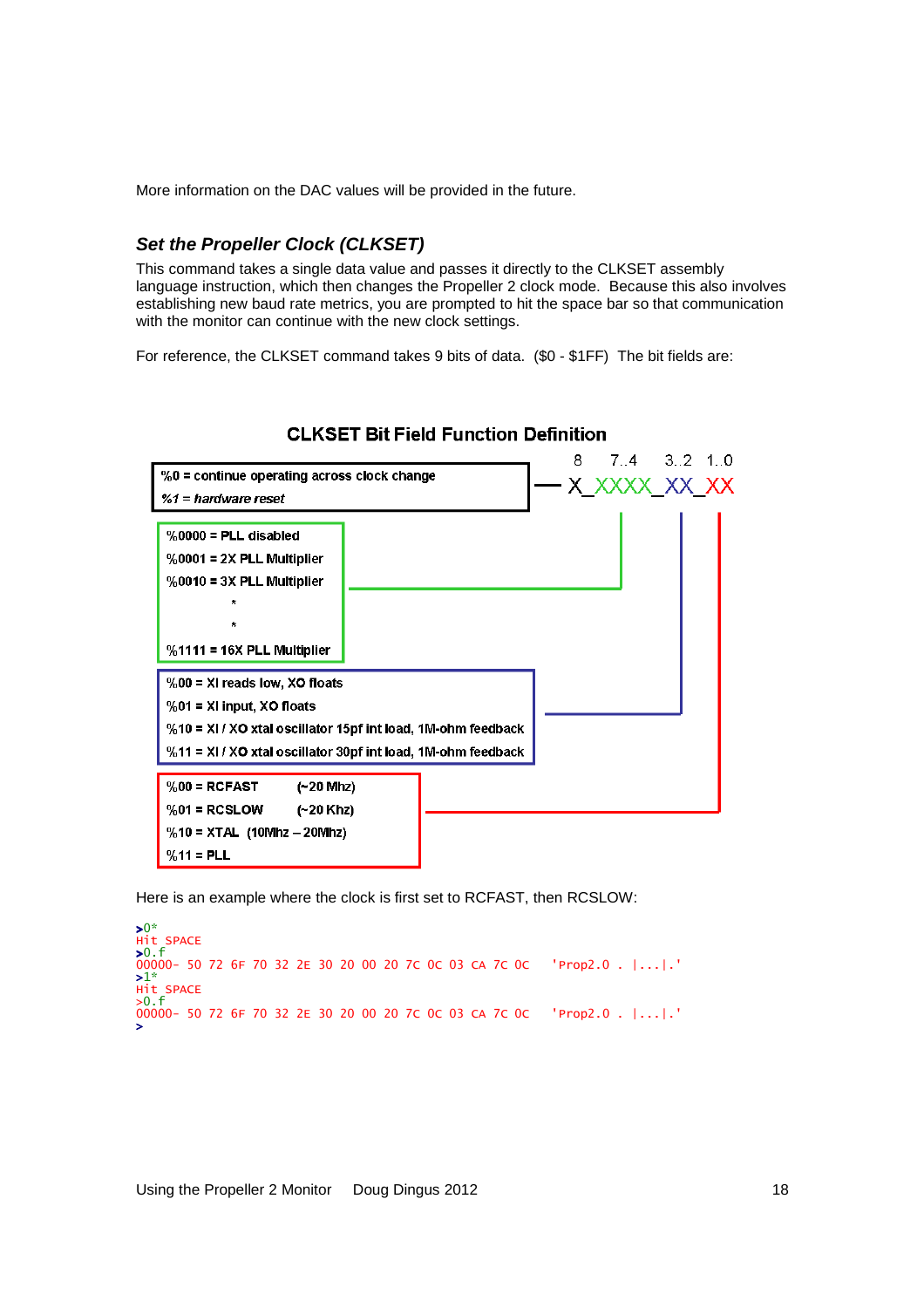# **More Advanced Examples**

These examples all go beyond simple memory operations and into tasks that you may find useful when your programs are running or you are developing new tools.

## **Transfer small PASM program to HUB and run it on a COG**

In this example, the Propeller 2 chip is running and the monitor is also running on one of the COGS. It is possible to directly transfer a PASM program to the Propeller 2 chip through the monitor and run it on one of the COGS without having to reset the chip, or utilize one of the Propeller loader utilities.

Here is a short PASM program that writes the counter to the output pins, which blink the LEDS in a binary pattern. On the DE2-115 board, those LEDS are connected to the Port B output pins. (P49..P32). The higher 8 bits are written so they can be seen blinking at a human scale rate.

|              |                              | ' Terasic DE2-115 Prop2 Multi LED Blinker |                                                                                                                                                    |
|--------------|------------------------------|-------------------------------------------|----------------------------------------------------------------------------------------------------------------------------------------------------|
|              |                              |                                           |                                                                                                                                                    |
| <b>DAT</b>   |                              |                                           |                                                                                                                                                    |
|              | org                          |                                           |                                                                                                                                                    |
|              | mov                          | dirb, outmask                             | 'make the port $B I/Os$ outputs                                                                                                                    |
| : loop       | getcnt<br>shr.<br>and<br>mov | A<br>A. $#16$<br>A, outmask<br>pinb, A    | 'fetch lower 32 bits of global counter<br>'shift away the fast incrementing digits<br>'zero lower bits<br>'write slow digits to LED's on DE2 board |
|              | $\lim p$                     | $\#$ : 100p                               | 'keep doing it!                                                                                                                                    |
| outmask<br>A | <b>long</b><br><b>res</b>    | \$00_00_FF_00                             | 'write higher bits only<br>storage                                                                                                                 |

Here is the object code listing from the Pnut.exe P2 compiler, with the program bytes of interest in red:

Object Code: TYPE: 4B VALUE: 00040004 NAME: LOOP□□<br>TYPE: 4B VALUE: 00180018 NAME: OUTMASK<br>TYPE: 4C VALUE: 001C001C NAME: A OBJ bytes: 28 \_CLKMODE: 00 \_CLKFREQ: 00B71B00 0000- 06 FA BF A0 0D 0E FC 0C 10 0E FC 28 06 0E BC 60 ...........(...` 0010- 07 F2 BF A0 01 00 7C 1C 00 FF 00 00 ......|.....

Now it's time to enter the monitor, directly input this program and run it on one of the COGS.

=== Propeller II Monitor === >1000: 06 fa bf a0 0d 0e fc 0c 10 0e fc 28 06 0e bc 60 >1010: 07 f2 bf a0 01 00 7c 1c 00 ff 00 00

Display them to verify the correct bytes were entered.

>1000.101f 01000- 06 FA BF A0 0D 0E FC 0C 10 0E FC 28 06 0E BC 60 '...........(...`' 01010- 07 F2 BF A0 01 00 7C 1C 00 FF 00 00 00 00 00 00 '......|.........'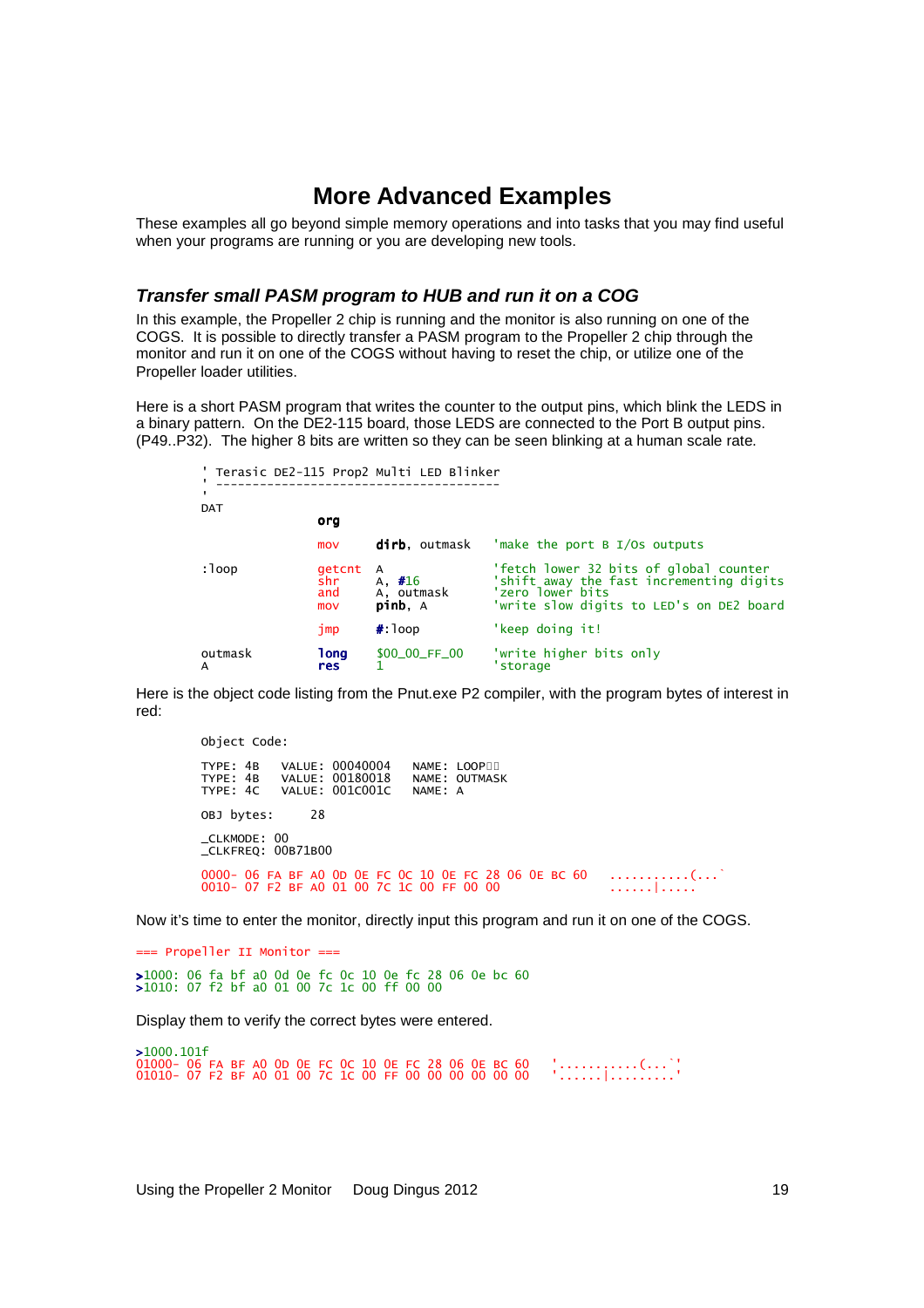# **Display COG State Map, Run the Program On Various COGS**

The monitor can display the state of the COGS. On the DE2 board, 6 cogs are available. On the NANO, only a single COG is available.

Display COG Map to see monitor running on COG 0, other COGS free.

```
>m
 0 0 0 0 0 0 0 M
```
Start up COG 2 with the Program found at \$1000

>2+1000

Map that to see COG 2 busy, and LED's blinking on the DE2.

>m 0 0 0 0 0 1 0 M

Start up COG 4 with the same program

#### $>4+1000$

Map now shows COG 2 and COG 4 active, monitor on COG 0

>m 0 0 0 1 0 1 0 M

Kill off both COGS. **Many commands can be stacked.**

 $>2-4-$ >m 0 0 0 0 0 0 0 M

A COG number "+" program address starts a COG. A COG number "-" ends that COG. "M" displays the map.

## **Set BYTE, WORD, LONG modes**

The Propeller 2 is a little endian CPU. This means data is stored least significant bytes first, with more significant bytes stored sequentially toward higher RAM. This can be very confusing and error prone on both input and display of data.

The monitor can operate in byte (Y), word(W) and long(N) modes to assist you.

Here is that same program listing at \$1000 shown in all three modes. Notice you can stack commands here, declaring the mode right on the same line as an operation.

>1000.101f 01000- 06 FA BF A0 OD 0E FC OC 10 0E FC 28 06 0E BC 60 '...........(...`'<br>01010- 07 F2 BF A0 01 00 7C 1C 00 FF 00 00 00 00 00 00 ''......|.........'' >w >1000.101f 01000- FA06 A0BF 0E0D 0CFC 0E10 28FC 0E06 60BC '...........(...`' 01010- F207 A0BF 0001 1C7C FF00 0000 0000 0000 '......|.........' >N1000.101f 01000- AOBFFAO6 OCFCOEOD 28FCOE1O 6OBCOE06 '...........(...`'<br>01010- AOBFF2O7 1C7COOO1 0000FF00 00000000 '......|.........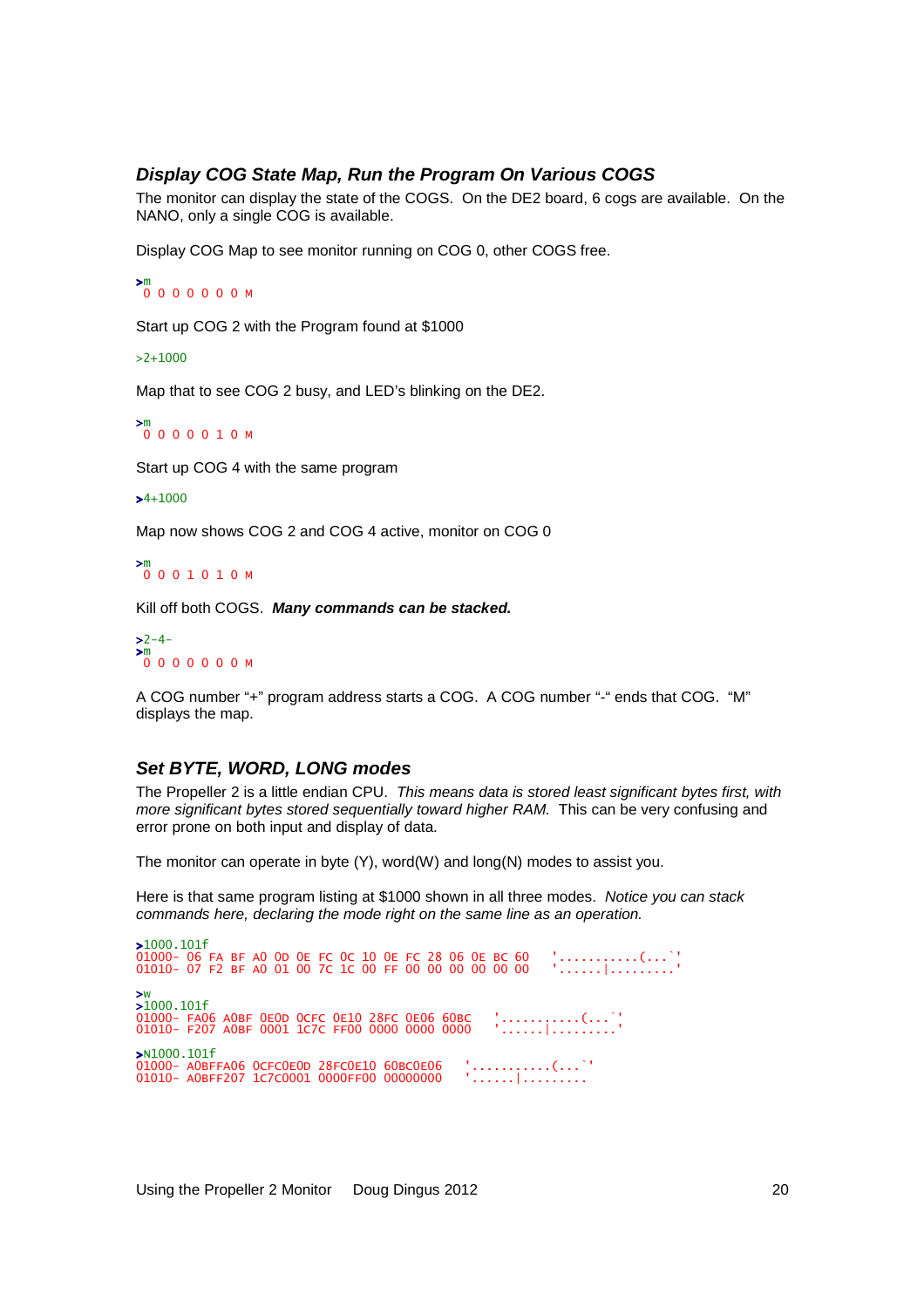## **Use Paste to Upload Programs and Data through Monitor**

You may find it useful to upload data and programs into a running Propeller 2. The monitor can do this quickly and easily. All you need to do is send the data through the terminal emulation, or via the operating system into the monitor which will write it directly to the HUB for you.

You format the data the same way you would enter the data into a live monitor window.

If you want to input words or longs, simply include the appropriate command in the data text. Eg: n1000: would specify long input starting at address \$1000.

Here is an example using the default byte input mode:

Copy this text into your clipboard, and optionally put it into a file named data.txt



Then paste into the terminal emulation:



Doing this varies according to your terminal software documentation. Some emulations allow a direct paste into the text window, others require configuration first. In PUTTY, your input device settings might require you declare what the paste action is. In the settings screen, the option "windows" is set so that a right click in the terminal window brings up "paste" as a menu option.

Here is the result of doing that paste: (paste text shown black)

```
=== Propeller II Monitor === 
>1000: E0 06 FC 0C 04 06 3C 0C 03 00 7C 0C 0C 07 00 00 
>1010: FF FF FF FF FF 
>: 0D 1E 00 00 5B B4 00 00 
>103A: 11 22 33 44 
>: 55 
>: 66 77 88 99 
51000: F0>1000.104f
01000- F0 06 FC 0C 04 06 3C 0C 03 00 7C 0C 0C 07 00 00 '......<...|.....' 
01010- FF FF FF FF FF 0D 1E 00 00 5B B4 00 00 00 00 00 '.........[......' 
01020- 00 00 00 00 00 00 00 00 00 00 00 00 00 00 00 00 '................' 
01030- 00 00 00 00 00 00 00 00 00 00 11 22 33 44 55 66 '..........."3DUf' 
01040- 77 88 99 00 00 00 00 00 00 00 00 00 00 00 00 00 'w...............' 
>
```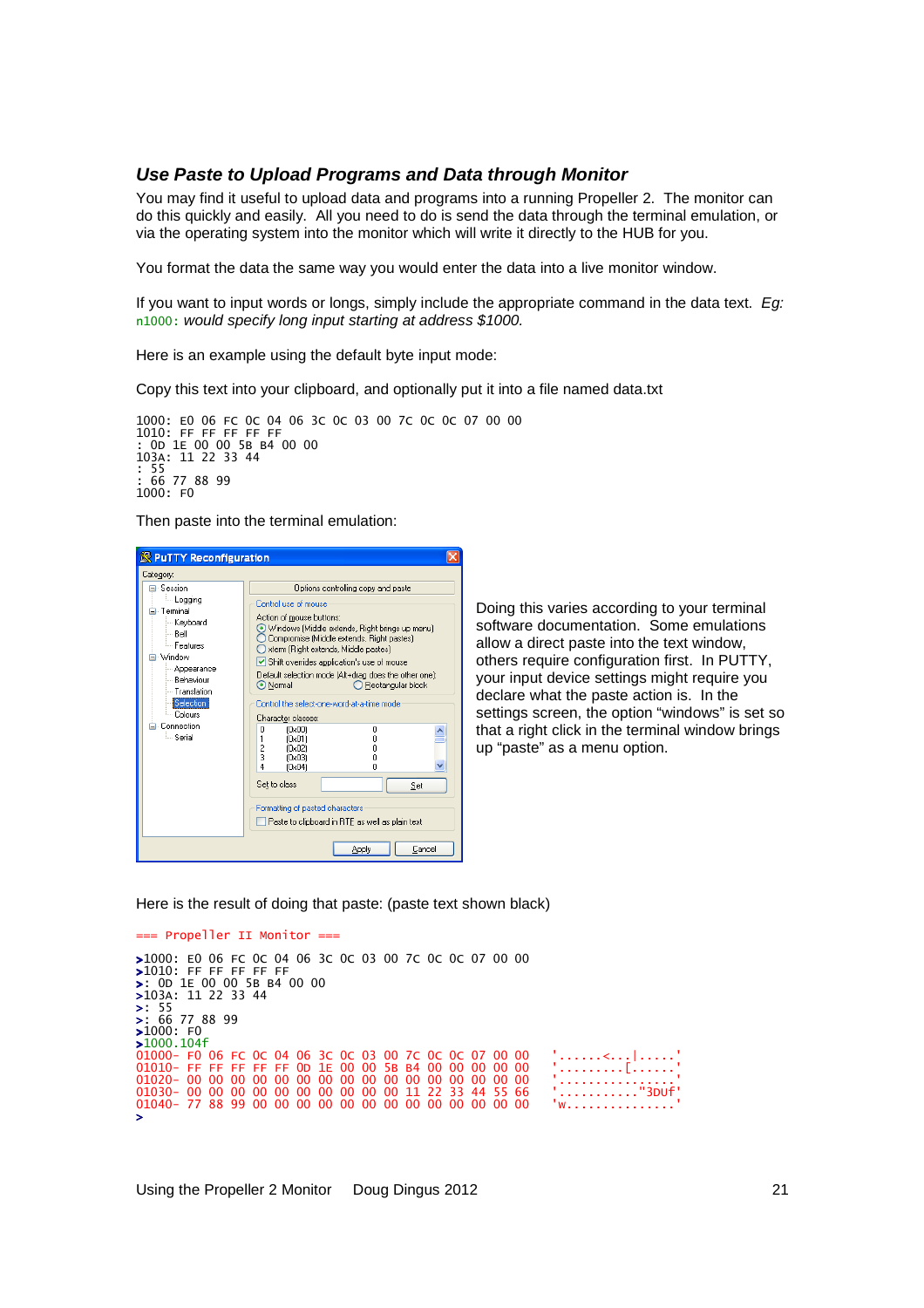Notice the monitor knows what the last address it operated on is. **Any line beginning with just a colon means "continue on using current address + 1"** That allows for irregular or large amounts of data to be uploaded without having to format each line individually with an address. Simply start with one address, then use the colon character ":" to continue data input from where ever the last line left off.

Input is up to 16 bytes at a time, due to the line input limit built into the monitor itself.

Data upload starts with some byte data input at address \$1000. The next line explicitly specifies the address \$1010, which is also the next address to accept data. This alignment is nice, but not necessary at all. Notice the address \$1000 is specified again in the last line of the pasted text! That value, \$F0 overwrites the original value of \$E0 placed at the start of the operation.

Use explicit addresses when you want to initiate a block of data, then use the colon ":" to continue to supply data allowing the monitor to automatically increment the destination address for you. This way, it's possible to lightly edit an input file to place data somewhere else in memory quickly and easily.

Note the colon following address \$1010 and compare the bytes to the memory dump to see that the line with the colon simply means, "Next address" If the address \$103A were to be changed to \$2000, those 4 bytes on that input line along with the five bytes on the next two lines would be located starting at \$2000 with only that one change required, because the colon works relative to the last explicit address given to the monitor.

You can perform a memory display or have the monitor compute a checksum to verify all lines input correctly.

## **Copy Data File into Propeller 2 through Monitor**

If it works with a paste operation, it will also work with a simple file copy to the serial device. A Windows example will be shown. UNIX works in a similar way, but you will have to identify your serial device table entry for use with the "cat" command. (cat data.txt > /dev/ttyd5 for example)

Here is the same example text placed into a file:

| data.txt - Notepad                                      |  |  |  |  |  |  |  |  |  |
|---------------------------------------------------------|--|--|--|--|--|--|--|--|--|
| File<br>Edit F <u>o</u> rmat <u>V</u> iew<br>Help       |  |  |  |  |  |  |  |  |  |
| (≉1000: E0 06 FC 0C 04 06 3C 0C 03 00 7C 0C 0C 07 00 00 |  |  |  |  |  |  |  |  |  |
| $1010:$ FF FF FF FF FF                                  |  |  |  |  |  |  |  |  |  |
| $\mathsf{I}:$ OD 1E 00 00 5B B4 00 00                   |  |  |  |  |  |  |  |  |  |
| 103A: 11 22 33 44                                       |  |  |  |  |  |  |  |  |  |
| $\mathsf{L}$ : 55                                       |  |  |  |  |  |  |  |  |  |
| 1: 66 77 88 99                                          |  |  |  |  |  |  |  |  |  |
| 1000: FO                                                |  |  |  |  |  |  |  |  |  |
|                                                         |  |  |  |  |  |  |  |  |  |

The red dot indicates a single space is in the file, because that is the character the monitor uses for its auto baud rate function. There is a single new line at the bottom to complete the input of the last line as well.

Copy this file to the COM port you know is connected to the monitor using the copy command in a standard Windows command prompt:

Microsoft Windows XP [Version 5.1.2600] (C) Copyright 1985-2001 Microsoft Corp.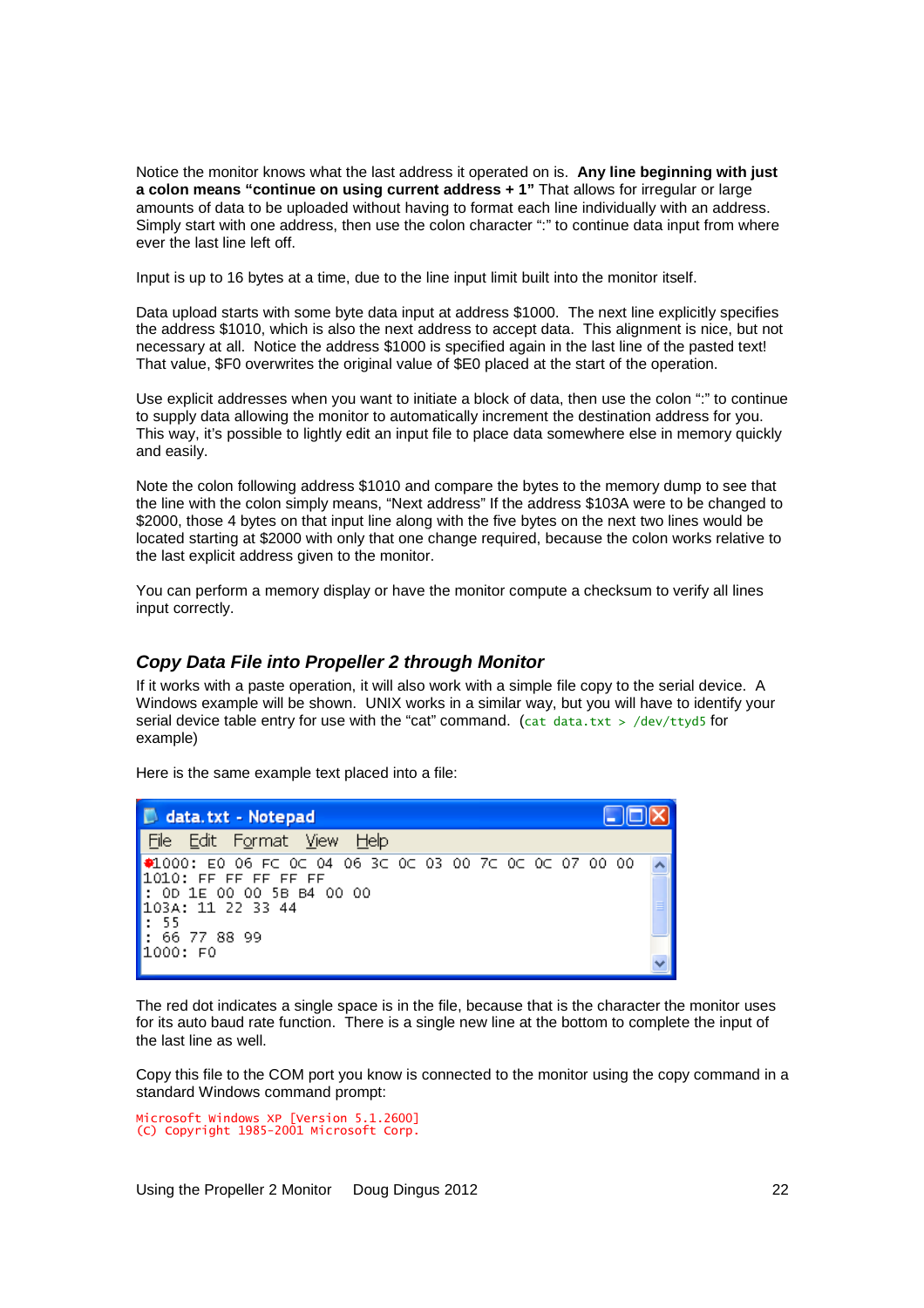# C:\**users\parallax>**copy data.txt com8<br>1 file(s) copied.

#### C:\users\parallax>

You may find it necessary to change directory or drive or type a longer path to properly identify your data file. If there are two monitors running, simply use one to verify the data input correctly, or when the copy is complete, connect your terminal to the COM port to interact with the monitor directly. It is still there waiting for more input.

| $\mathfrak{a}$                                         |                                                                                                                                                                                                                                                                                                  |
|--------------------------------------------------------|--------------------------------------------------------------------------------------------------------------------------------------------------------------------------------------------------------------------------------------------------------------------------------------------------|
| $? - He$ ]p                                            |                                                                                                                                                                                                                                                                                                  |
| >1000.104f                                             |                                                                                                                                                                                                                                                                                                  |
| 01000- F0 06 FC 0C 04 06 3C 0C 03 00 7C 0C 0C 07 00 00 | المنتسب الممتحد والمستحدث                                                                                                                                                                                                                                                                        |
| 01010- FF FF FF FF FF OD 1E 00 00 5B B4 00 00 00 00 00 |                                                                                                                                                                                                                                                                                                  |
|                                                        |                                                                                                                                                                                                                                                                                                  |
| 01030-00 00 00 00 00 00 00 00 00 00 11 22 33 44 55 66  | . '"3DUf'                                                                                                                                                                                                                                                                                        |
|                                                        | $\mathbf{v}$ and $\mathbf{v}$ and $\mathbf{v}$ and $\mathbf{v}$ and $\mathbf{v}$ and $\mathbf{v}$ and $\mathbf{v}$ and $\mathbf{v}$ and $\mathbf{v}$ and $\mathbf{v}$ and $\mathbf{v}$ and $\mathbf{v}$ and $\mathbf{v}$ and $\mathbf{v}$ and $\mathbf{v}$ and $\mathbf{v}$ and $\mathbf{v}$ and |
| $\blacktriangleright$                                  |                                                                                                                                                                                                                                                                                                  |

Switching like this live sometimes takes a bit of practice. I find inputting a space character or two, followed by a carriage return generally gets me the system bell, followed by a prompt. Once I see the prompt, the monitor has adapted to the new connection and can then display results. Be careful not to input addresses, or if you do, make sure they are low read only addresses so that data isn't overwritten by mistake.

You may also find using the windows "type" command more effective depending on whether or not you want to send multiple files or make use of the operating system redirection and or pipe capability: "type data.txt >  $com8"$ 

# **Compute a Checksum**

To do this with the monitor, specify an address range followed by the caret "<sup>A"</sup> character:

## $>1000.104$ f^ 00000C20

The monitor computes a standard 32 bit sum of the values contained in the address range specified. Here is the PASM code listing for the checksum command routine, with some added comments:

| cmd_checksum | call -                               | #check_range                              | 'check range is valid                                                                                        |
|--------------|--------------------------------------|-------------------------------------------|--------------------------------------------------------------------------------------------------------------|
| :loop        | setptra $v1$<br>call.<br>add<br>djnz | $#r$ dxxxx<br>y,value<br>$z$ , $#$ : loop | 'prepare to sum all the bytes<br>'get a byte, returned in value<br>'accumulate sum in y<br>'Do all the bytes |
|              | mov<br>mov<br>ca <sub>11</sub>       | value, y<br>hsize.#8<br>#tx_hex           | 'prepare to print sum (value)<br>'number of digits to return to user<br>'send digits over serial             |
|              | jmp                                  | #cmd_next_crlf                            | 'next command                                                                                                |

## **Launch Monitor From Within Your Program**

This is useful on both the single COG NANO as well as the DE2 multi-cog FPGA emulations. Since the NANO only offers a single COG, it's very useful to end a program with a call to the monitor for debugging and examining results! On the DE2, the monitor can run alongside your program allowing for inspection of data, starting and stopping COGS and or modifying values interactively.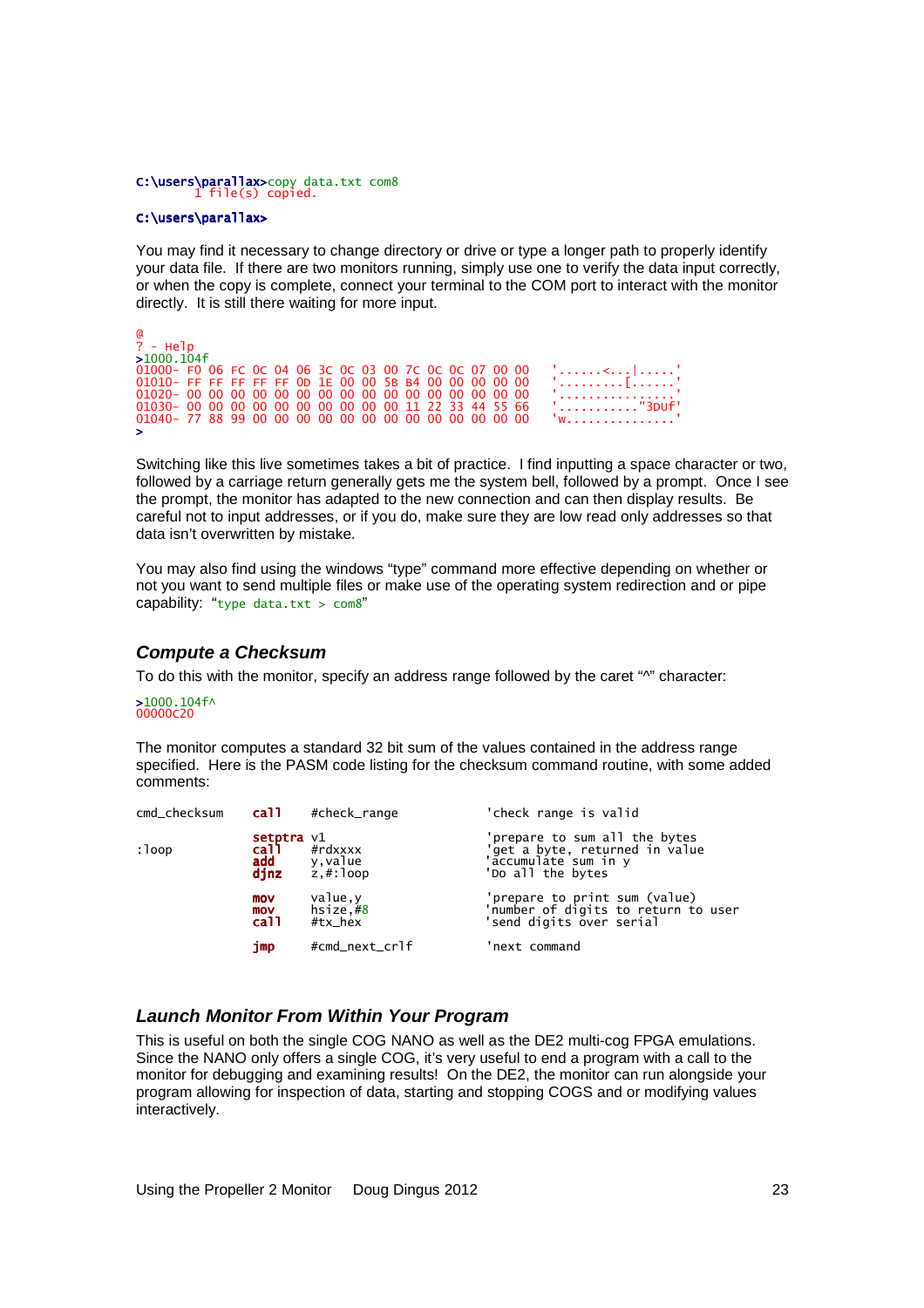**Starting the monitor from within your own program is simple**. All you need to do is specify the monitor start address in the HUB, which is \$70C by default when you start it from the ROM, your serial I/O pins for TX / RX, and optionally a COG for it to run on. You can include the PASM instructions and data below in the template listing into your own program. Simply modify the starting COG value and tx/rx pin definitions.

Here is a commented program template listing for reference:

| <b>DAT</b>  |      |                        |                                                                             |
|-------------|------|------------------------|-----------------------------------------------------------------------------|
| start_mon   | ora  | $setcop$ #n '+ $%1000$ | 'uncomment '+ %1000' for next available cog<br>'function; otherwise,        |
|             |      |                        | coginit monitor_pgm, monitor_ptr 'start monitor on cog n                    |
| monitor_pqm | 1ona | <b>S70C</b>            | 'ROM entry point for monitor,<br>'this could be RAM for a modified monitor. |
| monitor_ptr | 1ona | $90 < 9 + 91$          | 'serial pins = $RX < 9 + TX$                                                |

The SETCOG instruction controls how the COGINIT instruction does things. If you specify a valid COG number, known as a COG ID between 0 and 7 (%000 to %111 binary), COGINIT will start that COG with the monitor. COGINIT can even restart the COG it is running in with a new program!

When SETCOG is given a value that results in bit three being set (%1xxx), the behavior of COGINIT changes to start the monitor on the next available COG, not a specific COG.

This functionality is important on the NANO FPGA emulation because it only has one COG to operate with, which requires COG 0 be specified as the monitor COG. On the DE2, 6 COGS are available, meaning you can choose to let the Propeller 2 assign the next free COG, or choose one from the 6 available.

The other two lines, labeled "monitor\_pgm" and "monitor\_ptr" hold the monitor HUB start address and pin definitions needed for the COGINIT command to do its job.

You are free to run multiple instances of the monitor as long as there are COGS free to run them and unique pins available for each monitor to communicate on.

**Please see the program listing "Running Multiple Monitors" in Appendix B for more information.**

## **Modify Running PASM Program**

This example demonstrates the modification of HUB run-time values while a program is running, and the replacement of a COG program with a different one, also while a program is running.

This example is kept simple, limited to blinking LED's and one of the pushbuttons on the DE2 emulation board.

For now, until the state of tools has advanced, Pnut.exe assembles things at \$0, but the program load happens at the beginning of RAM. This means HUB address references need to have \$E80 added to them, or they will be referencing values in the ROM. This information is presented as a means to understand the very basic things that happen with a P2 is loaded with a program.

**Please refer to the program listing in Appendix B, "Replace\_Example.spin" throughout this example**.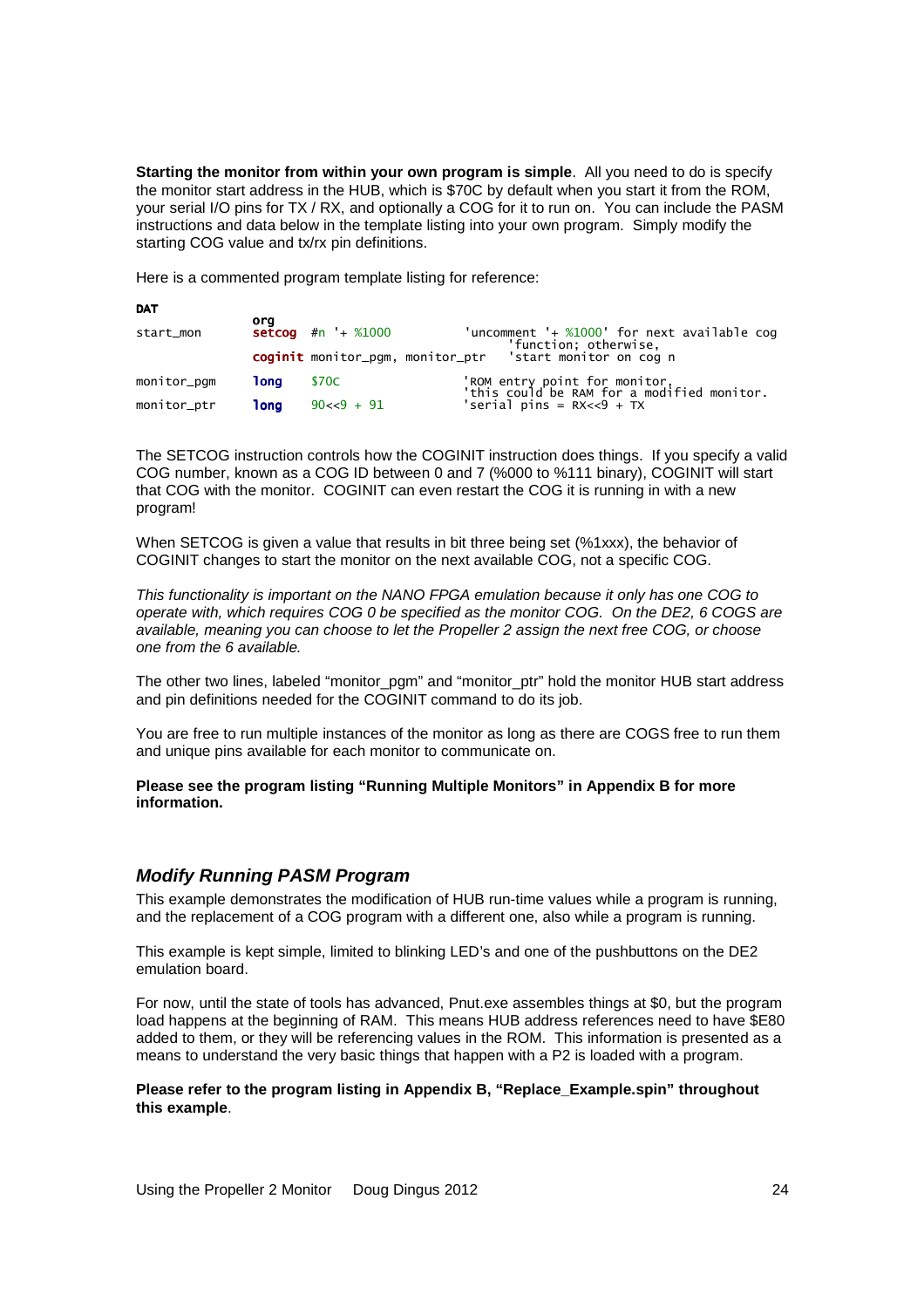Here is the object code listing from Pnut.exe: (load .spin file, then ctrl-L)

| TYPF:    | 4 <sub>R</sub> | VALUE: 00000000        |              | NAME: START MON      |
|----------|----------------|------------------------|--------------|----------------------|
| TYPE: 4B |                | VALUE: 00140014        | NAME:        | LOOP <sub>U</sub>    |
| TYPE: 4B |                | VALUE: 002C002C        | NAME :       | MONITOR PGM          |
| TYPE: 4B |                | VALUE: 00300030        |              | NAME: MONITOR PTR    |
| TYPE: 4B |                | VALUE: 00340034        |              | NAME: WRITE_ADDRESS  |
| TYPE: 4B |                | VALUE: 00380038        |              | NAME: ENTRY ADDR     |
| TYPE: 4C |                | VALUE: 003C003C        | NAME: A      |                      |
| TYPE: 4B |                | VALUE: 0000003C        | NAME:        | <b>ENTRY</b>         |
| TYPE: 4B |                | VALUE: 00080044        | NAME: LOOP   |                      |
| TYPF: 4R |                | <b>VALUE: 00240060</b> | <b>NAMF:</b> | <b>PTN</b>           |
| TYPE: 4B |                | <b>VALUE: 00280064</b> | <b>NAME:</b> | <b>DELAY</b>         |
| TYPE: 4B |                | VALUE: 002C0068        | NAME :       | <b>DELAY ADDRESS</b> |
| TYPE:    | 4 <sub>R</sub> | VALUE: 0030006C        |              | NAME: TOGGLE MASK    |
| TYPE: 4C |                | VALUE: 00340070        | NAME: TIME   |                      |

OBJ bytes: 112

\_CLKMODE: 00 \_CLKFREQ: 00B71B00

| 0000- EO 06 FC 0C 0C 16 3C 0C EO 10 FC 0C 0F 1C 3C 0C |  |  |  |  |  |  |  |  | . < < .    |
|-------------------------------------------------------|--|--|--|--|--|--|--|--|------------|
| 0010- 01 FA FF A4 OD 1E FC OC 18 1E FC 28 08 1E FC 2C |  |  |  |  |  |  |  |  | . (.       |
| 0020- OF F2 BF AO OD 1E 3C 04 05 00 7C 1C 0C 07 00 00 |  |  |  |  |  |  |  |  | . <        |
| 0030- 5B B4 00 00 00 20 00 00 BC 0E 00 00 DB 12 7C 0C |  |  |  |  |  |  |  |  |            |
| 0040- 09 18 BC 2C 0D 1A FC 0C 0A 1A BC 80 0F 1A FC 80 |  |  |  |  |  |  |  |  | . <b>.</b> |
| 0050- 0A 1A BC FC 0C F2 BF 6C 0B 14 BC 08 02 00 7C 1C |  |  |  |  |  |  |  |  | . 1        |
| 0060- 21 00 00 00 80 C3 C9 01 E4 0E 00 00 01 00 00 00 |  |  |  |  |  |  |  |  | .          |

And a monitor memory dump of the program after it has been loaded and executed:

| 00E80- E0 06 FC 0C 0C 16 3C 0C E0 10 FC 0C 0F 1C 3C 0C |  |  |  |  |  |  |  |                         |  | '<<.'         |
|--------------------------------------------------------|--|--|--|--|--|--|--|-------------------------|--|---------------|
| 00E90-01 FA FF A4 OD 1E FC OC 18 1E FC 28 08 1E FC 2C  |  |  |  |  |  |  |  |                         |  | '. ( '        |
| 00EA0- OF F2 BF A0 OD 1E 3C 04 05 00 7C 1C 0C 07 00 00 |  |  |  |  |  |  |  |                         |  | '. <   '      |
| 00EB0- 5B B4 00 00 00 20 00 00 BC 0E 00 00 DB 12 7C 0C |  |  |  |  |  |  |  |                         |  | "[  ."        |
| 00EC0-09 18 BC 2C 0D 1A FC 0C 0A 1A BC 80 0F 1A FC 80  |  |  |  |  |  |  |  |                         |  | .             |
| 00ED0-0A 1A BC FC 0C F2 BF 6C 0B 14 BC 08 02 00 7C 1C  |  |  |  |  |  |  |  |                         |  | '1 .'         |
| 00EE0- 21 00 00 00 80 C3 C9 01 E4 0E 00 00 01 00 00 00 |  |  |  |  |  |  |  |                         |  | <u> '1</u> .' |
| 00E80- 0CFC06E0 0C3C160C 0CFC10E0 0C3C1C0F             |  |  |  |  |  |  |  | '<<.'                   |  |               |
|                                                        |  |  |  |  |  |  |  |                         |  |               |
| 00E90- A4FFFA01 OCFC1E0D 28FC1E18 2CFC1E08             |  |  |  |  |  |  |  | '. ( '                  |  |               |
| 00EA0- A0BFF20F 043C1E0D 1C7C0005 0000070C             |  |  |  |  |  |  |  | '. <.   '               |  |               |
| 00EB0- 0000B45B 00002000 00000EBC 0C7C12DB             |  |  |  |  |  |  |  | "[  ."                  |  |               |
| 00EC0- 2CBC1809 0CFC1A0D 80BC1A0A 80FC1A0F             |  |  |  |  |  |  |  | . <b>.</b> <sup>.</sup> |  |               |
| 00ED0- FCBC1A0A 6CBFF20C 08BC140B 1C7C0002             |  |  |  |  |  |  |  | '1' . '                 |  |               |
| 00EE0-0000002101C9C38000000EE400000001                 |  |  |  |  |  |  |  |                         |  |               |

This program starts up three COGS. Here is the COG map:

# >m 0 0 0 0 M 0 1 1

An instance of the monitor is running on COG 3, and the two PASM programs running on COGS 0 and 1. COG 0 contains the counter to led blinker, and COG 1 contains the single pin blinker.

A counter value is being written to HUB address \$2000, and a blink delay value is being fetched from HUB address \$EE4, highlighted in blue above. Other addresses contain constants that get copied into the COG, and are not directly modifiable without restarting the COG with a new value.

Some of the byte address offsets in hex are highlighted above. Notice at the start of the program, the number of bytes from \$0 and the COG ORG offset bytes are the same. At label "entry", a new ORG directive takes effect, with the lower order word absolute and the higher order word "cog relative" due to the influence of the ORG directive.

You can use either the offset values or a simple numerical search and or instruction long counts to locate where data / addresses are in the object code, or simply label more of them as needed.

"write\_address" =  $$0 + $34 + $E80 = $Eb4$  contains address value \$2000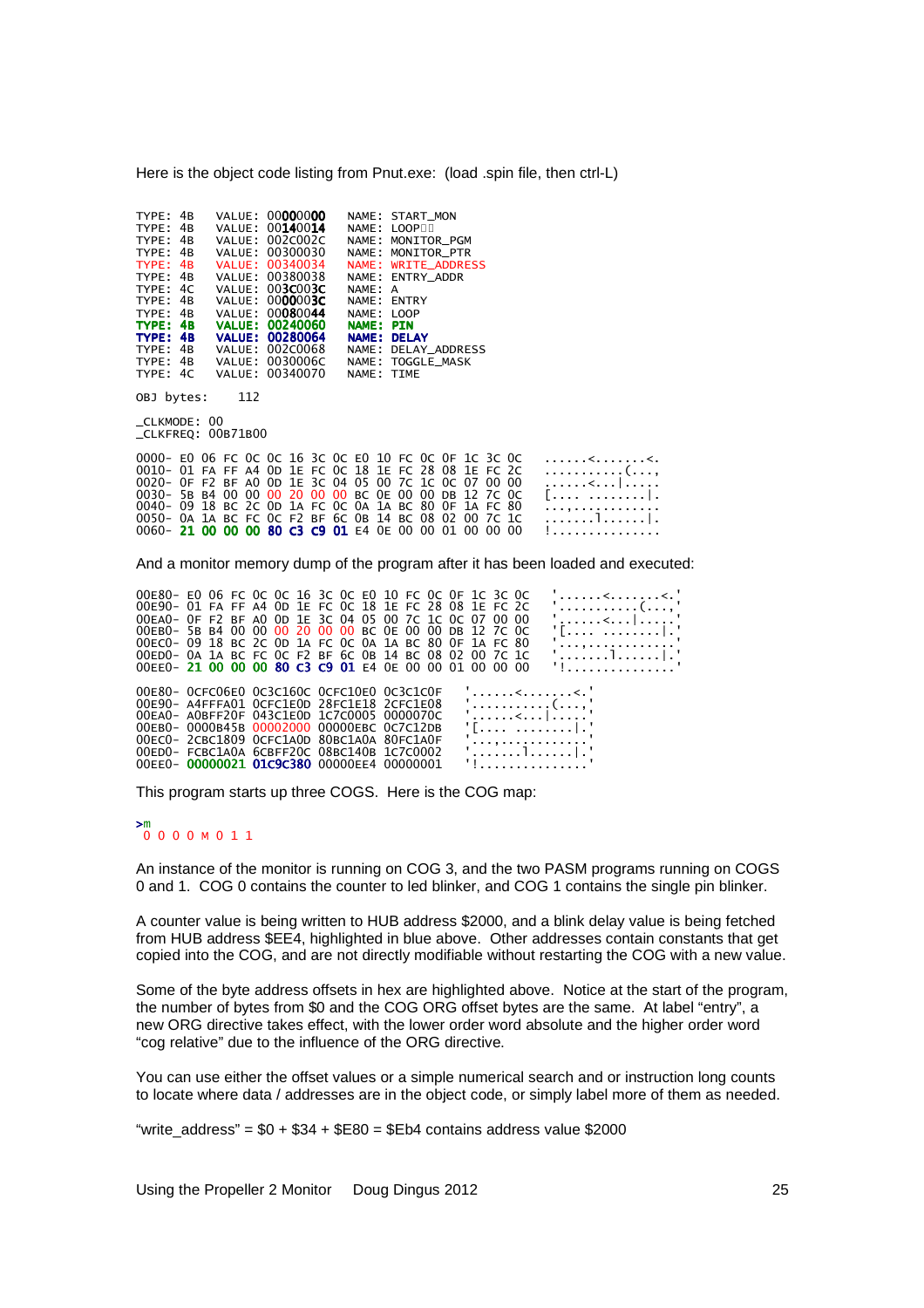"pin" =  $$0 + $60 + $E80 = $EE0 =$ contains pin value \$21 (33)

"delay" = \$0 + \$64 + \$E80 = \$EE4 = contains delay value \$01C9C380 = 30\_000\_000

The higher word in the object code listing contains the offset from the last ORG directive.

"Entry" =  $$0 + $3C + $E80 = $EBC = Base address of second PASM program on COG 1.$ 

 $"Pin" = $EBC + $24 = $EEO = delay value...$ 

Now we know where all the addresses are and can now use the monitor to do things.

First, the easy one, let's watch the counter value written to the HUB:

>2000@ 00002E00 00002F00 00003000 00003100 00003200 00003300 00003400 00003500 00003600 00003700 00003800 00003900 00003A00 00003B00 00003C00

Next, modify the blinker time delay value at address \$EE4, first a really slow blink followed by a faster one:

```
>ee4 
00EE4- 01C9C380 '....' 
>ee4: 0FFF0000 
>ee4: 00ff0000 
>
```
Let's say we want to change the blinking pin. That's a COG value; meaning COG 1 needs to be stopped and started again with the new value, pin \$20 (30) this time.

```
>ee0: 20
>ee0
00EE0- 00000020 ' ...' 
>1-
>1+ebc
>
```
Finally, modify the COG 0 program to stop writing values to the HUB. One easy way to do that would be to simply insert a NOP instruction (\$0) where the WRWORD instruction currently is and restart the COG. A quick look at the program listing:

```
:loop
```

|             | <b>getcnt</b> A<br>shr<br>sh1 | A, $\#24$                     | 'fetch lower 32 bits of global counter<br>'shift away the fast incrementing digits |
|-------------|-------------------------------|-------------------------------|------------------------------------------------------------------------------------|
|             | mov                           | A, <mark>#8</mark><br>pinb, A | 'write upper counter digits to LED's                                               |
|             |                               |                               | <b>wrword</b> A, write_address 'Put a value in the hub to watch with monitor       |
|             | imp                           | $\#$ : 100p                   | 'keep doing it!                                                                    |
| monitor_pgm | 1ong                          | \$70C                         | 'ROM entry point for monitor,                                                      |

shows us the WRWORD instruction simply is two longs lower in HUB memory than the data stored at label "monitor\_pgm"

The target address to zero out is:  $$0 + $2C -$  (two instructions = \$8) +  $$E80 = $EAA$ 

Now we zero the instruction out, stop the COG and restart it and verify nothing is being written to hub location \$2000:

>ea4:0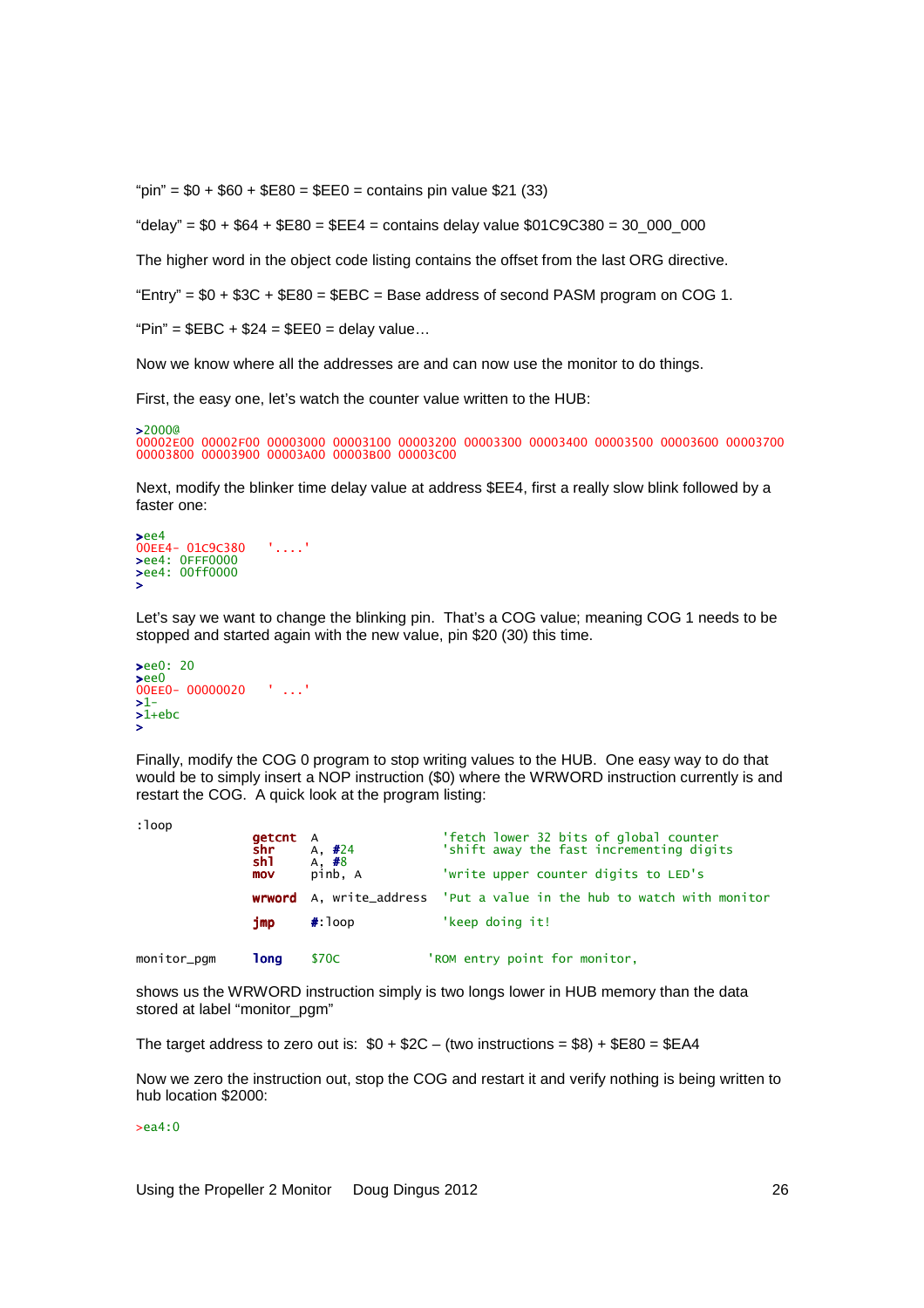```
>0-
>0+e80
ÿ 
=== Propeller II Monitor === 
>m
 0 0 0 0 M 1 1 1 
>N2000@
00003800 
>
```
The monitor dies off as the COGINIT instructions are still at the beginning of the program, and get executed again when the COG is restarted. The solution is to either select another entry point to restart the COG, or replace those instructions with a NOP. Because the single pin blinker is initiated with "next available cog" (%1000) parameter value to COGINIT, there are now two of them running on COGS 1 and 2, as well, both attempting to blink the same pin.

Address \$2000 contains the last value written and isn't changing. Success!

Managing things from here is left as an exercise for the reader.

## **Closing**

Ideally, you the reader now have a good understanding of how to use the monitor built into the Propeller 2 chip along with some basic, low level understanding of what happens when a program gets compiled and loaded into the Propeller 2.

Not all examples are intended as practical, every day production use cases. They do however present some options that may be handy in some scenarios. One such scenario would be building a program up in pieces, potentially loading data and other elements into the Propeller 2 memory map for testing and or capture as object code sans more advanced development tools.

It is also possible to do lots of rapid testing without power cycling the Propeller 2 as well. Programs as well as data can be dropped into place along side running ones using the HUB memory to communicate parameters and data between both the programs and the user via the monitor and terminal.

At the time of this writing, the Propeller 2 and development tools are both in early stages. When that changes, this document may well be expanded and modified to better serve you the reader.

From here it's on to bigger and better things to do with your Propeller 2!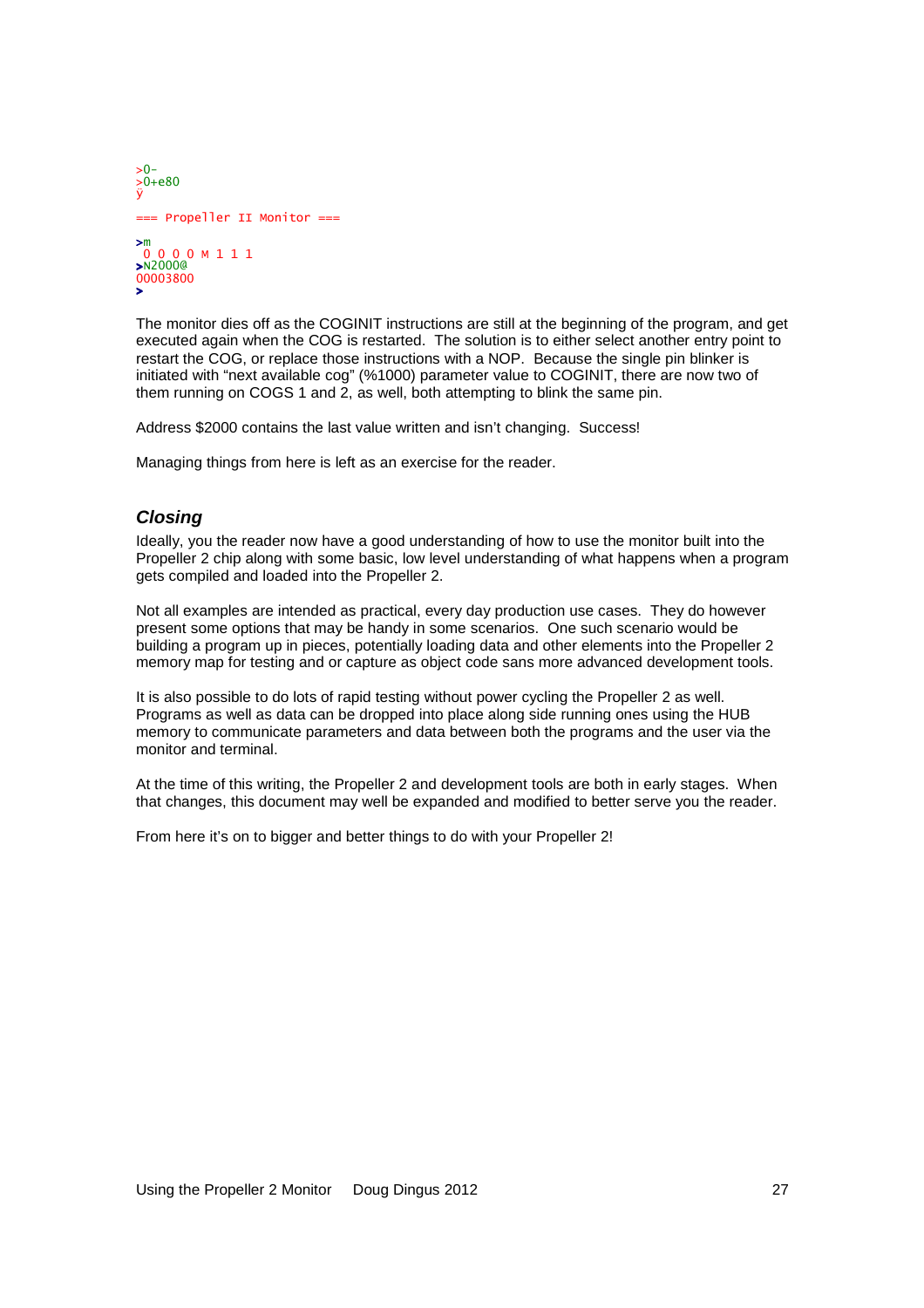#### **Appendix A Propeller 2 ROM Program Listings**

## **ROM\_Booter**

The booter is located first in HUB memory, starting at location 0. The first 8 bytes contain the Chip Version string information, "Prop2.0" followed by the shutdown routine used in case of unsuccessful boot. Location \$10 (16) is where the booter program starts. The booter runs on COG 0, launching SHA256 when needed on COG 1.

| 1 *<br><b>Tige</b>                                                                                                    |                           |                                                                 |                 | ÷                                                                                                      |                                    |  |
|-----------------------------------------------------------------------------------------------------------------------|---------------------------|-----------------------------------------------------------------|-----------------|--------------------------------------------------------------------------------------------------------|------------------------------------|--|
| 1 *                                                                                                                   |                           | Propeller II ROM Booter                                         |                 | ÷<br>$\star$                                                                                           |                                    |  |
| <b>Tige</b>                                                                                                           | <b>Version 0.1</b>        |                                                                 |                 | ÷                                                                                                      |                                    |  |
| 「火<br>り会                                                                                                              | 11/01/2012                |                                                                 |                 | ÷<br>÷                                                                                                 |                                    |  |
| り会                                                                                                                    |                           |                                                                 |                 | ÷                                                                                                      |                                    |  |
|                                                                                                                       |                           |                                                                 |                 |                                                                                                        |                                    |  |
| <b>CON</b>                                                                                                            |                           |                                                                 |                 |                                                                                                        |                                    |  |
| $rx\_pin = 91$<br>$tx\_pin = 90$<br>$spi_{sc} = 89$<br>$spi$ <sub>-C</sub> $k = 88$<br>$spi_d i = 87$<br>$sni_d$ = 86 |                           |                                                                 |                 |                                                                                                        |                                    |  |
| $base =$ \$E80                                                                                                        |                           |                                                                 |                 |                                                                                                        |                                    |  |
| DAT                                                                                                                   |                           |                                                                 |                 |                                                                                                        |                                    |  |
| ' Version (@\$000)                                                                                                    |                           |                                                                 |                 |                                                                                                        |                                    |  |
|                                                                                                                       | byte                      | "Prop2.0"                                                       |                 |                                                                                                        |                                    |  |
| ٠<br>Shutdown (@\$008)                                                                                                |                           |                                                                 |                 |                                                                                                        |                                    |  |
|                                                                                                                       | org                       |                                                                 |                 |                                                                                                        |                                    |  |
|                                                                                                                       |                           | clkset offset+h001<br>cogstop offset+h200                       |                 | 'set clock to rc slow<br>'stop cog0                                                                    |                                    |  |
| offset                                                                                                                |                           |                                                                 |                 |                                                                                                        |                                    |  |
| Booter (@\$010)                                                                                                       |                           |                                                                 |                 |                                                                                                        |                                    |  |
|                                                                                                                       | org                       |                                                                 |                 |                                                                                                        |                                    |  |
|                                                                                                                       | reps                      | #256, @: fuse<br>setport #rx_pin                                |                 | 'ready to read 256 fuses<br>'set rx_pin port for booting                                               |                                    |  |
|                                                                                                                       | cogid<br>cogid            | fuse_read<br>fuse_read                                          | nr<br>$nr$ , wc | read fuses $(172$ fuses $+ 84$ zeros)<br>'(last iteration initializes cnt to<br>'\$00000000_000000001) |                                    |  |
| : fusex<br>$if_z$<br>: fuse                                                                                           | add<br>test<br>rcr<br>add | fuse_read,#1<br>fuse_read,#\$1F wz<br>fuses,#1<br>: fusex, h200 |                 |                                                                                                        |                                    |  |
| ۷                                                                                                                     | cogid                     | spi_read                                                        | nr              | 'disable fuses and enable cnt<br>$'(spi\_read[100] = 0)$                                               |                                    |  |
| ٠<br>Attempt to boot from serial                                                                                      |                           |                                                                 |                 |                                                                                                        |                                    |  |
|                                                                                                                       | inp                       | monitor_ptr,#boot_flash                                         |                 | 'boot from flash                                                                                       | 'if rx_pin is low, skip serial and |  |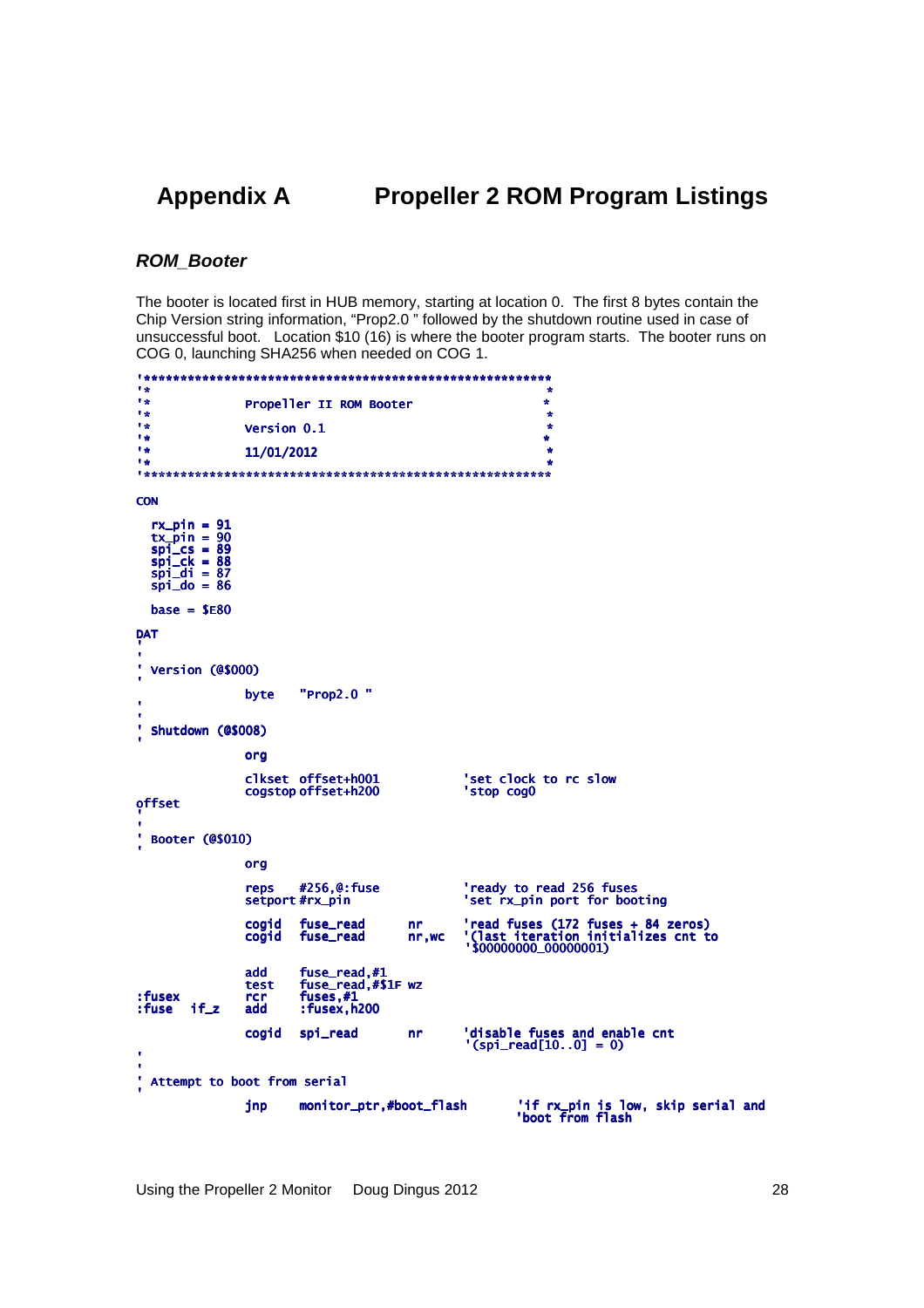call #rx\_bit  $\qquad$  'measure low rx calibration pulses ( host \$F9 -> %1..010011111..)<br>mov threshold,delta 'and calculate threshold<br>call #rx\_bit '(any timeout results in flash boot) call #rx\_bit<br>call #rx\_bit<br>add threshold,delta<br>hoo1 shr threshold,#1 '(9 lsb's are \$001) mov count,#250 'ready to receive/verify 250 lfsr bits<br>Ifsrin call #rx\_bit of 'receive bit (\$FE/\$FF) into c:<br>test lfsr,#\$01 wz 'get lfsr bit into nz<br>if\_c\_eq\_z jmp #boot\_flash 'if mismatch, boot from flash test lfsr,#\$B2 wc 'advance lfsr<br>rcl lfsr,#1 djnz count,#:lfsrin 'loop for next bit in mov count,#250+8 'ready to transmit 250 lfsr bits<br>Ifsrout cmp count,#8 wz '+8 version bits:<br>In the output of last 8 bits, set lfsr so that version!<br>In the output! if\_z mov lfsr,#\$52 <br>
test lfsr,#\$01 <br>
test lfsr,#\$01 wz  $\begin{array}{cc} \text{``}(860000100)}\\ \text{``(800000100)}\\ \text{call} \text{#wait\_rx} \end{array}$  wait for rx low (convey incoming \$F9 on<br>
clrp #tx\_pin <br>
call #wait\_rx 'wait for rx low (convey incoming \$ setpnz #tx\_pin #tx\_pin 'make tx lfsr/version bit lfsr/version bit bit call #wait\_rx 'wait for rx low 'wait for rx lowlow setp #tx\_pin #tx\_pin#tx\_pin 'make tx high 'make tx highhigh call #wait\_rx #wait\_rx #wait\_rx 'wait for rx high high test lfsr,#\$B2 lfsr,#\$B2 wc 'advance lfsr lfsr call  $m$ <br>
setpnz #tx\_pin<br>
call  $m$ itx\_pin<br>
call  $m$ itx\_pin<br>
call  $m$ itx\_pin<br>
call  $m$ it\_rx<br>
rcl lfsr,#\$2<br>
rcl lfsr,#1<br>
djnz count,#:lfsrout 'loop for next bit out jmp #load 'serial handshake done, attempt to load<br>'from serial (z=1) ' '<br>' Wait for rx low/high - if timeout, attempt to boot from flash wait\_rx yetcnt time extending the contract of the contract of the same of the set of the set of the set of the set of <br>and time, timeout the set of the set of the set of the set of the set of the set of the set of the set of the time, timeout :waitpxx waitpne rx\_mask,rx\_mask wc vait for rx low/high with timeout notb :waitpxx,#23 'toggle waitpeq/waitpne wait\_rx\_ret<br>if\_nc ret 'return if not timeout (boot\_flash follows) 'return if not timeout (boot\_flash follows) ' '<br>' Attempt to boot from flash ' boot\_flash mov count,#4 count,#4 count,#2 count,#4 count,#2 count,#4 count,#2 count,#2 count,#2 count,#2 count,#2 contra cmd setp #spi\_cs 'spi\_cs high:<br>clrp #spi\_ck 'spi\_ck low reps #32,@:bit 'ready for 32 command bits<br>clrp #spi\_cs 'spi\_cs low cmpr count,#1 wc 'first 3 commands = \$FF\_FF\_FF\_FF (reset)<br>if\_nc rol spi\_read,#1 wc,wz 'last command = \$03\_00\_00\_00 (read from 0),<br>2=0 setpc #spi\_di #spi\_di setp #spi\_ck #spi\_ck#spi\_ck 'cycle spi\_ck 'cycle spi\_ckspi\_ck :bit clrp #spi\_ck djnz count,#:cmd count, count, count, command count, command count, command ' '<br>' Load from serial (z=1) or flash (z=0) **load** load setptra setptraloader\_pgm loader\_pgm loader\_pgm 'load loader into base+\$000.. base+\$000..\$7DF, HMAC into \$7DF, HMAC into 'base+ 'base+\$7E0..\$7FF base+\$7E0..\$7FF \$7E0..\$7FF mov count,h200 count,h200count,h200 'ready to input \$200 longs 'ready to input \$200 longslongs :long mov bits,#32 bits,#32 bits,#32 'ready to input 32 data bits bits bits :bit bit if\_z call #rx\_bit 'input-serial-bit (serial-mode):<br>if\_nz getp #spi\_do 'input-spi\_do (flash-mode)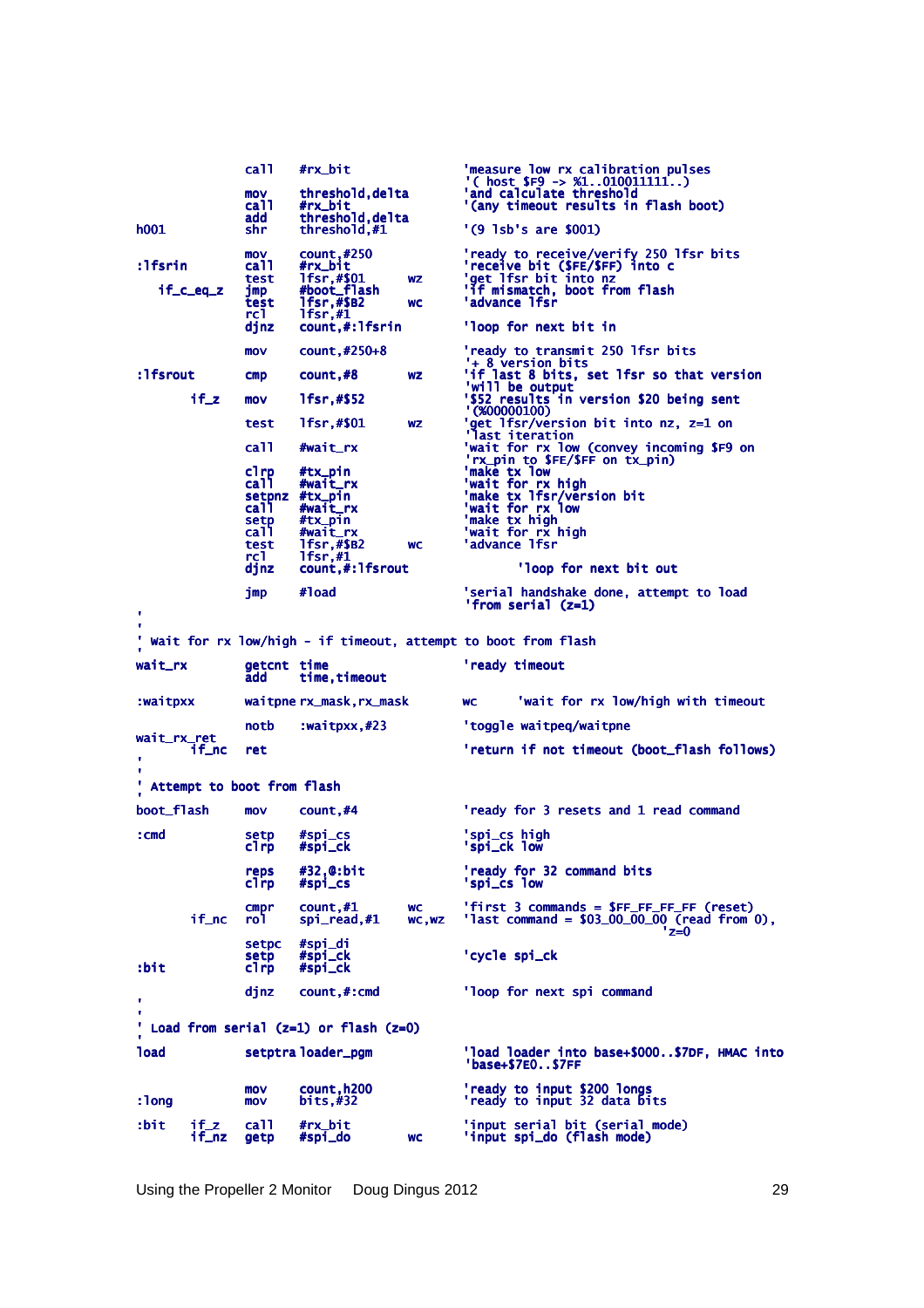if\_nz setp #spi\_ck 'high spi\_ck (flash mode)<br>if\_nz clrp #spi\_ck 'low spi\_ck (flash\_mode)<br>rcl data,#1 'shift bit into long<br>djnz bits,#:bit 'loop, adequate time for next flash bit wrlong data,ptra++ 'store long in hub ram<br>djnz count,#:long '(ptra=base+\$800 after)<br>djnz count,#:long 'loop for next long ' ' ' Compute loader HMAC signature for loader authentication Journal (\$1F8 longs)<br>- base+\$7EO..\$7DF = loader HMAC signature (\$100gs)<br>- base+\$80O..\$81F = fuses, 1st half are HMAC key (\$10ngs)<br>- base+\$82O..\$83F = proper HMAC signature (\$10ngs)<br>- base+\$84O..\$843 = sha256 command interf ' reps #8,#1 'store 128-bit key + 44 extra<br>'fuses 'fuses 'ruses + 84 zero bits<br>wrlong inda++,ptra++ ''(ptra = base+\$820, .afterwards) setcog #1 'launch cog1 with sha256<br>coginitsha256\_pgm,sha256\_ptr '(1st command will be 'launch cog1 with sha256<br>'(1st command will be<br>'set before sha256 executes) setinda#begin\_hmac 'do sha256 commands to compute<br>"proper loader hmac 'proper loader hmac,<br>"hash\_bytes, read\_hash<br>"hash\_bytes, read\_hash" :cmd wrlong inda++,sha256\_ptr 'set command :wait rdlong data,sha256\_ptr wz 'wait for command done tjnz data,#:wait data,#:wait data,#:wait tjnz data,#:wait<br>djnz count,#:cmd 'loop for next command (z=1 after) cogstop h001 <sup>'</sup>done with sha256, stop cog1 ' '<br>' If loader authenticates, run it ' reps #8,@:cmp 'verify loader hmac signature (z=1 on entry)<br>setcog #0 'ready to relaunch cogO with<br>'loader/shutdown/monitor' rdlong data,ptra[ data,ptra[-\$10] 'get loader hmac signature long 'get loader hmac long rdlong bits,ptra++ bits,ptra++ bits,ptra++ 'get proper hmac signature long 'get proper hmac long :cmp if\_z cmp data,#1 wz data,#1 wzdata,#1 wz'bits wz 'compare, z=1 if authenticated 'compare, z=1 if authenticatedauthenticated if\_z coginit loader\_pgm, loader\_ptr 'if loader authenticated, 'relaunch cog0 with loader ' ' Authentication failed, hide fuses and clear memory ' reps #\$20000/16,#1 'ready to clear all memory<br>cogid monitor\_pgm nr 'hide fuses (set bit 10)<br>wrquad ptra++ 'clear 16 bytes at a time (quad=0) ' ' If key  $\infty$  0, shut down - else, start monitor ' or fuses+0,fuses+1 wz 'check if 128-bit key = 0<br>if z or fuses+2.fuses+3 wz fuses+0,fuses+1<br>fuses+2,fuses+3 if\_nz mov monitor\_pgm,#\$008 'if key <> 0, set shutdown,<br>(overwrites fuse data in cog regs)' coginit monitor\_pgm,monitor\_ptr <sup>relaunch</sup> cog0 with shutdown 'or monitor ', ' Receive bit (c) - compare incoming pulse to threshold rx bit rx\_bit call #wait\_rx #wait\_rx #wait\_rx 'wait for rx low low getcnt delta call #wait\_rx 'wait for rx high<br>subcnt delta 'get time delta cmp delta,threshold wc 'compare time delta to threshold

Using the Propeller 2 Monitor Doug Dingus 2012 30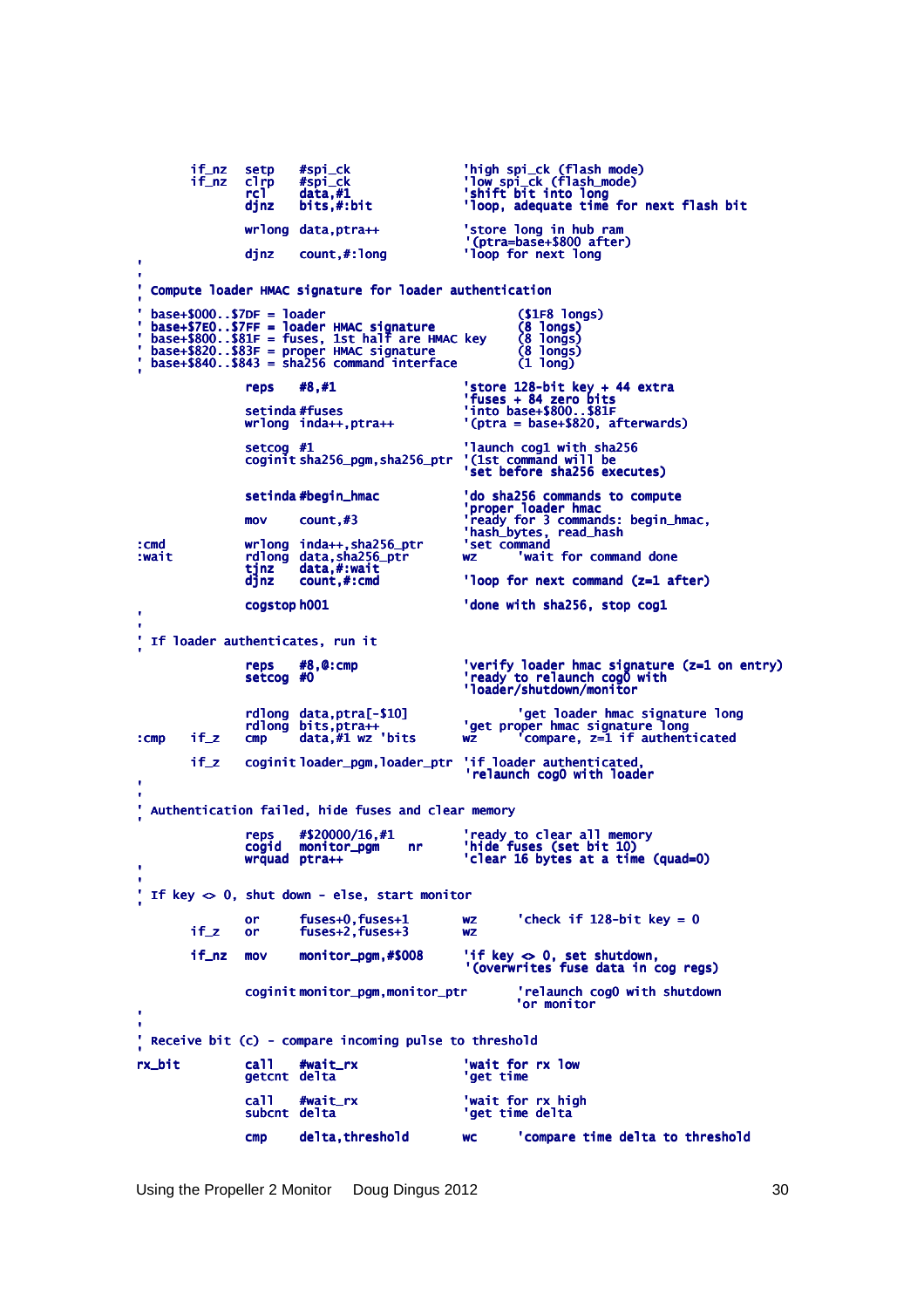| rx_bit_ret<br>٠<br><b>Constants</b>          | ret                                       |                                             |                                                                  |
|----------------------------------------------|-------------------------------------------|---------------------------------------------|------------------------------------------------------------------|
| timeout<br>spi_read<br>rx_mask               | <b>long</b><br><b>long</b><br><b>long</b> | 60_000_000/1000*150<br>\$03 000000          | '150ms @20MHz (rcfast)                                           |
| fuse_read<br>h200<br>1fsr                    | <b>long</b><br><b>long</b><br><b>long</b> | < rx_pin<br>\$200<br>\$200<br>ñp"           | '(becomes \$300)                                                 |
| begin_hmac                                   | <b>long</b>                               | $0$ '1<<30 + $((\$004<2)-1)<1$ + base+\$800 | 'begin_hmac, loads key at base+\$800 (4 longs)                   |
| Hash_bytes                                   | <b>long</b>                               | $0$ '2<<30 + $((1F8 < 2)-1) < 17 + 0.000$   | 'hash_bytes, hashes message at base+\$000 (\$1F8 longs)          |
| read_hash                                    | <b>long</b>                               | 0'3 < 30                                    | $+base+$820$<br>'read_hash, writes hash at base+\$820 (8 longs)  |
| sha256_pgm<br>sha256_ptr                     | 1ona<br><b>Tong</b>                       | \$1CC<br>base+\$840                         | 'sha256 program address<br>'sha256 parameter (points to command) |
| loader_pqm<br>loader_ptr                     | <b>long</b><br><b>long</b>                | base+\$000<br>base+\$800                    | 'loader program address<br>'loader parameter (points to fuses)   |
| monitor_pqm<br>monitor_ptr<br>٠<br>Variables | <b>long</b><br>1ona                       | \$558+\$1B4<br>$tx\_pin < 9 + rx\_pin$      | 'monitor program address<br>'monitor parameter (conveys pins)    |
| fuses<br>count                               | res<br>res                                | $\frac{8}{1}$                               |                                                                  |
| bits<br>data                                 | res<br>res                                | 1<br>1                                      |                                                                  |
| time<br>delta                                | res<br>res                                | 1<br>$\mathbf{1}$                           |                                                                  |
| threshold                                    | res                                       | 1                                           |                                                                  |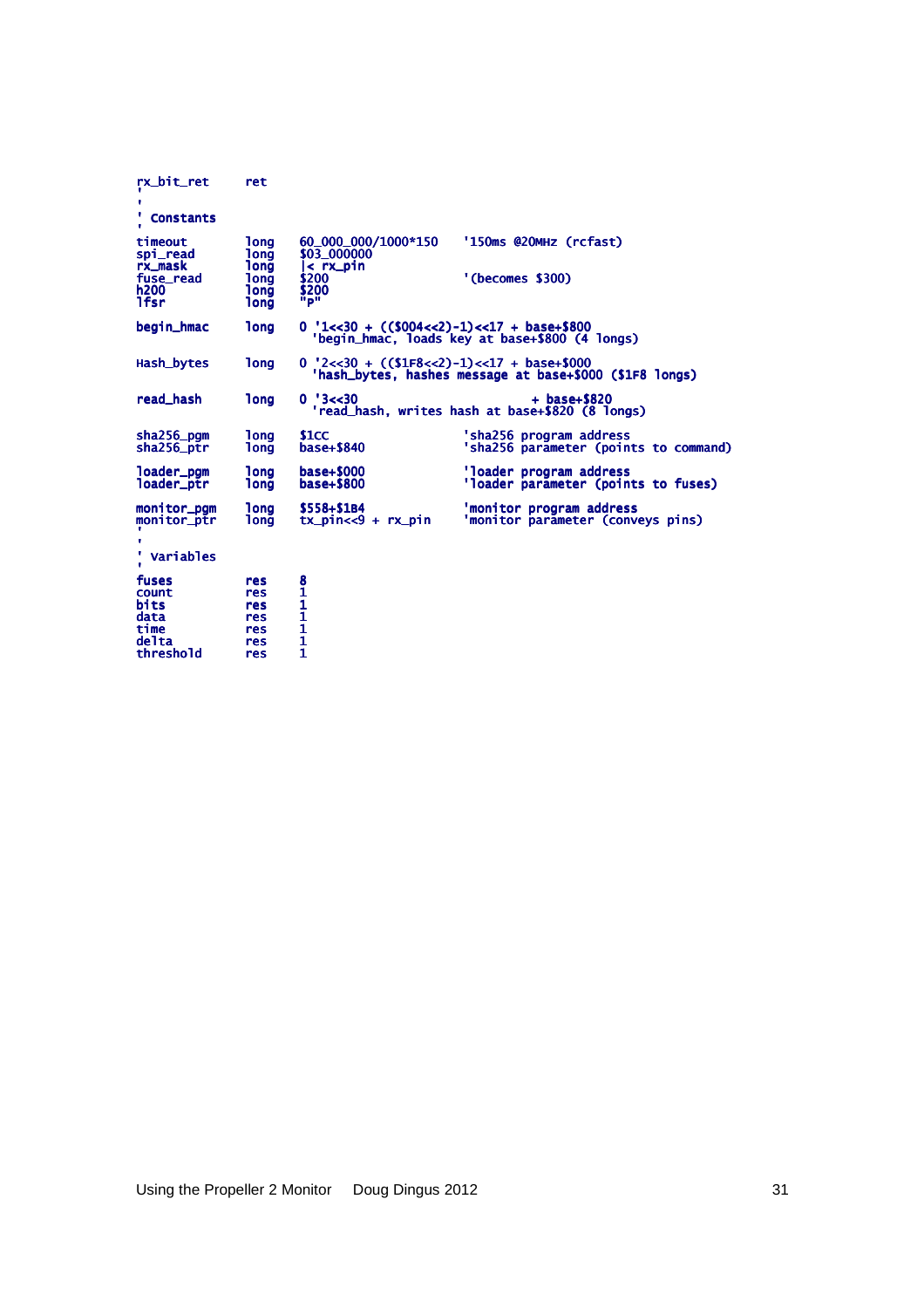### **ROM\_SHA256**

This is the encryption routine used to validate incoming code against the programmable keys. It runs on COG 1 during the boot process.

 $\mathbf{r}$  $\mathbf{r}$ ä Propeller II ROM SHA-256/HMAC  $1<sub>2</sub>$ ÷  $\mathbf{r}$ Version 0.1  $\bullet$ r g  $\mathbf{r}$ 11/01/2012 r g ä, ' Usage:  $commandlong := 0$ 'preclear command long cognew(\$1CC, @commandlong) 'start SHA-256/HMAC in new cog Start here for HMAC: comman '<br>HMAC with key of keysize bytes (1..64) commandlong :=  $1 < 30 + (keysize-1) < 17 + @key$ 'start repeat while commandlong '(wait for command done) ' Start here for SHA-256:<br>of msgsize bytes (1..8192) commandlong :=  $2 < 30 + (msgsize-1) < 17 + 0$ msg 'hash msg repeat while commandlong '(wait for command done) {issue more  $2 < 30$  commands if msg > 8192 bytes}  $commandlong := 3 < 30 + @hashbuffer$ "read" resulting hash into hashbuffer (32 bytes)<br>repeat while commandlong '(wait for command done) {hasbuffer now contains result, ready for new 1<<30 or  $2 < 30$  command}

**DAT** 

org

```
setf
                         #%0_1111_0000
                                          'configure movf for sbyte0 ->
\{dbyte3, dbyte2, dbyte1, dbyte0, dbyte3, ... \}#init_hash
                                          'init hash, clear hmac mode, reset byte count
                 ca<sub>11</sub>
 Command Loop
command
                 rdlong x, ptra
                                          'wait for command
'get pointer (%pppppppppppppppppp)
                 setptrb x
                                          'get count (%nnnnnnnnnnnnn)
                         count, xmovcount, x<br>count, #2<br>count, #2+17<br>count, #1
                 sh1
                 shr
                 add
                                           '+1 for 1..8192 range
                 shr
                         x, #32-2'get command (%cc)
                 cachex
                                          'invalidate cache for fresh rdbytec's
                 djz
                         x,#begin_hmac
                                          '1 = begin hmac, pointer @key (count+1 bytes,
1. .64)diz
                         x,#hash_bytes
                                          '2 = hash bytes, pointer @message (count+1 bytes,
1. .8192)\overline{d}x,#read_hash
                                          '3 = read hash, pointer @hashbuffer (32 bytes)
done
                 wrlong zero, ptra
                                          'clear command to signal done
```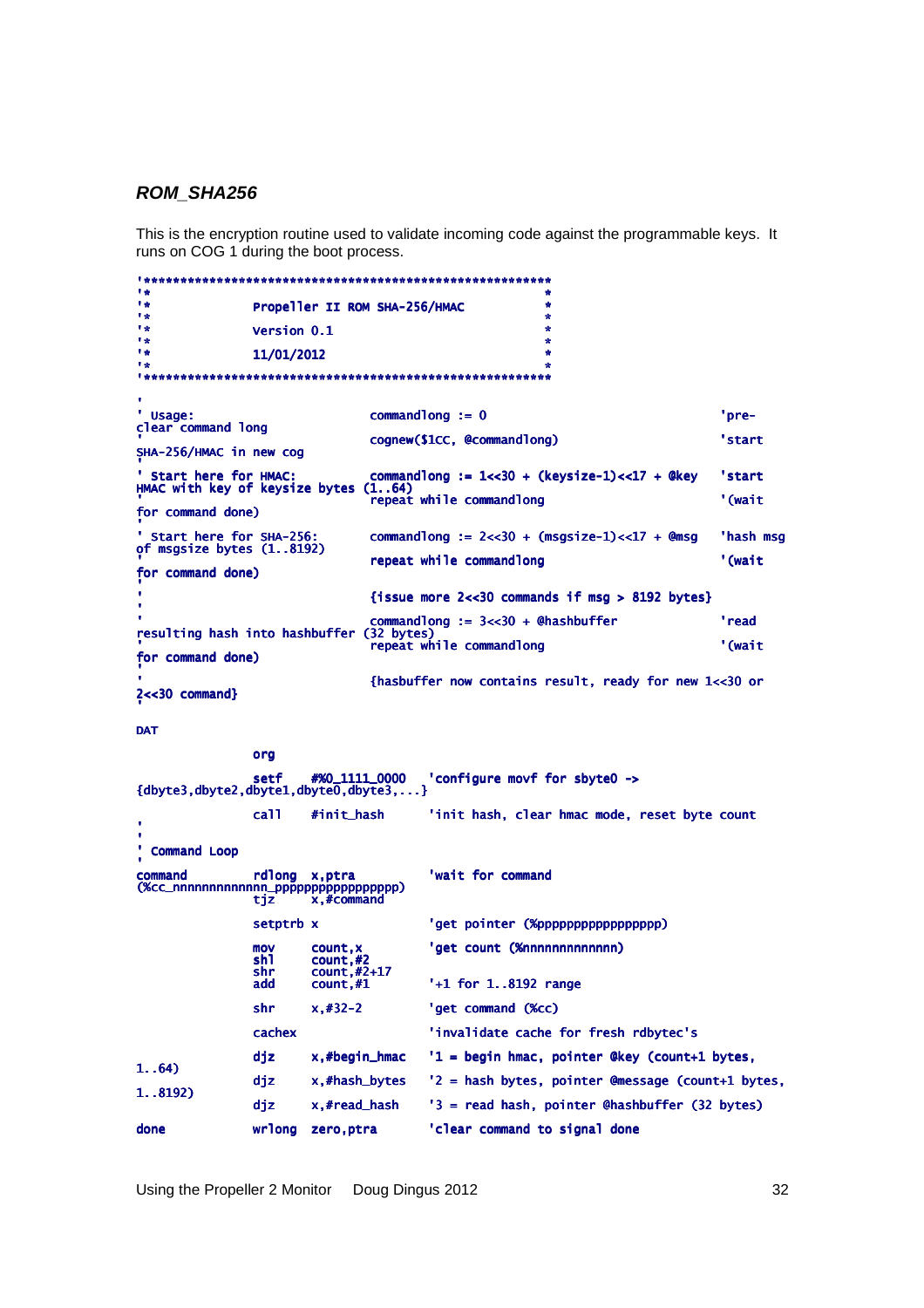| ×                      |       | jmp                                                           | #command                                                                           | 'qet next command                                                                                              |
|------------------------|-------|---------------------------------------------------------------|------------------------------------------------------------------------------------|----------------------------------------------------------------------------------------------------------------|
| ٠                      |       |                                                               |                                                                                    |                                                                                                                |
| ٠<br><b>Begin HMAC</b> |       |                                                               |                                                                                    |                                                                                                                |
| begin_hmac             |       | ca11                                                          | #end_hash                                                                          | 'end any hash in progress                                                                                      |
| :ipad                  | if_c  | mov<br>cmpr                                                   | x,#\$00<br>count, bytes wc<br>rdbytec x, ptrb++                                    | 'get and hash ipad key (full block)<br>'after key bytes, hash \$00's to fill block                             |
|                        | if_nz | xor<br>ca11<br>jmp                                            | x, #\$36<br>#hash_byte<br>#:ipad                                                   | 'xor bytes with ipad (\$36)<br>'(last iteration triggers hash_block, z=1)                                      |
|                        |       | reps<br>mov                                                   | #16,#2<br>setinds #opad_key,#w<br>$indb, inda++$                                   | 'save opad key<br>'xor bytes with opad (\$5C)                                                                  |
|                        |       | xor<br>mov                                                    | indb++,opad<br>$h$ mac,#1                                                          | 'set hmac mode                                                                                                 |
|                        |       | jmp                                                           | #done                                                                              |                                                                                                                |
| ٠<br>×<br>Hash Bytes   |       |                                                               |                                                                                    |                                                                                                                |
|                        |       |                                                               |                                                                                    |                                                                                                                |
| hash_bytes             |       | ca11<br>djnz                                                  | rdbytec x,ptrb++<br>#hash_byte<br>count,#hash_bytes                                | 'hash bytes                                                                                                    |
| ٠                      |       | jmp                                                           | #done                                                                              |                                                                                                                |
| ٠                      |       |                                                               |                                                                                    |                                                                                                                |
| Read Hash              |       |                                                               |                                                                                    |                                                                                                                |
| read_hash              |       | tjz                                                           | hmac,#:not                                                                         | 'if not hmac, output hash                                                                                      |
|                        |       | ca11                                                          | #end_hash                                                                          | 'hmac, end current hash                                                                                        |
|                        |       | reps<br>mov                                                   | #16,#1<br>setinds #w,#opad_key<br>$indb++, inda++$                                 | 'get opad key into w[015] (full block)                                                                         |
|                        |       | call.                                                         | #hash_block                                                                        | 'hash opad key                                                                                                 |
|                        |       | reps<br>mov                                                   | #8,#1<br>setinds #w,#hashx<br>$indb++$ , $inda++$                                  | 'get hashx $[07]$ into w $[07]$                                                                                |
|                        |       | movd<br>mov                                                   | hash_byte,#w+8<br>bytes,#64+32                                                     | 'account for opad key and hashx bytes<br>'(1-1/2 blocks, 1/2 block needs end_hash)                             |
| :not                   |       | ca11                                                          | #end_hash                                                                          | 'end current hash                                                                                              |
| :out                   |       | setinda #hashx<br>mov<br>reps<br>mov<br>rol<br>wrbyte<br>djnz | count,#8<br>#4,#2<br>x.inda++<br>x, #8<br>x, ptrb++<br>count,#:out                 | 'store hashx[07] at pointer, big-endian                                                                        |
| ٠                      |       | jmp                                                           | #done                                                                              |                                                                                                                |
| ٠<br>۰                 |       |                                                               |                                                                                    | End Hash - hash \$80, any \$00's needed to get to offset \$38, then 8-byte length                              |
| end_hash               |       | mov<br>sh1.                                                   | length, bytes<br>length,#3                                                         | 'get message length in bits                                                                                    |
| :fi11                  | if_nz | mov<br>ca11<br>mov<br>and<br>$\mathsf{cmp}$<br>mov<br>jmp     | x, #\$80<br>#hash_byte<br>x,bytes<br>x, #S3F<br>x,#\$38<br>WZ<br>x,#\$00<br>#:fill | 'hash end-of-message byte (\$80)<br>'(may trigger hash_block)<br>'hash any \$00's needed to get to offset \$38 |
|                        |       |                                                               |                                                                                    |                                                                                                                |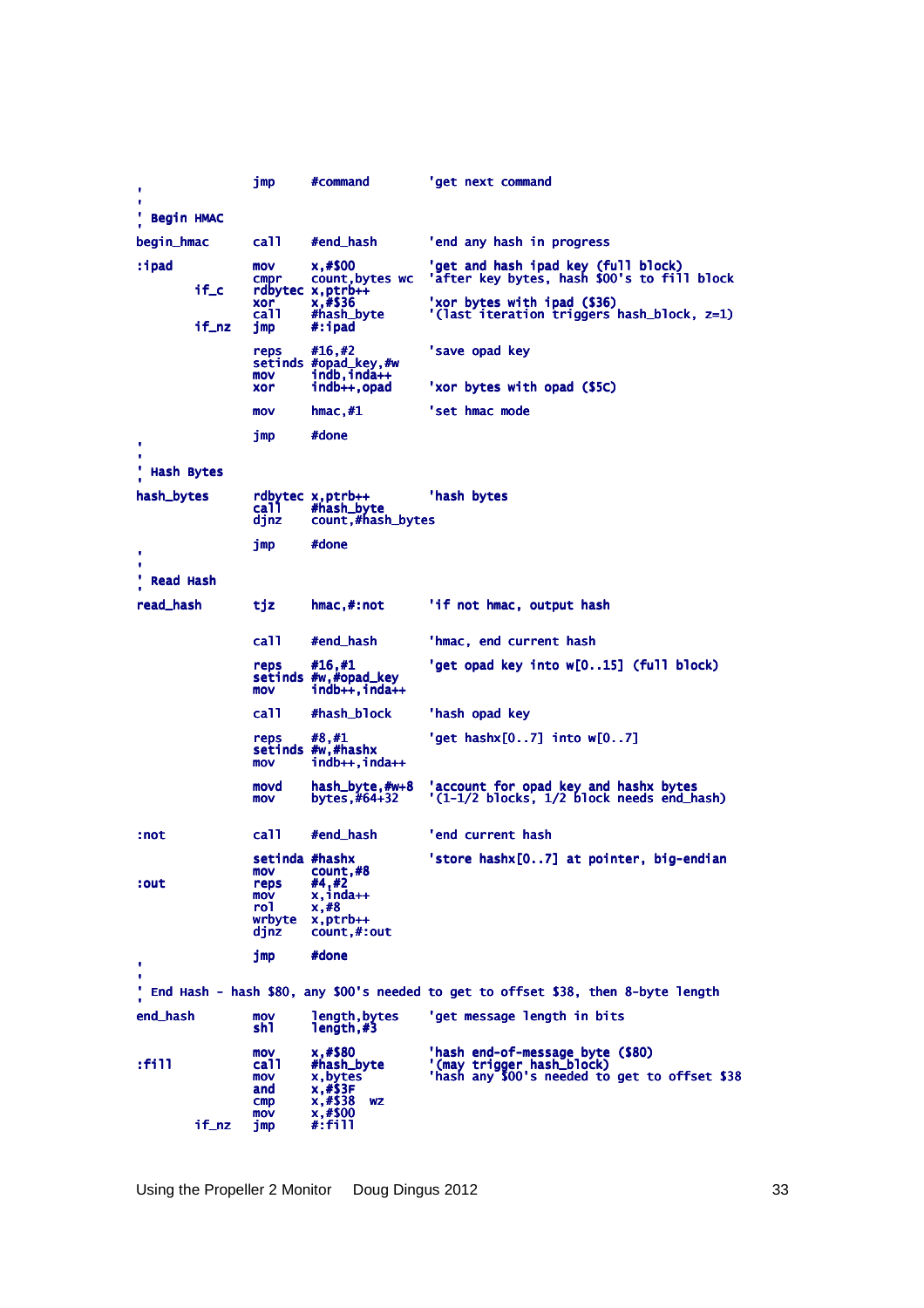:len test bytes,#\$04 wc 'hash 8-byte length, big-endian<br>if\_c rol length,#8 '(hash four \$00's, then four le<br>if\_c mov x,length rol length,#8 '(hash four \$00's, then four length bytes)<br>mov x, length<br>call #hash\_byte '(last iteration triggers hash\_block) x, length<br>#hash\_byte call #hash\_byte '(last iteration triggers hash\_block) imp #:len  $if_nz$ 'save hash $[0..7]$  into hashx $[0..7]$ setinds #hashx,#hash<br>Mov indb++,inda++ init\_hash 'copy hash\_init[0..7] into hash[0..7] setinds #hash,#hash\_init setinds #hash,#hash\_init  $mov$   $indb++,inda++$ mov hmac,#0 'clear hmac mode<br>mov bytes,#0 'reset byte count init\_hash\_ret end\_hash\_ret ret ', ' <br>' Hash Byte - add byte to w[O..15] and hash block if full (z=1) hash\_byte  $movf$  w,x <sup>'</sup>store byte into w[0..15], big-endian  $add$  bytes,  $\#1$  'increment byte count test bytes,#\$03 wz 'every 4th byte, increment w pointer<br>if\_z add hash\_byte,d0 hash\_byte,d0 test bytes,#\$3F wz 'every 64th byte, reset w pointer<br>if\_z movd hash\_byte.#w bytes,#\$3F wz<br>hash\_byte,#w if\_z call #hash\_block 'every 64th byte, hash block hash\_byte\_ret ret ', ' Hash Block - first extend w[0..15] into w[16..63] to generate schedule hash\_block reps #48,@:sch 'i =  $16..63$ setinds  $\#w+16, \#w+16-15+7'$  indb =  $@w[i]$ , inda =  $@w[i-15+7]$ setinda --7 's0 = (w[i-15] -> 7) ^ (w[i-15] -> 18) ^ (w[i-15] >> 3) mov indb,inda--<br>mov x,indb mov x,indb<br>
rol x,#18-7<br>
xor x,<mark>#18</mark><br>
ror x,#18<br>
shr indb,#3 xor indb,x indb,x add  $\text{indb}.\text{inda}$  'w[i] = s0 + w[i-16] setinda ++14  $'s1 = (w[i-2] \rightarrow 17) \land (w[i-2] \rightarrow 19) \land (w[i-2]$ >> 10)  $\begin{array}{cc}\n\text{mov} & x, \text{inda} \\
\text{mov} & y, x\n\end{array}$ mov<br>ro1 rol y,#19-17<br>xor y,x<br>ror y,#19<br>shr x,#10  $x \circ r$   $x, y$ add indb, x  $'w[i] = s0 + w[i-16] + s1$  $\text{set} \text{ind} \text{---} 5$  'w[i] = s0 + w[i-16] + s1 + w[i-7] :sch add indb++.inda :sch add indb++,inda indb++,inda ' Load variables from hash 'copy  $hash[0..7]$  into  $a..h$ setinds #a,#hash<br>mov indb++,inda++ ' Do 64 hash iterations on variables reps #64,@:itr<br>setinds #k+0,#w+0  $'$ i = 0..63<br>'indb = @k[i], inda = @w[i]

Using the Propeller 2 Monitor Doug Dingus 2012 34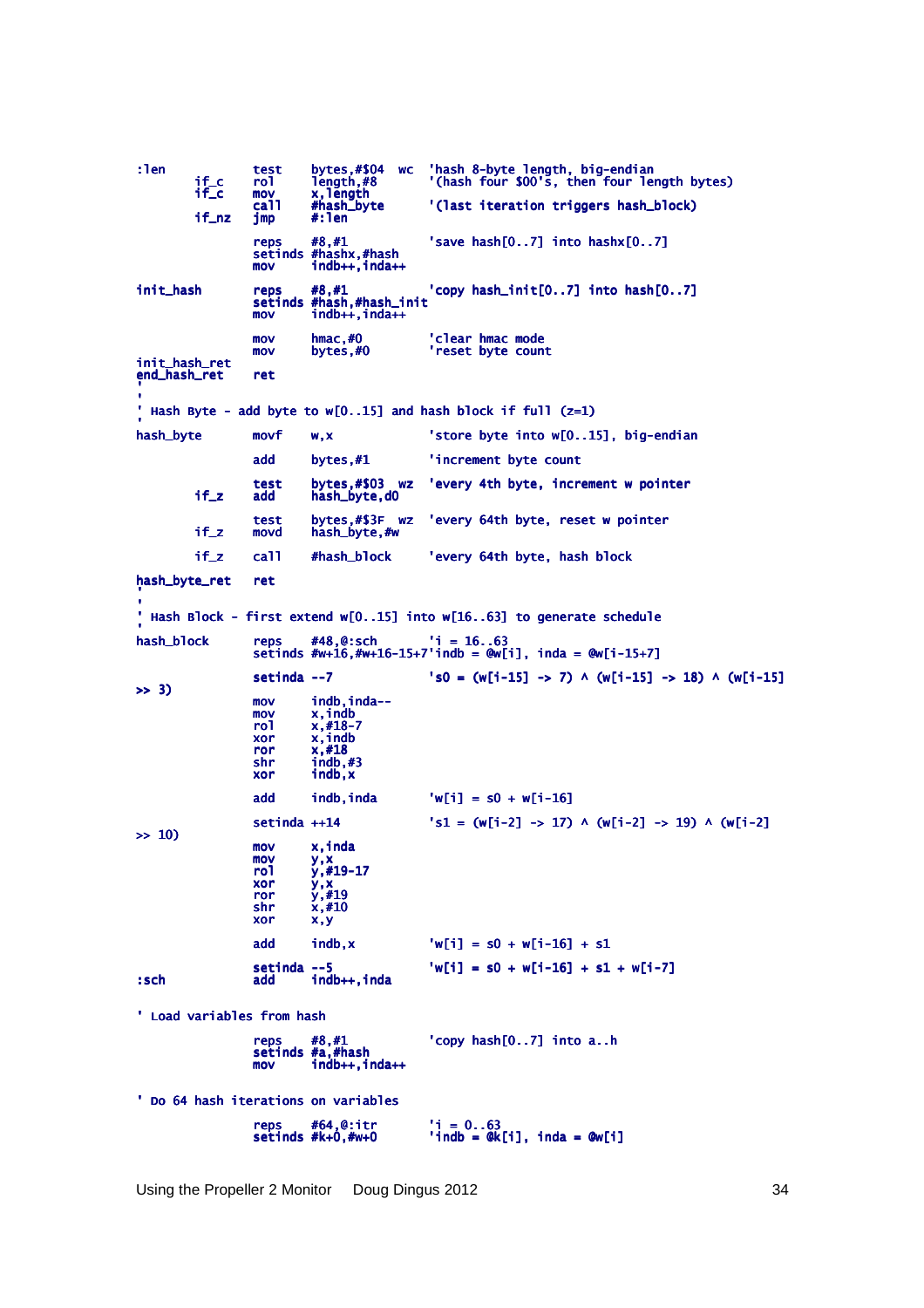|                                            | mov<br>xor<br>and<br>xor                      | x,g<br>x,f<br>x,e<br>x,g                                | $'ch = (e & f) \wedge (le & q)$                                                                                                                                                                 |
|--------------------------------------------|-----------------------------------------------|---------------------------------------------------------|-------------------------------------------------------------------------------------------------------------------------------------------------------------------------------------------------|
|                                            | mov<br>rol<br>xor<br>ro1<br>xor<br>ror        | y,e<br>$y, #11-6$<br>y,e<br>$y, #25-11$<br>y,e<br>y,#25 | $'s1 = (e \rightarrow 6)$ $\land$ $(e \rightarrow 11)$ $\land$ $(e \rightarrow 25)$                                                                                                             |
|                                            | add<br>add<br>add<br>add                      | x,y<br>x,indb++<br>x,inda++<br>x, h                     | $'t1 = ch + s1$<br>'t1 = ch + s1 + k[i]<br>'t1 = ch + s1 + k[i] + w[i]<br>'t1 = ch + s1 + k[i] + w[i] + h                                                                                       |
|                                            | mov<br>and<br>or<br>mov<br>or<br>and          | y,c<br>y, b<br>y,a<br>h,c<br>h, b<br>y, h               | $\text{Imaj} = (a \& b) \land (b \& c) \land (c \& a)$                                                                                                                                          |
|                                            | mov<br>rol<br>xor<br>ro1<br>xor<br>ror        | h,a<br>$h, #13-2$<br>h,a<br>$h, #22-13$<br>h,a<br>h,#22 | $\text{S0} = (a \rightarrow 2) \land (a \rightarrow 13) \land (a \rightarrow 22)$                                                                                                               |
|                                            | add                                           | y, h                                                    | $'t2 = maj + s0$                                                                                                                                                                                |
|                                            | mov<br>mov<br>mov<br>mov<br>mov<br>mov<br>mov | h,g<br>g,f<br>f,e<br>e,d<br>d, c<br>c, b<br>b,a         | $\frac{h}{g} = \frac{g}{f}$<br>$\frac{1}{2}$<br>$= e$<br>'e<br>$= d$<br>$\overline{d} = \overline{c}$<br>'c = b<br>'b = a                                                                       |
|                                            | add                                           | e, x                                                    | $'e = e + t1$                                                                                                                                                                                   |
| :itr                                       | mov<br>add                                    | a, x<br>a, y                                            | $a = t1 + t2$                                                                                                                                                                                   |
| ' Add variables back into hash             |                                               |                                                         |                                                                                                                                                                                                 |
|                                            | reps<br>add                                   | #8,#1<br>setinds #hash,#a<br>$indb++, inda++$           | 'add $a \dots h$ into $hash[0 \dots 7]$                                                                                                                                                         |
| hash_block_ret                             | ret                                           |                                                         |                                                                                                                                                                                                 |
| ' Defined data                             |                                               |                                                         |                                                                                                                                                                                                 |
| zero<br>d0                                 | <b>Tona</b><br><b>long</b>                    | 0<br>$1 \ll 9$                                          |                                                                                                                                                                                                 |
| opad                                       | <b>long</b>                                   | \$36363636 ^ \$5C5C5C5C                                 |                                                                                                                                                                                                 |
| hash_init<br><b>\$1F83D9AB, \$5BEOCD19</b> | <b>Tona</b>                                   |                                                         | \$6A09E667, \$BB67AE85, \$3C6EF372, \$A54FF53A, \$510E527F, \$9B05688C,<br>'fractionals of square roots of primes 219                                                                           |
| \$923F82A4, \$AB1C5ED5                     | Tona<br>1ong                                  |                                                         | \$428A2F98, \$71374491, \$B5COFBCF, \$E9B5DBA5, \$3956C25B, \$59F111F1,<br>'fractionals of cube roots of primes 2311<br>\$D807AA98, \$12835B01, \$243185BE, \$550C7DC3, \$72BE5D74, \$80DEB1FE, |
| \$9BDC06A7, \$C19BF174                     | Tong                                          |                                                         | \$E49B69C1, \$EFBE4786, \$0FC19DC6, \$240CA1CC, \$2DE92C6F, \$4A7484AA,                                                                                                                         |
| \$5CB0A9DC, \$76F988DA                     | Tona                                          |                                                         | \$983E5152, \$A831C66D, \$B00327C8, \$BF597FC7, \$C6E00BF3, \$D5A79147,                                                                                                                         |
| \$06CA6351, \$14292967                     | 1ona                                          |                                                         | \$27B70A85, \$2E1B2138, \$4D2C6DFC, \$53380D13, \$650A7354, \$766A0ABB,                                                                                                                         |
| \$81C2C92E, \$92722C85                     | <b>long</b>                                   |                                                         | \$A2BFE8A1, \$A81A664B, \$C24B8B70, \$C76C51A3, \$D192E819, \$D6990624,                                                                                                                         |
| <b>\$F40E3585, \$106AA070</b>              | <b>long</b>                                   |                                                         | \$19A4C116, \$1E376C08, \$2748774C, \$34B0BCB5, \$391C0CB3, \$4ED8AA4A,                                                                                                                         |
| \$5B9CCA4F, \$682E6FF3                     |                                               |                                                         |                                                                                                                                                                                                 |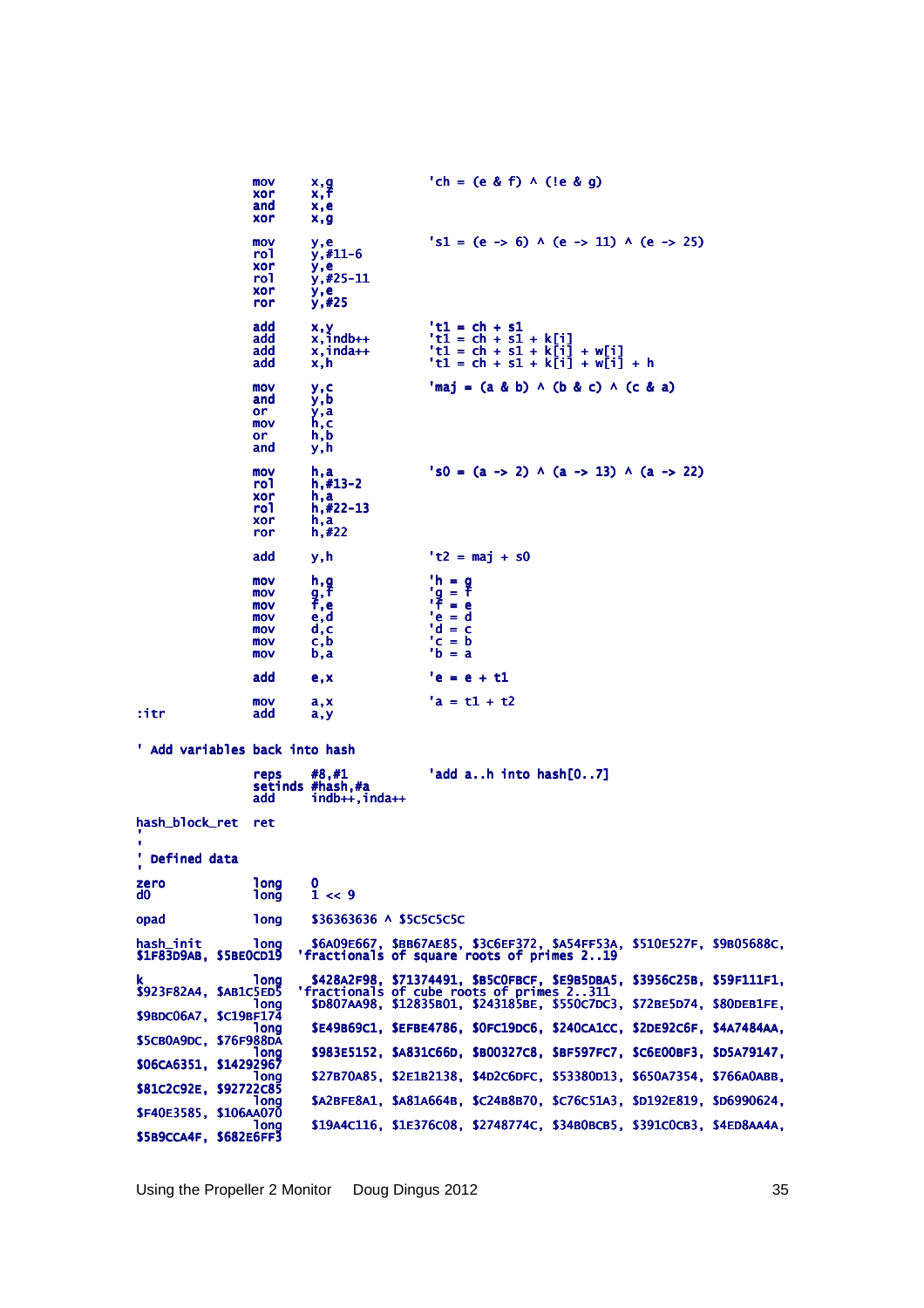| \$BEF9A3F7, \$C67178F2<br>' Undefined data<br>$\bullet$<br>hmac<br>$\frac{1}{1}$<br>res<br>bytes<br>res<br>count<br>res<br>length<br>res<br>16<br>opad_key<br>res<br>hash<br>$\frac{8}{8}$<br>res<br>hashx<br>res<br>64<br>res<br>W<br>11111111<br>res<br>$\frac{a}{b}$<br>res<br>c<br>d<br>f<br>res<br>res<br>res<br>res<br>$\frac{g}{h}$<br>res<br>res<br>1<br>$\mathbf{x}$<br>res<br>$\mathbf{1}$<br>У<br>res | <b>long</b> |  | \$748F82EE, \$78A5636F, \$84C87814, \$8CC70208, \$90BEFFFA, \$A4506CEB, |  |  |
|------------------------------------------------------------------------------------------------------------------------------------------------------------------------------------------------------------------------------------------------------------------------------------------------------------------------------------------------------------------------------------------------------------------|-------------|--|-------------------------------------------------------------------------|--|--|
|                                                                                                                                                                                                                                                                                                                                                                                                                  |             |  |                                                                         |  |  |
|                                                                                                                                                                                                                                                                                                                                                                                                                  |             |  |                                                                         |  |  |
|                                                                                                                                                                                                                                                                                                                                                                                                                  |             |  |                                                                         |  |  |
|                                                                                                                                                                                                                                                                                                                                                                                                                  |             |  |                                                                         |  |  |
|                                                                                                                                                                                                                                                                                                                                                                                                                  |             |  |                                                                         |  |  |
|                                                                                                                                                                                                                                                                                                                                                                                                                  |             |  |                                                                         |  |  |
|                                                                                                                                                                                                                                                                                                                                                                                                                  |             |  |                                                                         |  |  |
|                                                                                                                                                                                                                                                                                                                                                                                                                  |             |  |                                                                         |  |  |
|                                                                                                                                                                                                                                                                                                                                                                                                                  |             |  |                                                                         |  |  |
|                                                                                                                                                                                                                                                                                                                                                                                                                  |             |  |                                                                         |  |  |
|                                                                                                                                                                                                                                                                                                                                                                                                                  |             |  |                                                                         |  |  |
|                                                                                                                                                                                                                                                                                                                                                                                                                  |             |  |                                                                         |  |  |
|                                                                                                                                                                                                                                                                                                                                                                                                                  |             |  |                                                                         |  |  |
|                                                                                                                                                                                                                                                                                                                                                                                                                  |             |  |                                                                         |  |  |
|                                                                                                                                                                                                                                                                                                                                                                                                                  |             |  |                                                                         |  |  |
|                                                                                                                                                                                                                                                                                                                                                                                                                  |             |  |                                                                         |  |  |
|                                                                                                                                                                                                                                                                                                                                                                                                                  |             |  |                                                                         |  |  |
|                                                                                                                                                                                                                                                                                                                                                                                                                  |             |  |                                                                         |  |  |
|                                                                                                                                                                                                                                                                                                                                                                                                                  |             |  |                                                                         |  |  |
|                                                                                                                                                                                                                                                                                                                                                                                                                  |             |  |                                                                         |  |  |
|                                                                                                                                                                                                                                                                                                                                                                                                                  |             |  |                                                                         |  |  |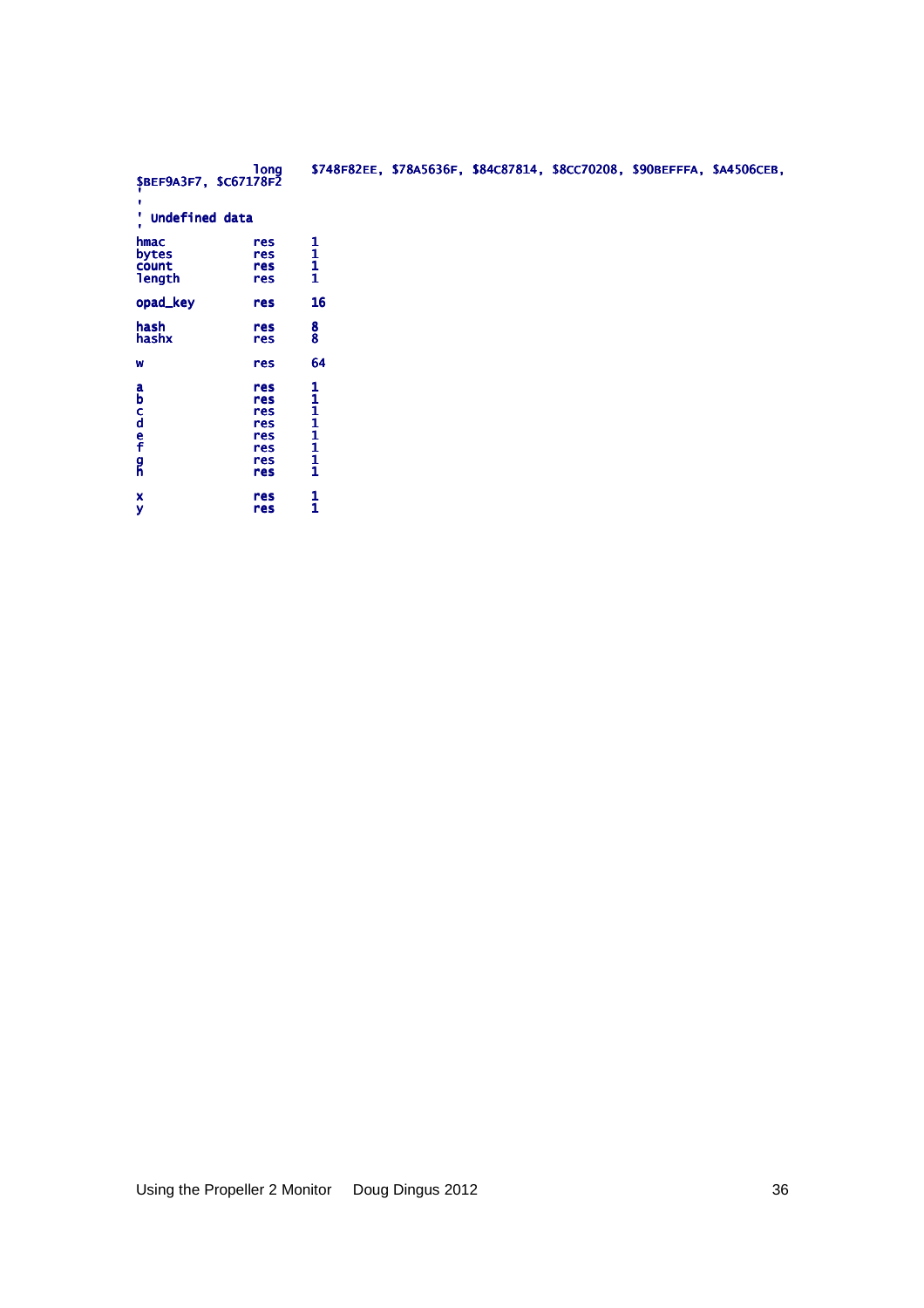## **ROM\_Monitor**

Here is the Propeller 2 monitor program listing. It runs when no other boot method is detected and it communicates serially, using an auto-baud detection routine triggered by an ASCII space character received. Additionally, the monitor is designed to be callable by your program with serial communications happening either on the default pins, or pins you specify.

Propeller ROM ends at **\$0E7F**, marked with the string "**== End of ROM ==**", clearly visible when using the monitor to view low HUB memory addresses:

| >0e60.0f00                                             |  |  |  |  |  |  |  |  |                          |
|--------------------------------------------------------|--|--|--|--|--|--|--|--|--------------------------|
| 00E60-0D 28 04 00 2D 80 04 00 89 00 00 00 8B 0A C6 96  |  |  |  |  |  |  |  |  | '. ( - '                 |
| 00E70- 3D 3D 20 45 6E 64 20 6F 66 20 52 4F 4D 20 3D 3D |  |  |  |  |  |  |  |  | '== End of ROM =='       |
| 00E80- 47 FE C1 0D B2 6A 7C 0C C1 46 7C 08 C1 48 7C 08 |  |  |  |  |  |  |  |  | 'Gi F H .'               |
| 00E90- C1 4A 7C 08 C1 4C 7C 08 C1 4E 7C 08 C1 50 7C 08 |  |  |  |  |  |  |  |  | '.J L N P .'             |
| 00EA0- C1 52 7C 08 C1 54 7C 08 B2 6A 7C 0C 35 56 BC A0 |  |  |  |  |  |  |  |  | '.R T i .5V'             |
| 00EB0- 00 00 00 00 E2 20 FC 0D 47 FE C1 0D 0D 5A FC 0C |  |  |  |  |  |  |  |  | ' GZ'                    |
|                                                        |  |  |  |  |  |  |  |  |                          |
| 00ED0- B1 82 FD 0C 00 00 00 00 00 00 00 00 00 00 00 00 |  |  |  |  |  |  |  |  | .                        |
| 00EE0- OD 5C FC OC 2E 5E BC AO 2D 5E BC 84 36 60 3C 08 |  |  |  |  |  |  |  |  |                          |
| 00EF0- 37 62 3C 08 38 64 3C 08 39 66 3C 08 3A 5E 3C 08 |  |  |  |  |  |  |  |  | $'7b<.8d<.9f<.$ . ^< . ' |

The first user writable location is \$0E80, which is the beginning of RAM.

Hardware multi-tasking is used to run concurrent auto-baud detection, serial input, and main monitor code:

| 「安                                                                                                                                                |                                                                                                                                                                                 |                                                                                                       |                                            | ÷                                                               |
|---------------------------------------------------------------------------------------------------------------------------------------------------|---------------------------------------------------------------------------------------------------------------------------------------------------------------------------------|-------------------------------------------------------------------------------------------------------|--------------------------------------------|-----------------------------------------------------------------|
| 1 4                                                                                                                                               | Propeller II ROM Monitor                                                                                                                                                        |                                                                                                       |                                            | ÷                                                               |
| 「安                                                                                                                                                |                                                                                                                                                                                 |                                                                                                       |                                            | $\bullet$                                                       |
| <b>1 de</b>                                                                                                                                       | Version 0.1                                                                                                                                                                     |                                                                                                       |                                            | ÷                                                               |
| <b>1 de</b><br>1 de                                                                                                                               |                                                                                                                                                                                 |                                                                                                       |                                            | ÷<br>÷                                                          |
| 1 de                                                                                                                                              | 11/01/2012                                                                                                                                                                      |                                                                                                       |                                            | ÷                                                               |
|                                                                                                                                                   |                                                                                                                                                                                 |                                                                                                       |                                            |                                                                 |
|                                                                                                                                                   |                                                                                                                                                                                 |                                                                                                       |                                            |                                                                 |
| ٠                                                                                                                                                 |                                                                                                                                                                                 |                                                                                                       |                                            |                                                                 |
| ' Usage:                                                                                                                                          |                                                                                                                                                                                 |                                                                                                       |                                            | $cognew($70C, tx\_pin << 9 + rx\_pin)$ start monitor in new cog |
|                                                                                                                                                   |                                                                                                                                                                                 |                                                                                                       |                                            |                                                                 |
| <b>CON</b>                                                                                                                                        |                                                                                                                                                                                 |                                                                                                       |                                            |                                                                 |
| branch1_<br>branch2_<br>$branch3$ = $branch2$<br>$he11o_$<br>error_<br>hitspace_<br>spquote_<br>quotecr_<br>sub0<br>sub1_<br>sub2<br>sub3<br>he1p | $= 0$<br>$=$ branch $1$<br>$= branch3$<br>$=$ hello $\_$<br>$= error_$<br>$=$ hitspace_<br>$=$ spquote_<br>$=$ quotecr_<br>$=$ sub0 $-$<br>$=$ sub1<br>$=$ sub2 $-$<br>$=$ sub3 | $+31$<br>$+35$<br>$+15$<br>$+ 33$<br>$+11$<br>$+10$<br>$+4$<br>$+3$<br>$+4$<br>$+12$<br>$+12$<br>$+4$ |                                            | 'must be $\Rightarrow$ \$80                                     |
| <b>DAT</b>                                                                                                                                        |                                                                                                                                                                                 |                                                                                                       |                                            |                                                                 |
| ********<br>'* Data *<br>*********                                                                                                                |                                                                                                                                                                                 |                                                                                                       |                                            |                                                                 |
| branch1                                                                                                                                           | byte<br>cmd_new,<br>byte<br>byte<br>byte<br>byte<br>byte                                                                                                                        | 0<br>cmd_byte,<br>cmd_word,<br>cmd_long,<br>cmd_viewp,<br>cmd_search,                                 | "γ"<br>"W"<br>"N"<br>. .<br><b>11 / 11</b> |                                                                 |

Using the Propeller 2 Monitor Doug Dingus 2012 37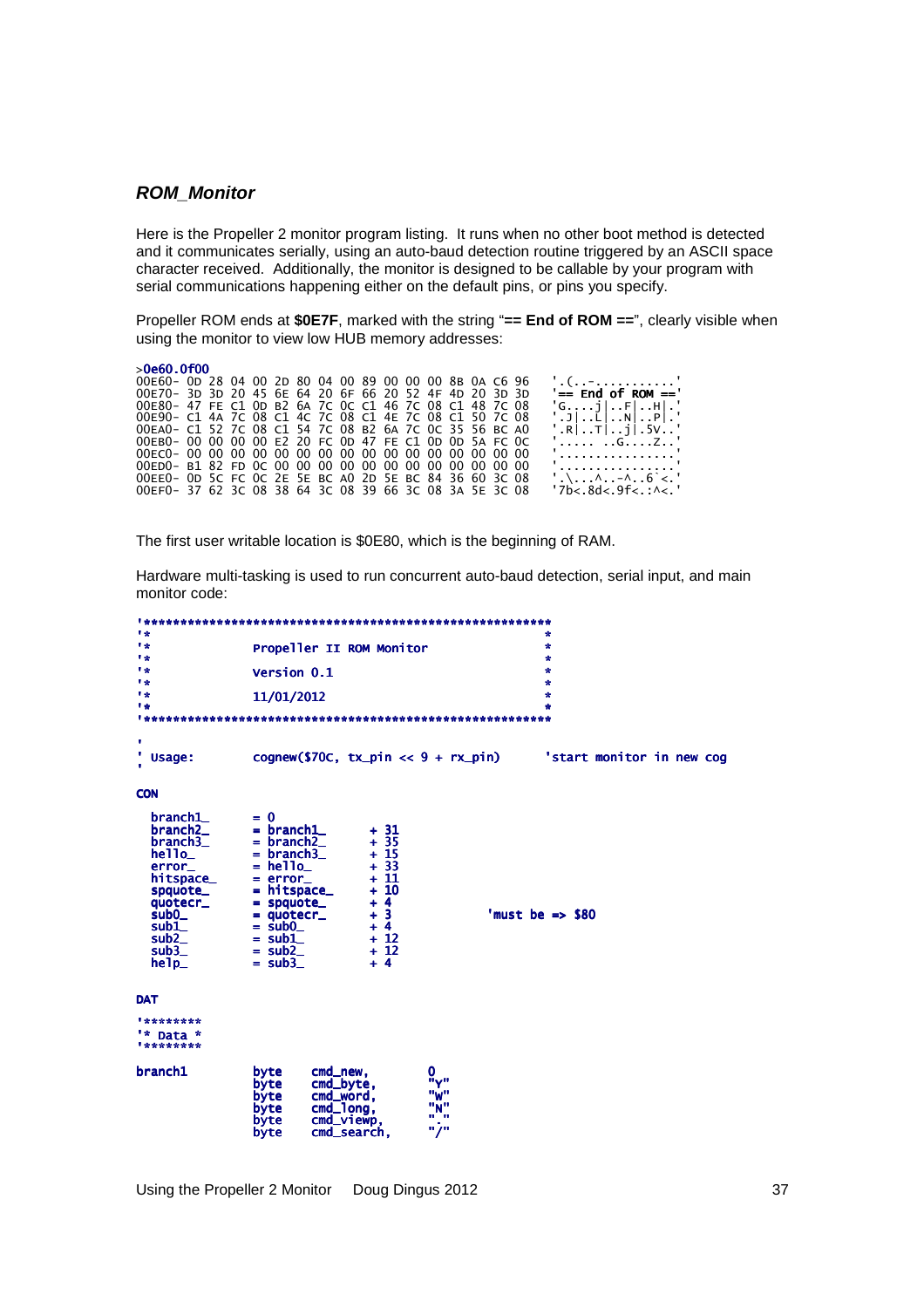|                                                                  | byte<br>byte<br>byte<br>byte<br>byte<br>byte<br>byte<br>byte<br>byte<br>byte                                                                                         | cmd_enter,<br>cmd_map,<br>$cmd_c1rp,$<br>cmd_setp,<br>cmd_notp,<br>cmd_offp,<br>cmd_getp,<br>cmd_quit,<br>cmd_help,<br>0                                                                                                                                                                                                                                                                                                                                            | $\mathbf{u}$ , $\mathbf{u}$<br>"M"<br>"L"<br>"H"<br>"T"<br>"z"<br>"R"<br>"Q"<br>"?"                                                                                                           | '31 bytes                                      |                                                                                                                                                                                                                                                                                                                         |                   |
|------------------------------------------------------------------|----------------------------------------------------------------------------------------------------------------------------------------------------------------------|---------------------------------------------------------------------------------------------------------------------------------------------------------------------------------------------------------------------------------------------------------------------------------------------------------------------------------------------------------------------------------------------------------------------------------------------------------------------|-----------------------------------------------------------------------------------------------------------------------------------------------------------------------------------------------|------------------------------------------------|-------------------------------------------------------------------------------------------------------------------------------------------------------------------------------------------------------------------------------------------------------------------------------------------------------------------------|-------------------|
| branch <sub>2</sub>                                              | byte<br>byte<br>byte<br>byte<br>byte<br>byte<br>byte<br>byte<br>byte<br>byte<br>byte<br>byte<br>byte<br>byte<br>byte<br>byte<br>byte<br>byte                         | cmd_view2,<br>cmd_view2,<br>cmd_range,<br>cmd_search2,<br>cmd_enter2,<br>cmd_watch,<br>cmd_clkset,<br>cmd_coginit,<br>cmd_cogstop,<br>$cmd_c$ $rip,$<br>cmd_setp,<br>cmd_notp,<br>cmd_offp,<br>cmd_getp,<br>cmd_watchp,<br>cmd_cfgp,<br>cmd_setdacs,<br>0                                                                                                                                                                                                           | 0<br>$\mathbf{u}$ and<br>$\mathbf{u}$ and<br>$\mathbf{u}/\mathbf{u}$<br>$n'$ , $n$<br>"a"<br><b>H * H</b><br>$" +"$<br>$\mathbf{u}_m$<br>"L"<br>"H"<br>"T"<br>"Z"<br>"R"<br>"#"<br>™j™<br>"\" | '35 bytes                                      |                                                                                                                                                                                                                                                                                                                         |                   |
| branch <sub>3</sub>                                              | byte<br>byte<br>byte<br>byte<br>byte<br>byte<br>byte<br>byte                                                                                                         | cmd_view3,<br>cmd_view3,<br>cmd_search3,<br>cmd_enter3,<br>cmd_move,<br>cmd_move,<br>cmd_checksum,<br>0                                                                                                                                                                                                                                                                                                                                                             | 0<br>ñи<br>$\mathbf{u}/\mathbf{u}$<br>$\mathbf{u}'$ , $\mathbf{u}$<br>">'<br>$\mathbf{u}_{\leq 0}$<br>"^"                                                                                     | '15 bytes                                      |                                                                                                                                                                                                                                                                                                                         |                   |
| hello                                                            | byte<br>byte                                                                                                                                                         | 13, 13, "=== Propeller II Monitor ===", 13, 13                                                                                                                                                                                                                                                                                                                                                                                                                      |                                                                                                                                                                                               | '33 bytes                                      |                                                                                                                                                                                                                                                                                                                         |                   |
| error                                                            | byte<br>byte                                                                                                                                                         | "? - Help"<br>13,7,0                                                                                                                                                                                                                                                                                                                                                                                                                                                |                                                                                                                                                                                               | '11 bytes                                      |                                                                                                                                                                                                                                                                                                                         |                   |
| hitspace                                                         | byte                                                                                                                                                                 | "Hit SPACE", 0                                                                                                                                                                                                                                                                                                                                                                                                                                                      |                                                                                                                                                                                               | '10 bytes                                      |                                                                                                                                                                                                                                                                                                                         |                   |
| spquote                                                          | byte                                                                                                                                                                 | " " " " , 0"                                                                                                                                                                                                                                                                                                                                                                                                                                                        |                                                                                                                                                                                               | '4 bytes                                       |                                                                                                                                                                                                                                                                                                                         |                   |
| quotecr                                                          | byte                                                                                                                                                                 | $" " "$ , 13,0                                                                                                                                                                                                                                                                                                                                                                                                                                                      |                                                                                                                                                                                               | '3 bytes                                       |                                                                                                                                                                                                                                                                                                                         |                   |
| sub <sub>0</sub><br>sub <sub>1</sub><br>sub <sub>2</sub><br>sub3 | byte<br>byte<br>byte<br>byte                                                                                                                                         | $" -", 13, $80$<br>"{adr{.adr}}",\$80<br>"{dat{ dat}}",\$80<br>"adr", \$80                                                                                                                                                                                                                                                                                                                                                                                          |                                                                                                                                                                                               | '4 bytes<br>'12 bytes<br>'12 bytes<br>'4 bytes |                                                                                                                                                                                                                                                                                                                         |                   |
| help                                                             | byte<br>руте<br>byte<br>byte<br>byte<br>byte<br>byte<br>byte<br>byte<br>byte<br>byte<br>byte<br>byte<br>byte<br>byte<br>byte<br>byte<br>byte<br>byte<br>byte<br>byte | 13,<br>$\begin{array}{c}\n\text{sub1},\n\text{sub2},\n\text{sub3},\n\end{array}$<br>$\begin{array}{c}\n\text{sub1},\n\end{array}$ , ", ", sub2, ,<br>sub1_, ": ", sub2_,<br>sub3_, ". ", sub3_, "[]", sub3_,<br>sub3_, ". ", sub3_, "[]", sub3_,<br>sub3_, ". ", sub3_, "^",<br>sub3_, ". ",<br>$"$ [Y/W/N]",<br>"cog+", sub3_, "{+", sub3_, "}",<br>"cog-",<br>"M",<br>"{pin}[H/L/T/Z/R]",<br>$"pin#"$<br>"pin cfg",<br>" $dat\\$ ",<br>"dat*",<br>88 V VI<br>"Q"; | "~HUB", sub0_<br>"~COGS", sub0_<br>"~PINS", sub0_<br>"~MISC", sub0_                                                                                                                           |                                                | "'View", 13<br>"Search",13<br>"Enter",13<br>$\cdots$ Move", 13<br>"Checksum", 13<br>" Watch", 13<br>" `Byte/word/long", 13<br>"`Start", $13$<br>" $\frac{13}{2}$ Map", 13<br>"'High/low/toggle/off/read",13<br>" watch", 13<br>" Configure", 13<br>"Set DACs", 13<br>"'Set clock", 13<br>"'Repeat", 13<br>$"$ Quit", 13 | '(0 long follows) |
| <b>longs</b>                                                     | <b>long</b>                                                                                                                                                          |                                                                                                                                                                                                                                                                                                                                                                                                                                                                     |                                                                                                                                                                                               |                                                |                                                                                                                                                                                                                                                                                                                         |                   |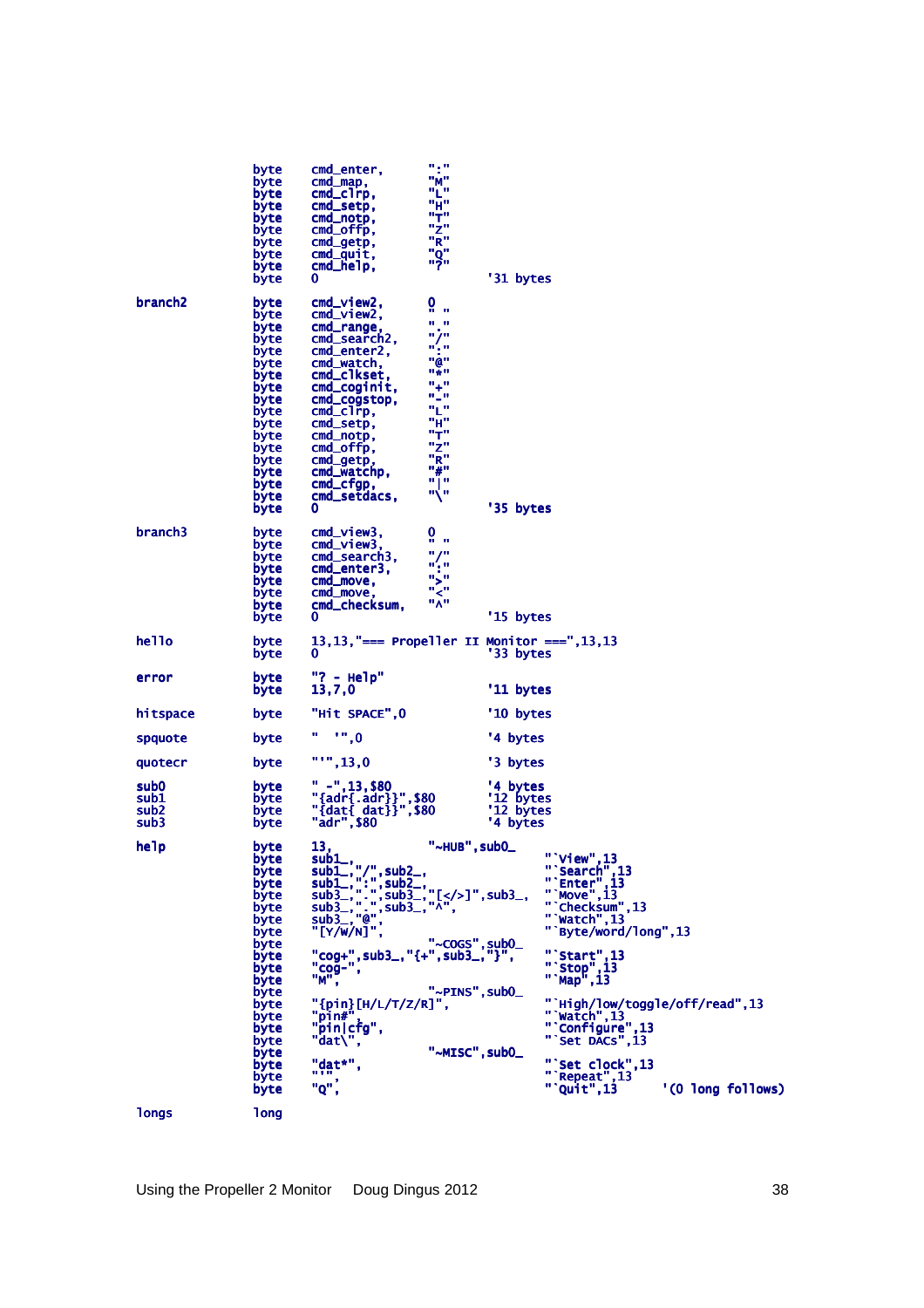# \*\*\*\*\*\*\*\*\*\*  $\frac{1*}{1**********}$

|       | org                                              |                                                                  |                                         |
|-------|--------------------------------------------------|------------------------------------------------------------------|-----------------------------------------|
| entry | <b>long</b>                                      | $\bf{0}$                                                         | 'start of data string = $0/nop$         |
|       | reps<br>mov                                      | $\#$ \$1F6-reserves, $\#$ 1<br>setinda #reserves<br>$inda++$ ,#0 | 'clear reserves                         |
|       | getptra rx_pin<br>getptra tx_pin<br>shr.<br>setp | tx_pin,#9<br>tx pin                                              | 'get rx/tx pins                         |
|       | getptrb base<br>sub                              | base, #longs < 2                                                 | 'get base address of byte data          |
|       |                                                  | jmptask #baud_task,#%0010<br>settask #%%0101                     | 'enable baud detector task              |
|       | tiz                                              | period,#\$                                                       | 'wait for <space> to set period</space> |
|       |                                                  | jmptask #rx_task,#%0100<br>settask #%%0121                       | 'enable serial receiver task            |
|       | mov<br>ca11                                      | wsize.#1<br>#set_size                                            | 'init word size to byte                 |
|       | pusha                                            | #0                                                               | 'init input line to <enter></enter>     |
|       |                                                  | setptra #hello_                                                  | 'print hello message                    |
| dmax  |                                                  |                                                                  | 'end of data string                     |

### $dmax$

"\*\*\*\*\*\*\*\*\*\*\*\*\*<br>"\* Main Task \*<br>"\*\*\*\*\*\*\*\*\*\*\*\*\*

| message                      | ca11                                    | #tx_string                                                           | 'print hello/error message                                                                                            |
|------------------------------|-----------------------------------------|----------------------------------------------------------------------|-----------------------------------------------------------------------------------------------------------------------|
| cmd_new                      | ca <sub>11</sub>                        | #rx_line                                                             | 'get input line                                                                                                       |
| $if_z$                       | ca <sub>11</sub><br>tjz<br>jmp          | #parse<br>x,#cmd_viewl<br>$#cmd_0$                                   | 'parse first term<br>'if no hex and eol, view data<br>'else, process command                                          |
| cmd_next_crlf<br>cmd_next    | ca <sub>11</sub><br>addspa              | #tx_cr1f<br>#1                                                       | 'print cr/lf<br>'skip chr                                                                                             |
| cmd_1oop<br>$cmd_qo$ if $nz$ | ca <sub>11</sub><br>jmp<br>movd<br>call | #parse<br>#cmd_hex<br>pinx,#z<br>setptra #branch1_<br>#vector        | 'parse next term<br>if hex, branch<br>'pin update redirected to z<br>'not hex, vector by chr<br>'if returns, no match |
| cmd_error                    | jmp                                     | setptra #error_<br>#message                                          | 'print error message                                                                                                  |
| cmd_hex                      | mov<br>movd<br>call ca<br>jmp           | v1, value<br>pinx,#pin<br>setptra #branch2_<br>#vector<br>#cmd_view2 | 'hex, save v1<br>'pin update okay<br>'vector by chr<br>'if returns, no match<br>'view data                            |
| cmd_range<br>if z            | ca <sub>11</sub><br>imp                 | #parse_next<br>#cmd_viewp2                                           | 'hex., get hex<br>'if no hex, view data                                                                               |
| ٠<br>٠                       | mov<br><b>call</b><br>imp               | v2, value<br>setptra #branch3_<br>#vector<br>#cmd_view3              | 'hex.hex, save v2<br>'vector by chr<br>'if returns, no match<br>'view data                                            |

' Byte/word/long data

Using the Propeller 2 Monitor Doug Dingus 2012

39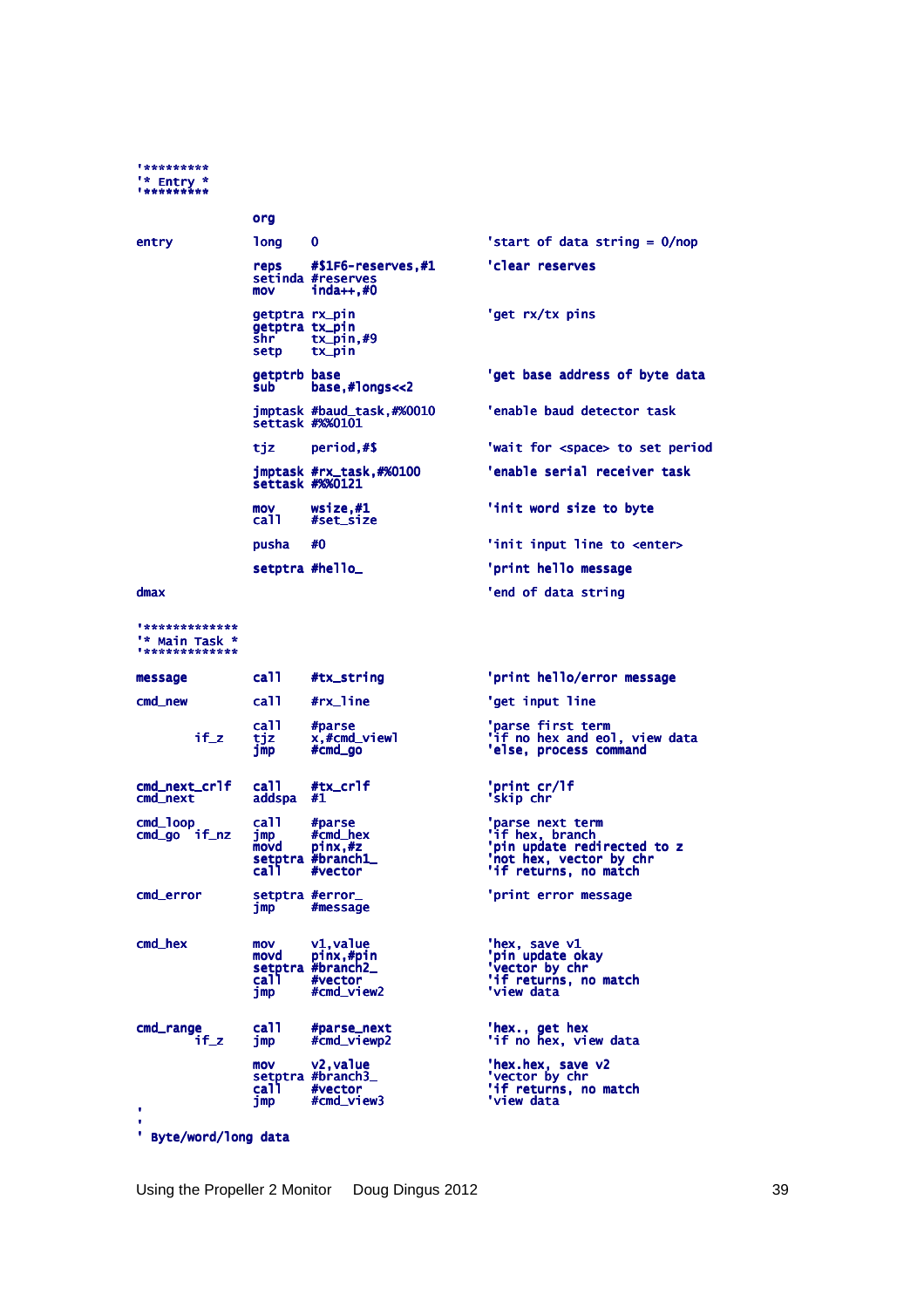| ٠                                          |       |                                 |                                              |                        |                                                                                                  |
|--------------------------------------------|-------|---------------------------------|----------------------------------------------|------------------------|--------------------------------------------------------------------------------------------------|
| cmd_byte<br>cmd_word if_z<br>cmd_long if_z |       | mov<br>mov<br>mov               | wsize,#1<br>wsize,#2<br>wsize,#4             | <b>WZ</b><br><b>WZ</b> | 'set byte mode, z=0<br>'set word mode, z=0<br>'set long mode                                     |
|                                            |       | ca11                            | #set_size                                    |                        |                                                                                                  |
| $\blacksquare$<br>٠<br>' View data         |       | jmp                             | #cmd_next                                    |                        | 'next command                                                                                    |
| cmd_viewl                                  |       |                                 |                                              |                        |                                                                                                  |
|                                            |       | mov<br>ca11<br>jmp              | <b>v2,#\$F</b><br>#tx_range1<br>#cmd_new     |                        | ' <enter> (eol), show line of data</enter>                                                       |
| cmd_viewp                                  |       | mov<br>ca11<br>jmp              | v2,#\$FF<br>#tx_range1<br>#cmd_next          |                        | '. (more), show page of data                                                                     |
| cmd_viewp2                                 |       | mov<br>ca11<br>jmp              | v2,#\$FF<br>#tx_range2<br>#cmd_loop          |                        | 'addr. (more), show page of data                                                                 |
| cmd_view2<br>cmd view3<br>٠                |       | mov<br>ca11<br>jmp              | v2, v1<br>#tx_range<br>#cmd_loop             |                        | 'addr, show unit of data<br>'addr.addr, show range of data                                       |
| ٠<br>٧<br>Search                           |       |                                 |                                              |                        |                                                                                                  |
| cmd_search<br>cmd_search2<br>cmd_search3   |       | mov<br>mov<br>ca11              | v1,view<br>v2.amask<br>#check_range          |                        | '/, search from view to end<br>'addr/, search from address to end<br>'addr.addr/, search range   |
|                                            |       | ca11                            | #parse_data                                  |                        | 'parse data string                                                                               |
| :start                                     |       | setptra v1<br>setinda #0<br>mov | x, #0                                        |                        | 'start search, point to search address<br>'point to search data<br>'reset word match counter     |
| :word                                      | if_z  | ca11<br>$_{\text{cmp}}$<br>jmp  | #rdxxxx<br>value,inda++<br>#:match           | WZ                     | 'get memory word<br>'compare against search data word<br>'if word match, check if string match   |
|                                            | if_be | add<br>cmp<br>jmp               | vl,wsize<br>v1, v2<br>#:start                | WZ, WC                 | 'word mismatch, advance search address<br>'at end of range?<br>'if not, start next search        |
|                                            |       | mov                             | view.v1                                      |                        | 'else, update view                                                                               |
|                                            |       | and<br>jmp                      | view,amask<br>#cmd_loop                      |                        | 'next command                                                                                    |
| :match<br>word                             | if_nc | incmod<br>jmp                   | x,dsize<br>#:word                            | <b>WC</b>              | 'word match, increment match counter<br>'if more words to match, compare next                    |
| ٠                                          |       | mov<br>sh1<br>add<br>jmp        | v2,dsize<br>v2,shift<br>v2, v1<br>#cmd_view3 |                        | 'got string match<br>$V1 = start of found data$<br>$'v2 = end of found data$<br>'show found data |
| ٠<br>٧<br>Enter data                       |       |                                 |                                              |                        |                                                                                                  |
| cmd_enter3                                 |       | ca11<br>mov                     | #check_range<br>y,#1                         |                        | 'addr.addr:, check range, z=words to fill<br>'set fill flag                                      |
| cmd_enter2                                 |       | mov<br>and                      | enter, vl<br>enter,amask                     |                        | 'addr:, set enter address<br>'trim enter address (in case cmd_enter2)                            |
| cmd_enter                                  |       | ca11                            | #parse_data                                  |                        | ':, parse data                                                                                   |
|                                            |       | tjnz<br>mov<br>add              | y,#:go<br>z,dsize<br>z,#1                    |                        | 'if not fill, set z to data size                                                                 |
| :go                                        |       | setptrb enter                   |                                              |                        | 'get pointer                                                                                     |
| : loop                                     |       | mov<br>ca11                     | value, inda++<br>#wrxxxx                     |                        | 'get word from string data<br>'store value in memory                                             |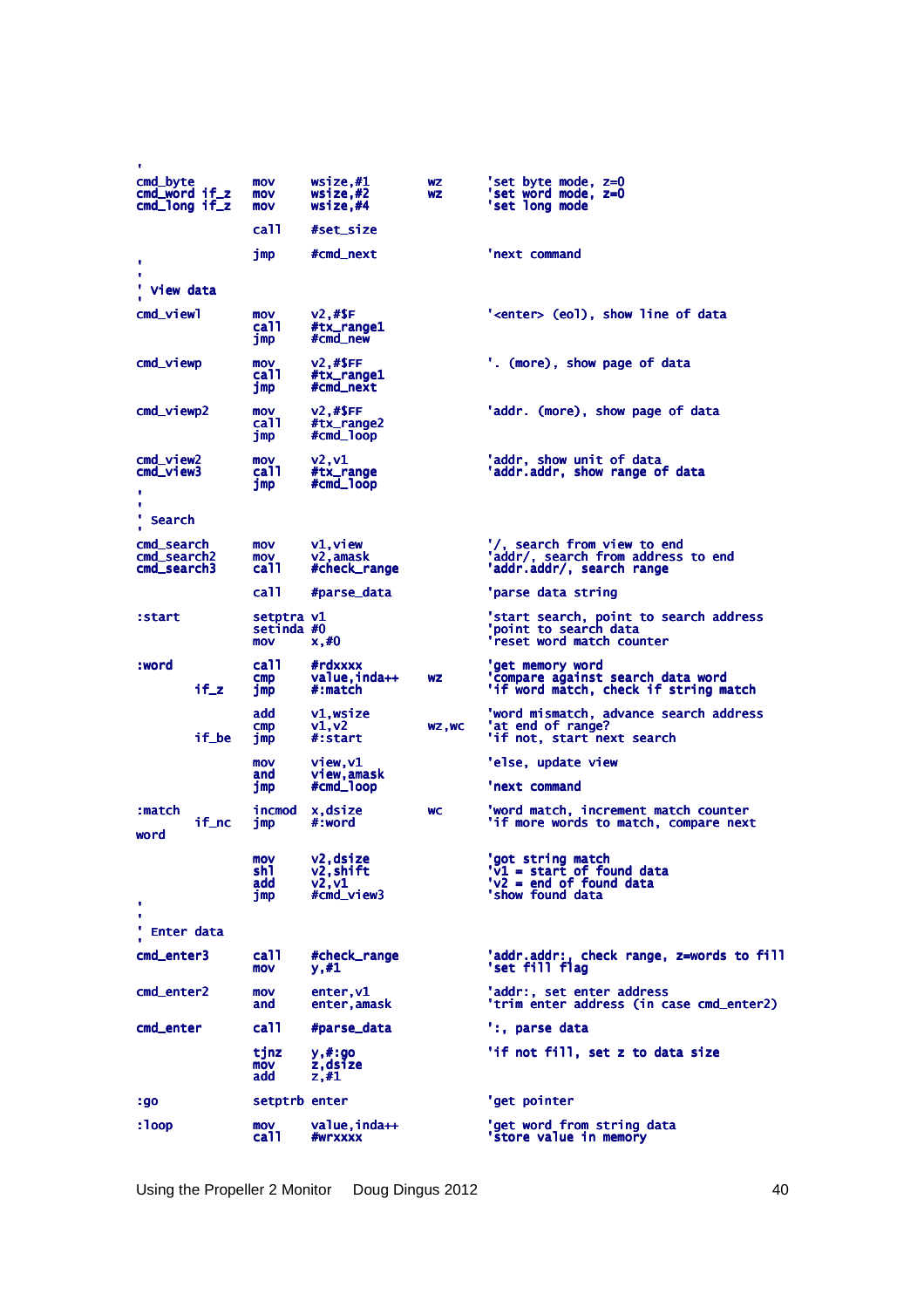|                           |                                                          | djnz                                        | $z$ , $#$ : loop                                               | 'loop until enter done                                            |
|---------------------------|----------------------------------------------------------|---------------------------------------------|----------------------------------------------------------------|-------------------------------------------------------------------|
|                           |                                                          | getptrb enter                               |                                                                | 'update pointer                                                   |
| ٠<br>٠                    |                                                          | jmp                                         | #cmd_loop                                                      | 'next command                                                     |
| ٠<br>Move data            |                                                          |                                             |                                                                |                                                                   |
| cmd_move                  |                                                          | mov                                         | y,x                                                            | 'save ">"/"<"                                                     |
| words                     |                                                          | ca11                                        | #check_range                                                   | 'check 1st address range, get number of                           |
|                           |                                                          | ca11                                        | #parse_hex                                                     | 'get 2nd address                                                  |
|                           |                                                          | max<br>and                                  | value,amask<br>value, amask                                    | $'v1=1st$ , value=2nd, z=words, y=">"/"<"                         |
|                           | $if_z$<br>$if_z$                                         | cmp<br>mov<br>mov                           | y,#"<"<br>WZ<br>x,v1<br>v1, value                              | 'if "<", swap v1 and value                                        |
|                           | $if_z$                                                   | mov                                         | value, x                                                       | 'v1=from, value=to, z=words                                       |
|                           | if_c<br>if_c<br>$i f$ <sub>c</sub><br>$i f$ <sub>c</sub> | $_{\text{cmp}}$<br>mov<br>sh1<br>add<br>add | v1, value<br><b>WC</b><br>x,z<br>x, shift<br>v1, x<br>value, x | 'if from < to, downward move                                      |
|                           | if_c<br>$i f$ <sub>c</sub>                               | xor<br>xor                                  | rdxxxx, #%001_111110<br>wrxxxx,#%001_111110                    | 'modify 'rdxxxx value,--ptra'<br>'modify 'wrxxxx value,--ptrb'    |
|                           |                                                          | setptra v1<br>setptrb value                 |                                                                | 'set pointers                                                     |
| : loop                    |                                                          | ca11<br>ca11<br>djnz                        | #rdxxxx<br>#wrxxxx<br>$z$ , $#$ : loop                         | 'move data                                                        |
|                           | if_c<br>$i f$ <sub>c</sub>                               | xor<br>xor                                  | rdxxxx, #%001_111110<br>wrxxxx,#%001_111110                    | 'restore 'rdxxxx value, ptra++'<br>'restore 'wrxxxx value.ptrb++' |
| ٠                         |                                                          | jmp                                         | #cmd_loop                                                      | 'next command                                                     |
| ٠<br>٠<br><b>Checksum</b> |                                                          |                                             |                                                                |                                                                   |
| cmd_checksum              |                                                          | call.                                       | #check_range                                                   | 'check range                                                      |
|                           |                                                          | setptra v1                                  |                                                                | 'sum bytes                                                        |
| : $loop$                  |                                                          | ca11.<br>add<br>djnz                        | #rdxxxx<br>y, value<br>$z$ , $#:$ loop                         |                                                                   |
|                           |                                                          | mov<br>mov<br>ca11                          | value, y<br>hsize,#8<br>#tx_hex                                | 'print sum                                                        |
| ٠<br>٠                    |                                                          | jmp                                         | #cmd_next_crlf                                                 | 'next command                                                     |
| ' watch                   |                                                          |                                             |                                                                |                                                                   |
| cmd_watchp                |                                                          | <b>MOVS</b><br>mov                          | rdxxxj,#rdxxxx_ret wz 'set pin mode, z=0<br>hsize,#1           |                                                                   |
| $cmd$ watch if $z$        | if z<br>if_z                                             | <b>MOVS</b><br>mov<br>sh1                   | rdxxxj.#rdxxxm<br>hsize,wsize<br>hsize, #1                     | 'set mem mode<br>'set hex size by word size                       |
|                           |                                                          | ca11                                        | #rdxxxp                                                        | 'get initial value                                                |
| : $loop$                  |                                                          | mov                                         | z, value                                                       | 'preserve value                                                   |
|                           |                                                          | ca11<br>ca11                                | #tx_hex<br>#tx_space                                           | 'print value<br>'print space                                      |
| :wait                     | if_nz                                                    | ca11<br>jmp                                 | #rx_check<br>#cmd_next_crlf                                    | 'if key hit, exit                                                 |
|                           |                                                          | ca11                                        | #rdxxxp                                                        | 'get current value                                                |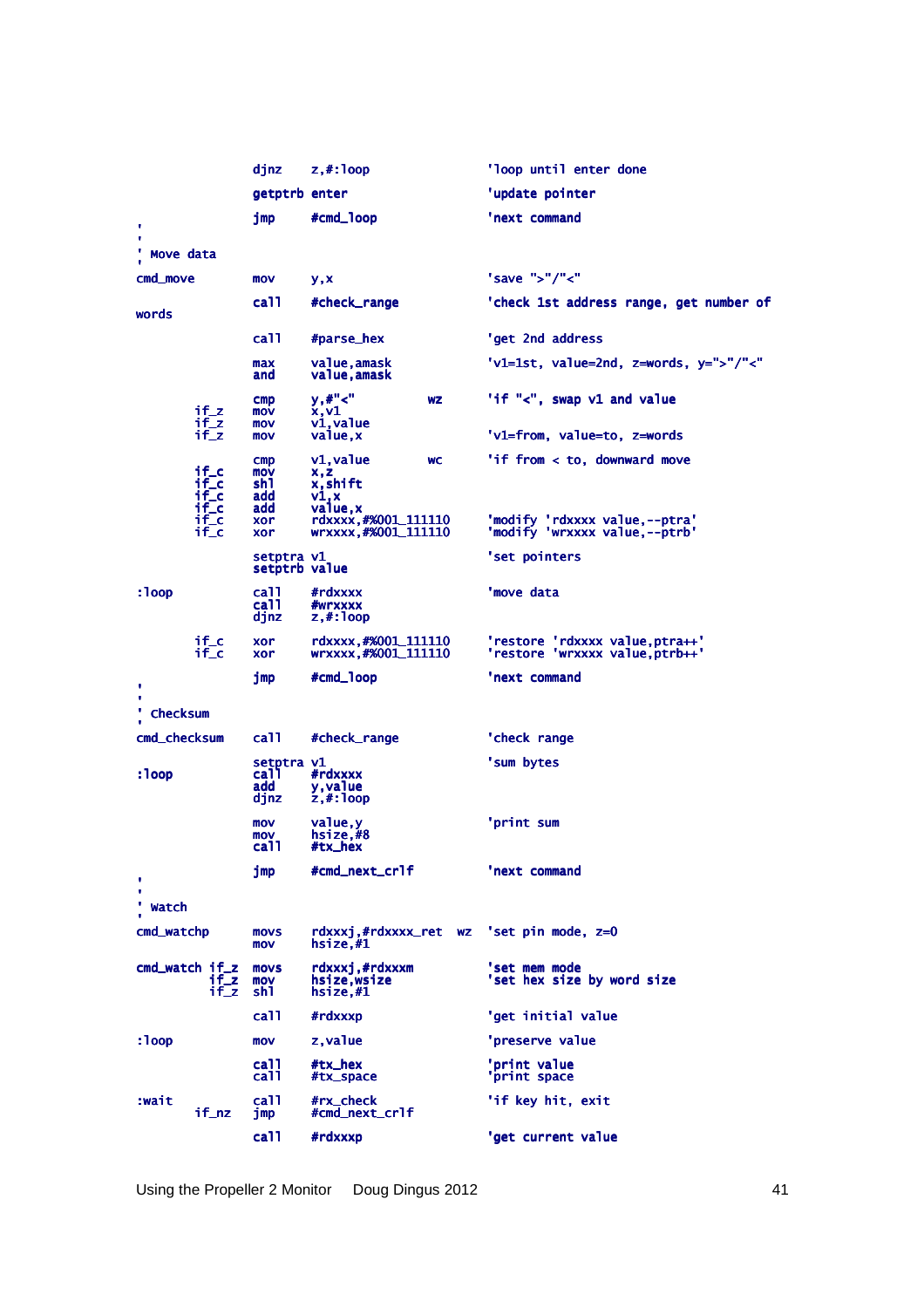|                                                                              | $if_z$                 | cmp<br>jmp                                         | value,z<br>#:wait                                                       | WZ                                               | 'if same, check again                                              |
|------------------------------------------------------------------------------|------------------------|----------------------------------------------------|-------------------------------------------------------------------------|--------------------------------------------------|--------------------------------------------------------------------|
| ٠                                                                            |                        | jmp                                                | $\#$ : loop                                                             |                                                  | 'new value, loop                                                   |
|                                                                              |                        |                                                    |                                                                         |                                                  |                                                                    |
| <b>Clkset</b>                                                                |                        |                                                    |                                                                         |                                                  |                                                                    |
| cmd_clkset                                                                   |                        | ca11                                               | setptra #hitspace_<br>#tx_string                                        |                                                  | 'print hit-space message                                           |
|                                                                              |                        | c1kset                                             | v1                                                                      |                                                  | 'set clk                                                           |
| :wait                                                                        | if_nz                  | ca11<br>cmp<br>jmp                                 | #rx<br>$x, \#$ " "<br>#:wait                                            | <b>WZ</b>                                        | 'wait for space                                                    |
| ٠<br>٠                                                                       |                        | jmp                                                | #cmd_next_crlf                                                          |                                                  | 'next command                                                      |
| ٠<br>Coginit                                                                 |                        |                                                    |                                                                         |                                                  |                                                                    |
| cmd_coginit                                                                  |                        | setcog                                             | V1                                                                      |                                                  | 'set cog                                                           |
|                                                                              |                        | ca11                                               | #parse_hex                                                              |                                                  | 'get program address                                               |
|                                                                              |                        | mov<br>mov                                         | y, value<br>value,#0                                                    |                                                  | 'save program address<br>'clear pointer address                    |
|                                                                              | $if_z$                 | $\mathsf{cmp}$<br>ca <sub>11</sub>                 | $x, #" +"$<br>#parse_hex                                                | <b>WZ</b>                                        | 'if '+', get pointer address                                       |
|                                                                              |                        |                                                    | coginit y, value                                                        |                                                  | 'do 'coginit program, pointer'                                     |
| ٠                                                                            |                        | jmp                                                | #cmd_loop                                                               |                                                  | 'next command                                                      |
| ٠<br>Cogstop<br>Quit                                                         |                        |                                                    |                                                                         |                                                  |                                                                    |
| cmd_quit                                                                     |                        | cogid                                              | ٧1                                                                      |                                                  | 'quit                                                              |
| cmd_cogstop                                                                  |                        | cogstop vl                                         |                                                                         |                                                  | 'stop cog                                                          |
| ٠<br>٠                                                                       |                        | jmp                                                | #cmd_next                                                               |                                                  | 'next command                                                      |
| Map                                                                          |                        |                                                    |                                                                         |                                                  |                                                                    |
| cmd_map                                                                      |                        | mov                                                | y,#7                                                                    |                                                  | 'ready for 70                                                      |
| cmd_map_loop                                                                 |                        | ca11<br>mov<br>cogid                               | #tx_space<br>x,y<br>x                                                   | <b>WC</b>                                        | 'print space<br>'get cog status                                    |
| cmd_map_c                                                                    | if_nc<br>if_c<br>2_ד ר | $_{\mathsf{cmp}}$<br>mov<br>mov<br>mov             | x,y<br>x,#"0"<br>x, 4"1"<br>x,#"M                                       | WZ                                               | 'get O/1/M chr                                                     |
|                                                                              |                        | ca11<br>sub                                        | #tx                                                                     |                                                  | 'print chr                                                         |
|                                                                              | if_nc                  | jmp                                                | y,#1<br>#cmd_map_loop                                                   | <b>WC</b>                                        | 'loop until done                                                   |
| ٠                                                                            |                        | jmp                                                | #cmd_next_crlf                                                          |                                                  | 'next command                                                      |
| ٠<br>٠<br>٠<br>Pin read                                                      |                        |                                                    | Pin writes clrp/setp/notp/offp                                          |                                                  |                                                                    |
| cmd_clrp<br>cmd_setp if_z<br>cmd_notp if_z<br>cmd_offp if_z<br>cmd_getp if_z |                        | movs<br>movs<br>movs<br><b>MOVS</b><br><b>MOVS</b> | pinop,#\$DA<br>pinop,#\$DB<br>pinop,#\$D9<br>pinop,#\$D8<br>pinop,#\$D6 | <b>WZ</b><br><b>WZ</b><br><b>WZ</b><br><b>WZ</b> | 'clrp, z=0<br>'setp, z=0<br>'notp, z=0<br>'offp. z=0<br>'getp, z=1 |
| pinx                                                                         |                        | mov                                                | pin, v1                                                                 |                                                  | 'if hex, get pin $(d = pin/z)$                                     |
| pinop                                                                        |                        | getp                                               | pin                                                                     | <b>WC</b>                                        | 'becomes clrp/setp/notp/offp/getp                                  |
|                                                                              | if_z                   | jmp                                                | #cmd_map_c                                                              |                                                  | 'if getp, show pin value                                           |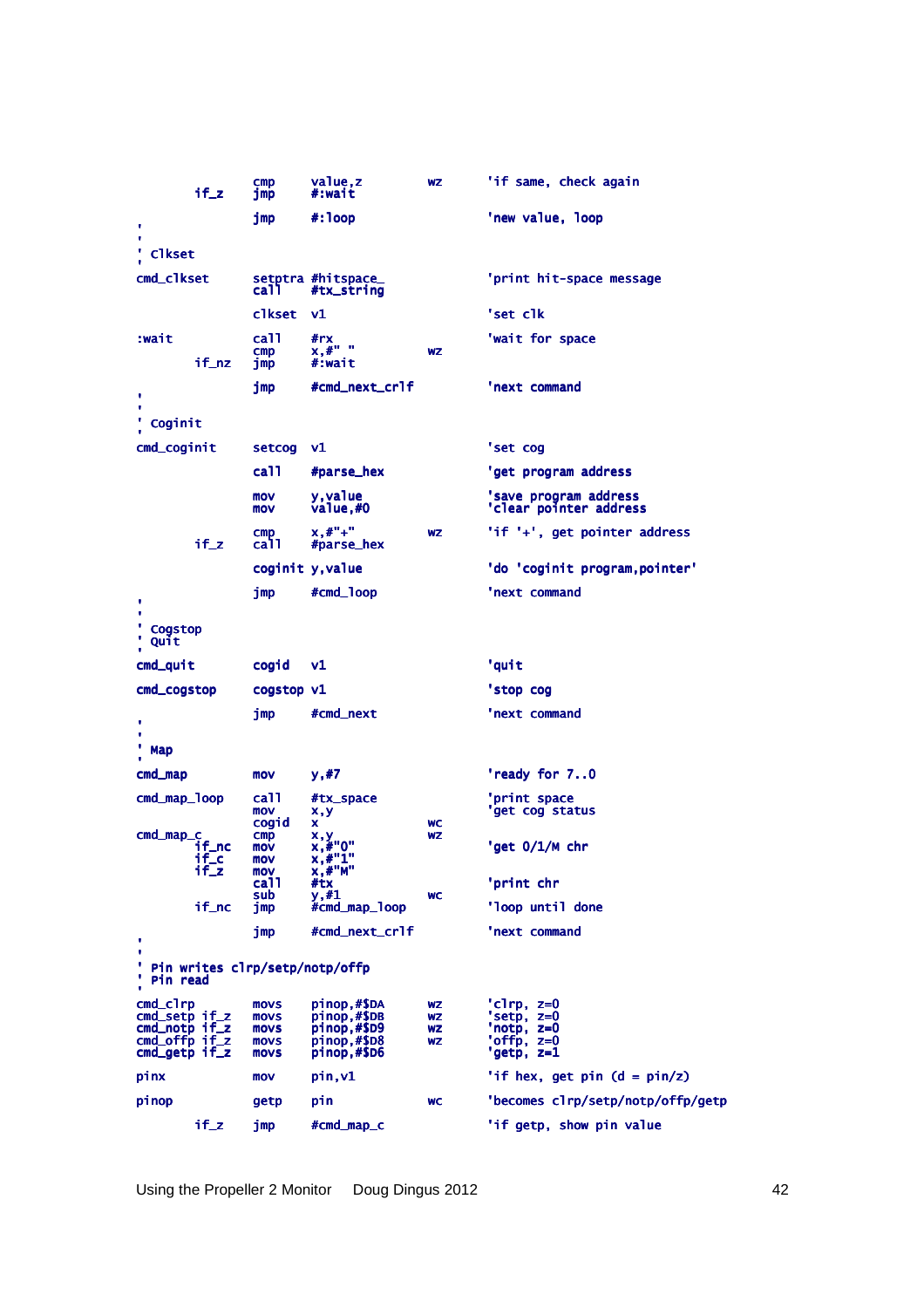jmp #cmd\_next 'next command Pin configuration  $\mathbf{r}$ 'get configuration cmd\_cfgp ca<sub>11</sub> #parse\_hex setport v1<br>decod5 v1 'set pin port<br>'get pin mask<br>'configure pin cfgpins v1, value #cmd\_loop 'next command jmp **Setdacs** cmd\_setdacs setdacs v1 'set all four dacs with 8-bit values imp #cmd\_next 'next command × ' Help cmd\_help setptra #help\_<br>call #tx\_string 'print help message #cmd\_next\_crlf 'next command jmp \*\*\*\*\*\*\*\*\*\*\*\*\*\*\*\*\*\*\*\*\*\*\*\*\*\* "\* Main Task Subroutines \*<br>"\*\*\*\*\*\*\*\*\*\*\*\*\*\*\*\*\*\*\*\*\*\*\*\*\*  $\mathbf{r}$ **Vector branch** vector addptra base 'add data base pointer rdbyte z, ptra++<br>tjz z,#0 vector\_loop<br>vector\_ret 'get jump address<br>'if O, no match found, return rdbyte y, ptra++ 'get target<br>'compare to x<br>'if no match, loop xor  $WZ$ y,x<br>#vector\_loop  $if_nz$  $jmp$ jmp  $\overline{\mathbf{z}}$ 'match found, jump, y=0, z=1 Check address range (v1..v2) v1,amask<br>v1,amask 'trim v1 check\_range max and v2,amask<br>v2,amask max 'trim v2 and v2,v1<br>#cmd\_error 'make sure  $v2 \Rightarrow v1$ cmp<br>jmp **WC**  $if_{c}$ z, v2<br>z, v1<br>z, shift<br>z, #1 mov<br>sub 'get number of words shr add check\_range\_ret ret Set rdxxxx/wrxxxx and others by word size wsize,#%010<br>rdxxxx,#26<br>wrxxxx,#26 set\_size 'set rdxxxx/wrxxxx by word size test<br>setbc **WC** setbc test wsize, #%100 wc setbc rdxxxx,#27<br>wrxxxx,#27 setbc shift,wsize<br>shift,#1 'set shift by word size  $m<sub>0</sub>$  $\overline{\mathsf{s}}$ hr  $mov$ amask, wsize 'set amask by word size

Using the Propeller 2 Monitor Doug Dingus 2012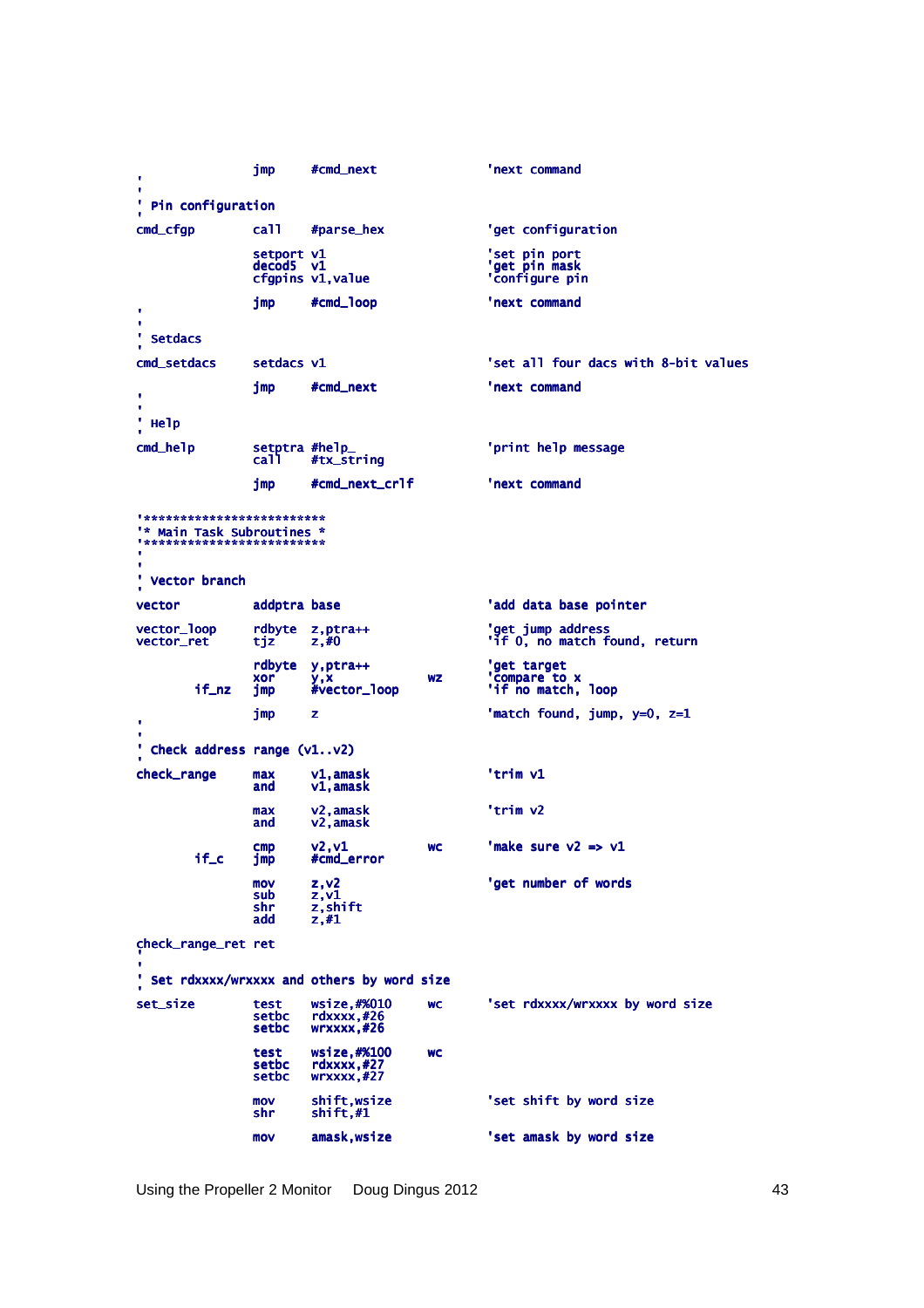|                                 |                                                    | sub<br>xor                                                                     | amask,#1<br>amask,h0001FFFF                            |                        |                                                                                                              |
|---------------------------------|----------------------------------------------------|--------------------------------------------------------------------------------|--------------------------------------------------------|------------------------|--------------------------------------------------------------------------------------------------------------|
|                                 |                                                    | and<br>and                                                                     | view,amask<br>enter,amask                              |                        | 'trim view<br>'trim enter                                                                                    |
| set_size_ret                    |                                                    | ret                                                                            |                                                        |                        |                                                                                                              |
| rdxxxp                          | if_nc<br>if_c:                                     | getp<br>mov<br>mov                                                             | ٧1<br>value,#0<br>value,#1                             | <b>WC</b>              | 'read pin as "0" or "1"                                                                                      |
| rdxxxi                          |                                                    | jmp                                                                            | #rdxxxx_ret                                            |                        | 'd = rdxxxx_ret/rdxxxm                                                                                       |
| rdxxxm                          |                                                    | setptra v1                                                                     |                                                        |                        | 'read mem                                                                                                    |
| rdxxxx<br>rdxxxp_ret            |                                                    |                                                                                | rdbyte value, ptra++                                   |                        | 'rdbyte/rdword/rdlong                                                                                        |
| rdxxxx_ret                      |                                                    | ret                                                                            |                                                        |                        |                                                                                                              |
| WLXXXX                          |                                                    |                                                                                | wrbyte value, ptrb++                                   |                        | 'wrbyte/wrword/wrlong                                                                                        |
| wrxxxx_ret                      |                                                    | ret                                                                            |                                                        |                        |                                                                                                              |
| Input line                      |                                                    |                                                                                |                                                        |                        |                                                                                                              |
| rx_line                         |                                                    | setspa                                                                         | #0                                                     |                        | 'point to start of line                                                                                      |
|                                 |                                                    | mov<br>ca11                                                                    | x, #">'<br>#tx                                         |                        | 'show prompt                                                                                                 |
|                                 | if_nz                                              | ca11<br>$\mathsf{cmp}$<br>jmp                                                  | #rx<br>$x, \#$ " ' "<br>#:first                        | <b>WZ</b>              | 'get first chr<br>'Check for repeat<br>'if not repeat, first chr                                             |
| : show                          | if_nz<br>if_nz                                     | popar<br>ca11<br>jmp<br>jmp                                                    | x<br>#tx<br>#:show<br>#:done                           | <b>WZ</b>              | 'repeat, show line                                                                                           |
| : loop                          |                                                    | ca11                                                                           | #rx                                                    |                        | 'get next chr                                                                                                |
| :first                          | $if_z$                                             | $_{\text{cmp}}$<br>jmp                                                         | x, #13<br>#:cr                                         | <b>WZ</b>              | 'cr?                                                                                                         |
|                                 | if_nz<br>if_z                                      | $_{\text{cmp}}$<br>$_{\text{cmp}}$<br>jmp                                      | x, #8<br>x, #127<br>#:bs                               | <b>WZ</b><br><b>WZ</b> | 'backspace?                                                                                                  |
|                                 | if_nc<br>if_c                                      | $_{\text{cmp}}$<br>cmpr<br>jmp                                                 | x, #"<br>x, #"~"<br>$\#$ : loop                        | <b>WC</b><br><b>WC</b> | 'visible chr?                                                                                                |
|                                 | $if_{c}$<br>if_nc                                  | pusha<br>chkspa<br>subspa<br>ca11<br>jmp                                       | x<br>#1<br>#tx<br>$\#$ : 100p                          | <b>WC</b>              | 'visible chr, append to line<br>'overflow?<br>'if overflow, back up<br>'if not overflow, print chr           |
| :bs                             | if_nz<br>if_nz<br>if_nz<br>if_nz<br>if_nz<br>if_nz | chkspa<br>pushar<br>ca <sub>11</sub><br>ca11<br>popar<br>ca11<br>subspa<br>jmp | x<br>#tx<br>#tx_space<br>x<br>#tx<br>#1<br>$\#$ : 100p | <b>WZ</b>              | 'backspace, line empty?<br>'if not empty,<br>'print backspace<br>print space<br>'print backspace<br>'back up |
| $:$ cr                          |                                                    | pusha                                                                          | #0                                                     |                        | 'cr, end line with O                                                                                         |
| :done                           |                                                    | setspa                                                                         | #0                                                     |                        | 'point to start of line                                                                                      |
| tx_cr1f                         |                                                    | mov<br>ca <sub>11</sub>                                                        | x, cr1f<br>#tx                                         |                        | 'print cr/lf                                                                                                 |
| tx_cr1f_ret<br>rx_line_ret<br>٠ |                                                    | ret                                                                            |                                                        |                        |                                                                                                              |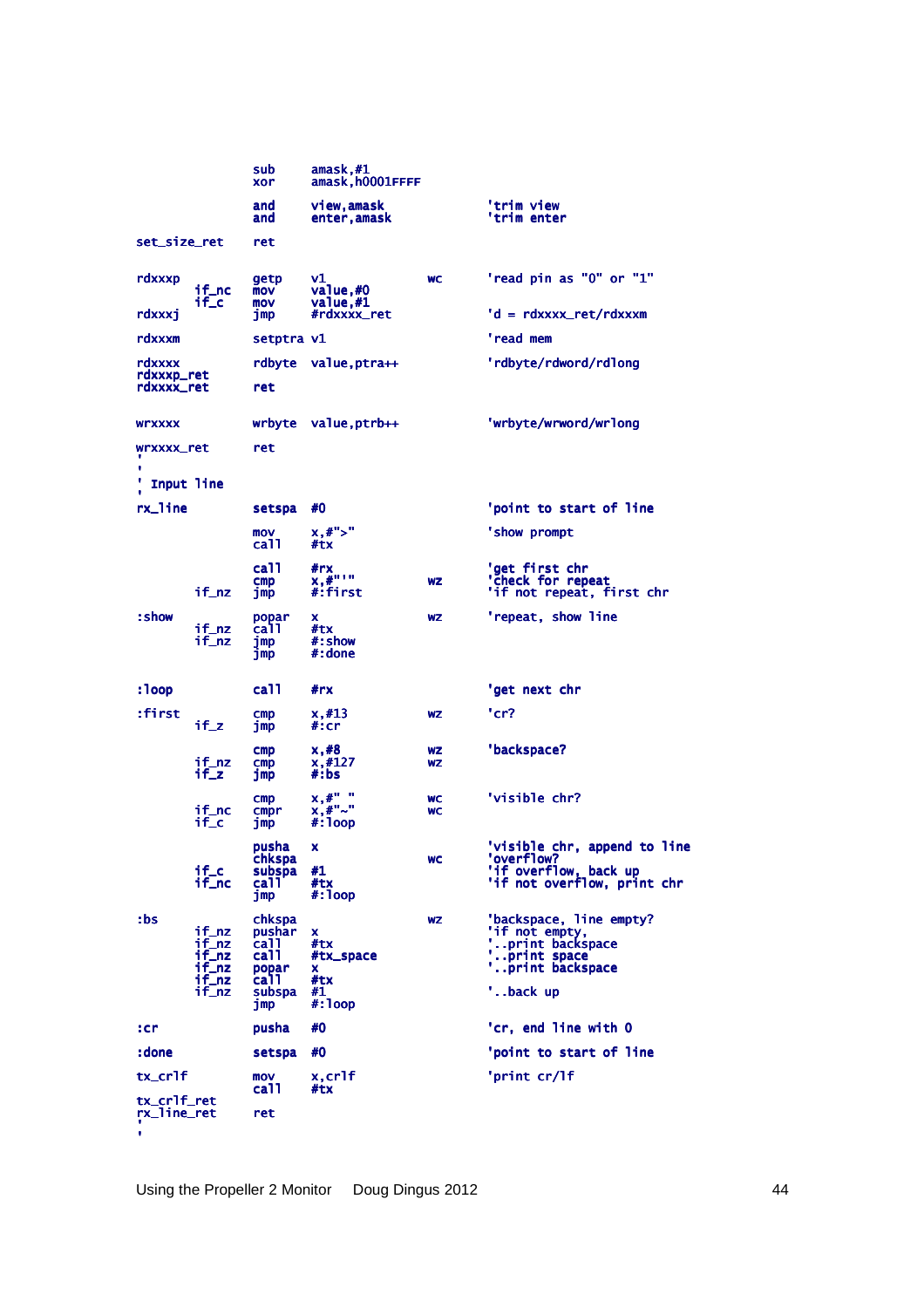' Parse hex/text data parse\_data parse\_data mov w,#0 'reset data count set data count setinda #0 'point to string data int data : hex hex call #parse\_next "hex loop, check hex<br>if\_nz call #enter\_data "if hex, enter value<br>cmp x,#" wz 'check for space (more hex)<br>if\_z jmp #:hex wz 'if more hex, loop cmp x,#"'" wz 'not hex, "'"? t hex, "'"? if\_nz jmp #:done 'if not "'", done :text text addspa #2<br>
popa x<br>
cmp x,#"'" wz 'get and point to next chr<br>
if\_z jmp #:hex<br>
if\_z jmp #:hex<br>
tip x,#:done<br>
wz 'if "", back to hex<br>
if eol, done<br>
mov value,x<br>
l'ext chr aduspa \*x<br>
cmp x,#"'"<br>
cmp \*x,#"'"<br>
jmp #:hex<br>
tjz x,#:done<br>
mov value,x<br>
call #enter\_data<br>
imp #:text call #enter\_data 'enter chr<br>jmp #:text 'loop : done done sub w,#1 wc 'get data count:<br>if\_nc mov dsize,w 'if 0, reuse old data movd :fix,dsize 'form circular buffer 'form conduction- movid' intervals.<br>Itix fixinda #0,#0 '(no instruction-modification problem: movd :fix,dsize<br>fixinda #0,#0:<br>with 1:4 threading) parse\_data\_ret ret enter\_data<br>if\_c enter\_data incmod w,#dmax 'check if data limit exceeded<br>if\_c jmp #cmd\_error 'if data limit exceeded, error<br>mov inda++,value 'store value in dat enter\_data\_ret ret ' ' ' Parse hex ' Parse parse\_hex parse\_hex call #parse\_next 'try to parse hex y if\_z jmp #cmd\_error 'if no hex, error hex, error parse\_hex\_ret ret ', ' Parse line (@spa), z=0 if hex (value) parse\_next addspa #1  $'$ advance to next chr parse mov value,  $#0$  wz 'z=1 call #skip\_spaces wz 'skip any spaces (preserve z)  $:1$ oop :loop popar x 'get chr call #check\_hex 'ch call #check\_hex 'check hex heck hex eck hex if\_c shl value,#4 'if hex, append nibble and loop hex, append loop popar<br>
call #check\_l<br>
if\_c or value,#<br>
if\_c or value,x<br>
if\_c jmp #:loop if\_c jmp #:loop wz 'z=0 subspa #1  $'$ repoint to non-hex chr call #skip\_spaces wz 'skip any post-hex spaces (preserve z) call #check\_hex 'check hex 'check hex<br>if\_c popa x 'if hex, back up to space chr cmpr  $x, #"a"-1$  wc 'make non-hex chr uppercase<br>if\_c cmp  $x, #"z"+1$  wc<br>if\_c sub  $x, #"a"-"A"$  if\_c cmp x,#"z"+1 wc x,#"z"+1 if\_c sub x,#"a"- x,#"a"-"A" parse\_next\_ret parse\_next\_ret parse\_ret ret ' ' ' Skip spaces (@spa) ' spaces (@spa) ', skip\_spaces popar x  $\begin{array}{ccc} \n\text{cmin} & x & \text{$ **slip** $space chr(s)$  cmp x,#" " wz x,#" " wz wz  $#$ skip\_spaces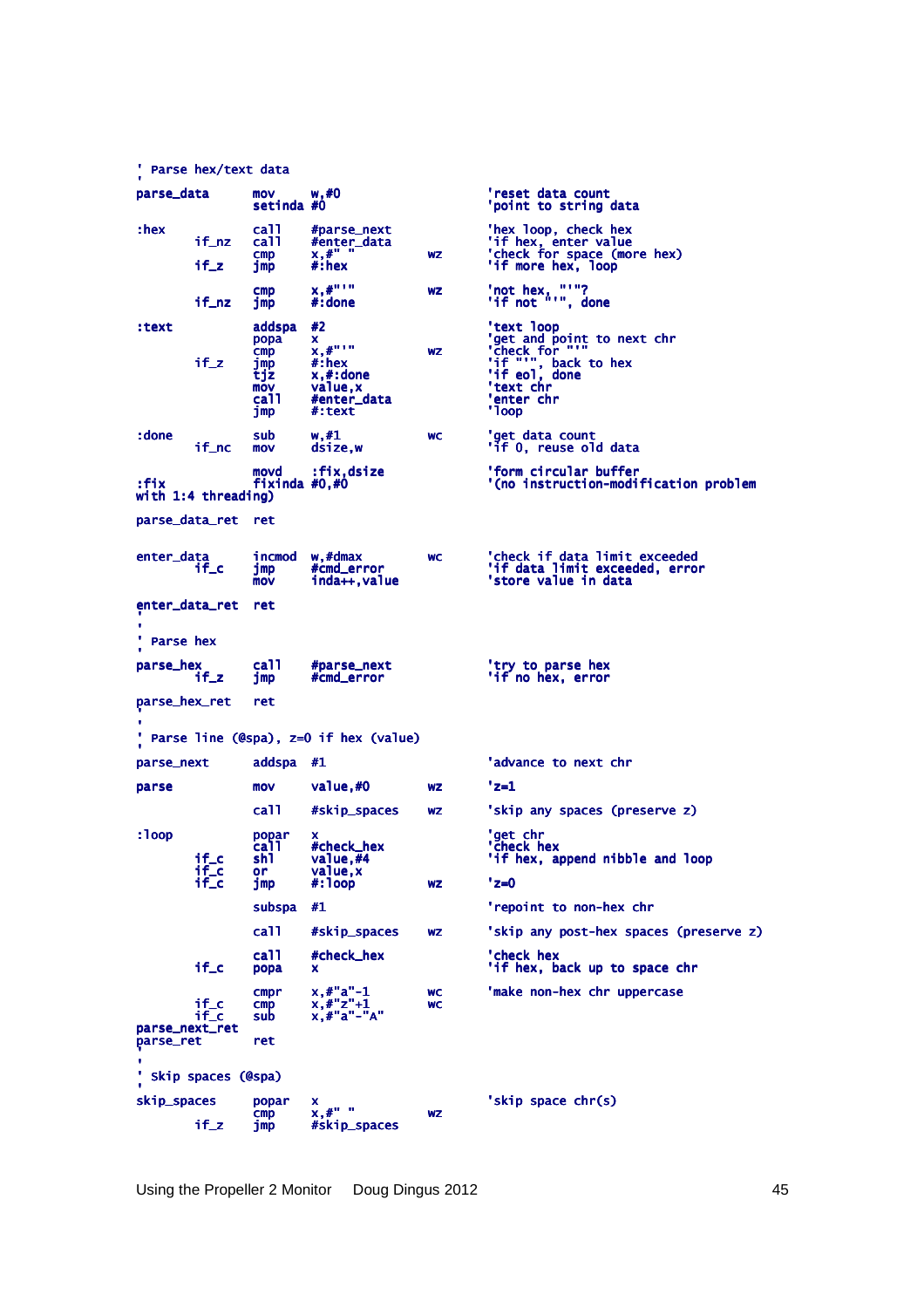|                                       | subspa #1                                                              |                                                                                   |                        | 'back up to non-space chr                                   |
|---------------------------------------|------------------------------------------------------------------------|-----------------------------------------------------------------------------------|------------------------|-------------------------------------------------------------|
| skip_spaces_ret ret                   |                                                                        |                                                                                   | <b>WZ</b>              | 'restore z                                                  |
| ' Check hex $(x)$ , c=1 if hex $(x)$  |                                                                        |                                                                                   |                        |                                                             |
| check_hex<br>if_c<br>$if_{c}$         | cmpr<br>cmp<br>add                                                     | $x, #"0" - 1$<br>$x, #"9"+1$<br>x, #"A"-"9"-1                                     | <b>WC</b><br><b>WC</b> | $1"0".1"9" -> $059$                                         |
| if_nc<br>$if_c$<br>if_c               | cmpr<br>cmp<br>add                                                     | $x$ , $# "A" - 1$<br>$x, #"F"+1$<br>$x$ , $# "a" - "A"$                           | <b>WC</b><br>WC        | $"A". . "F" -> SA. .5F$                                     |
| if_nc<br>$if_{c}$<br>$if_{c}$         | cmpr<br>$\mathsf{cmp}$<br>sub                                          | $x, #"a" - 1$<br>$x$ , #" $f$ "+1<br>$x$ , #"a"-10                                | <b>WC</b><br><b>WC</b> | $"a". "f" -> SASF$                                          |
| check_hex_ret                         | ret                                                                    |                                                                                   |                        |                                                             |
| ' Print range (v1v2)                  |                                                                        |                                                                                   |                        |                                                             |
| tx_range1<br>tx_range2                | mov<br>and<br>add                                                      | $v1, v$ iew<br>v2,amask<br>v2, v1                                                 |                        | $'$ viewview + v2<br>$v1. .v1 + v2$                         |
| tx_range                              | ca11                                                                   | #check_range                                                                      |                        | 'check range                                                |
|                                       | mov                                                                    | view, v1                                                                          |                        | 'set address                                                |
| :line                                 | mov<br>mov<br>ca11                                                     | value, view<br>hsize,#5<br>#tx_hex                                                |                        | 'print 5-digit address                                      |
|                                       | ca11                                                                   | #tx_dspace                                                                        |                        | 'print "- "                                                 |
|                                       | mov<br>rev<br>mov<br>max                                               | x,wsize<br>$x, #32-5$<br>v1, z<br>v1, x                                           |                        | 'get number of words on line                                |
|                                       | mov<br>sh1                                                             | v2, v1<br>v2,shift                                                                |                        | 'get number of ascii bytes on line                          |
|                                       | sub                                                                    | z, v1                                                                             |                        | 'update number of words left                                |
| $:$ hex                               | setptra view<br>ca11<br>mov<br>sh1<br>ca11<br>ca <sub>11</sub><br>djnz | #rdxxxx<br>hsize, wsize<br>hsize, #1<br>#tx_hex<br>#tx_space<br>$v1$ , $\#$ : hex |                        | 'print hex words                                            |
|                                       | ca i i                                                                 | setptra #spquote_<br>#tx_string                                                   |                        | $\mathbf{u}$<br>'print "                                    |
| :ascii                                | setptra view<br>rdbyte                                                 |                                                                                   |                        | 'print ascii bytes                                          |
| if_nc                                 | $\mathsf{cmp}$<br>cmpr                                                 | x, ptra++<br>$x, \#$ <sup>"</sup><br>$x, #" \sim$ "                               | <b>WC</b><br><b>WC</b> | 'visible chr?                                               |
| $if_{c}$                              | mov<br>ca11<br>djnz                                                    | x, #".<br>#tx<br>v2.#:ascii                                                       |                        | 'substitute "." for non-visible chrs                        |
|                                       | getptra view                                                           |                                                                                   |                        | 'update address                                             |
|                                       | ca11.                                                                  | setptra #quotecr_<br>#tx_string                                                   |                        | ' $print$ "" + $cr$                                         |
| if_z<br>another line<br>tx_range1_ret | ca11<br>tinz                                                           | #rx_check<br>$z$ , $#$ : line                                                     |                        | 'check key hit<br>'if no key hit and more words left, print |
| tx_range2_ret<br>tx_range_ret         | ret                                                                    |                                                                                   |                        |                                                             |
| ' Print string (@ptra)                |                                                                        |                                                                                   |                        |                                                             |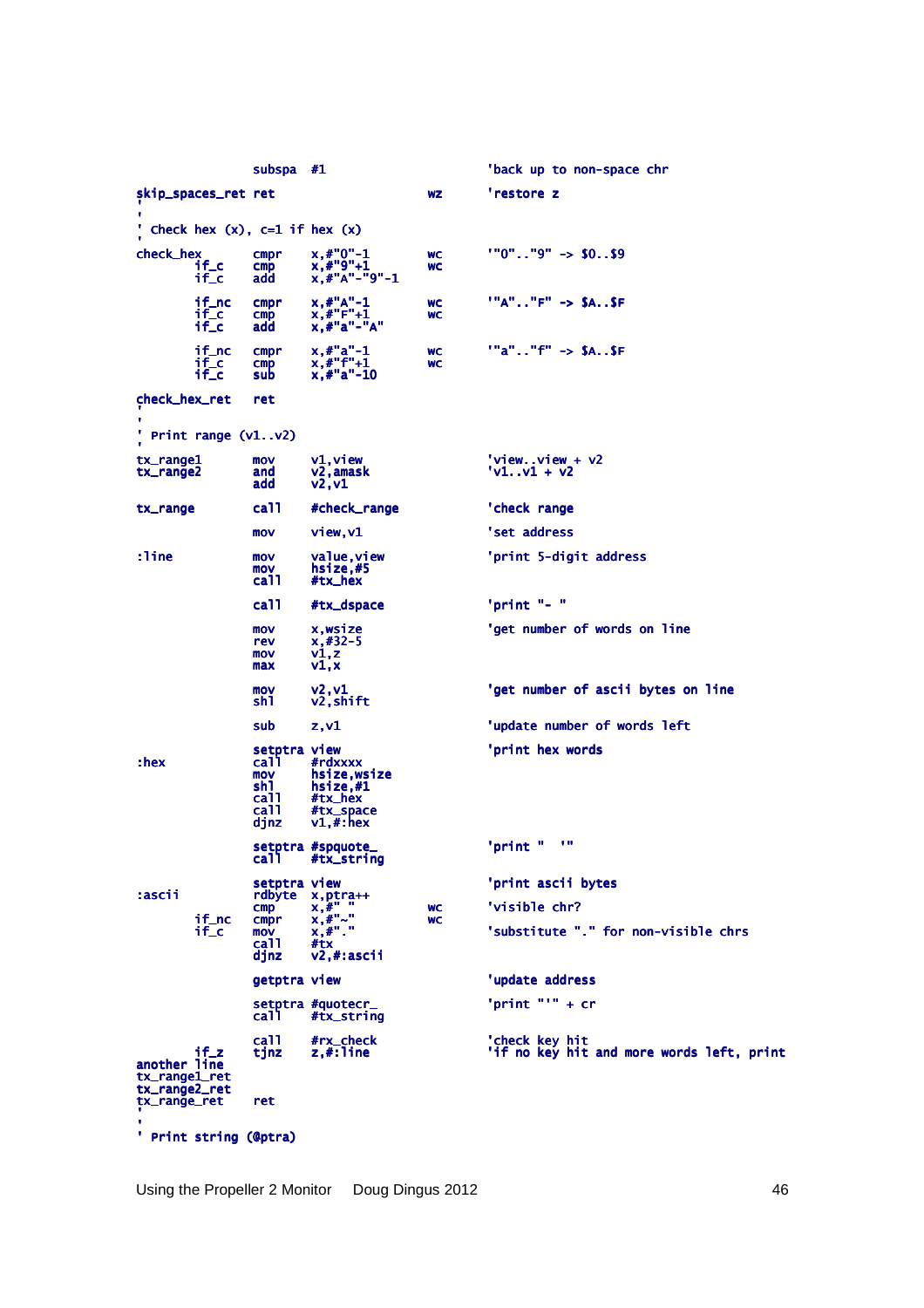| tx_string                     |                                                                          | addptra base                                                             |                                                                                                 |           | 'add data base pointer                                                                                                           |
|-------------------------------|--------------------------------------------------------------------------|--------------------------------------------------------------------------|-------------------------------------------------------------------------------------------------|-----------|----------------------------------------------------------------------------------------------------------------------------------|
| tx_string_loop                |                                                                          | rdbyte                                                                   | x, ptra++                                                                                       |           | 'get chr                                                                                                                         |
| tx_string_ret                 |                                                                          | tjz                                                                      | x, #0                                                                                           |           | 'if 0, done                                                                                                                      |
|                               | if_nz<br>$i f_n z$<br>if_nz<br>if_nz                                     | test<br>notb<br>setptrb x<br>addptrb base<br>jmp                         | x, #\$80<br>$tx\_string\_loop, #8$<br>#tx_string_loop                                           | <b>WZ</b> | 'substring?<br>'toggle ptra/ptrb<br>'ptrb points to substring<br>'start substring or resume string                               |
|                               |                                                                          | cmp                                                                      | $x, \#$ " ` "                                                                                   | <b>WZ</b> | 'long tab?                                                                                                                       |
| :tab                          | $if_z$<br>$i f_n z$<br>$if_z$<br>$i f_z$<br>$if_z$<br>$i f_z$<br>$i f_z$ | subr<br>$\mathsf{cmp}$<br>add<br>ca11<br>djnz<br>ca <sub>11</sub><br>jmp | $y, #32-16$<br>$x, \#$ "~"<br>y, #16<br>#tx_space<br>y, #: tab<br>#tx_dspace<br>#tx_string_loop | WZ        | 'short tab?                                                                                                                      |
|                               | $if_z$<br>if_z                                                           | $\mathsf{cmp}$<br>ca11<br>mov                                            | x, #13<br>#tx_cr1f<br>$y, \overline{\#0}$                                                       | <b>WZ</b> | 'cr?                                                                                                                             |
| ٠<br>٠                        | if_nz<br>if_nz                                                           | ca11<br>add<br>jmp                                                       | #tx<br>y,#1<br>#tx_string_loop                                                                  |           | 'other?                                                                                                                          |
|                               | ' Print hex (value)                                                      |                                                                          |                                                                                                 |           |                                                                                                                                  |
| tx_hex                        |                                                                          | mov<br>shl<br>ror                                                        | y,hsize<br>y, #2<br>value, y                                                                    |           | 'pre-rotate to get 1st nibble in top                                                                                             |
| : 1oop                        |                                                                          | mov<br>rol<br>mov<br>ca11<br>djnz                                        | y, hsize<br>value,#4<br>x, value<br>#tx_nib<br>$y$ , $#$ : loop                                 |           | 'print nibbles                                                                                                                   |
| tx_hex_ret                    |                                                                          | ret                                                                      |                                                                                                 |           |                                                                                                                                  |
| Print "- "                    |                                                                          |                                                                          |                                                                                                 |           |                                                                                                                                  |
| tx_dspace<br>٠<br>Print space |                                                                          | mov<br>jmp                                                               | x, dspace<br>#tx                                                                                |           |                                                                                                                                  |
| tx_space<br>٠                 |                                                                          | mov<br>jmp                                                               | x, #"<br>#tx                                                                                    |           |                                                                                                                                  |
| ٠                             | ' Print nibble (x)                                                       |                                                                          |                                                                                                 |           |                                                                                                                                  |
| tx_nib                        |                                                                          | and                                                                      | $x,$ #\$F                                                                                       |           | 'isolate nibble                                                                                                                  |
| ٠                             | if_c<br>if_nc                                                            | $\mathsf{cmp}$<br>add<br>add                                             | $x, #$ \$A<br>$x.*''0''$<br>$x$ , $#"A"$ -\$A                                                   | <b>WC</b> | 'alpha or numeric?<br>'numeric<br>'alpha                                                                                         |
| ٠<br>٧<br>Transmit chr (x)    |                                                                          |                                                                          |                                                                                                 |           |                                                                                                                                  |
| tx                            |                                                                          | sh1.<br>setb                                                             | x, #1<br>x,#9                                                                                   |           | 'insert start bit<br>'set stop bit                                                                                               |
|                               |                                                                          | getcnt                                                                   | <b>W</b>                                                                                        |           | 'get initial time                                                                                                                |
| $:1$ oop<br>tx_dspace_ret     |                                                                          | add<br>passcnt w<br>shr.<br>setpc<br>tjnz                                | w, period<br>x, #1<br>tx_pin<br>$x$ , $\#$ : loop                                               | <b>WC</b> | 'add bit period to time<br>'loop until bit period elapsed<br>'get next bit into c<br>'write c to tx pin<br>'loop until bits done |
| tx_space_ret                  |                                                                          |                                                                          |                                                                                                 |           |                                                                                                                                  |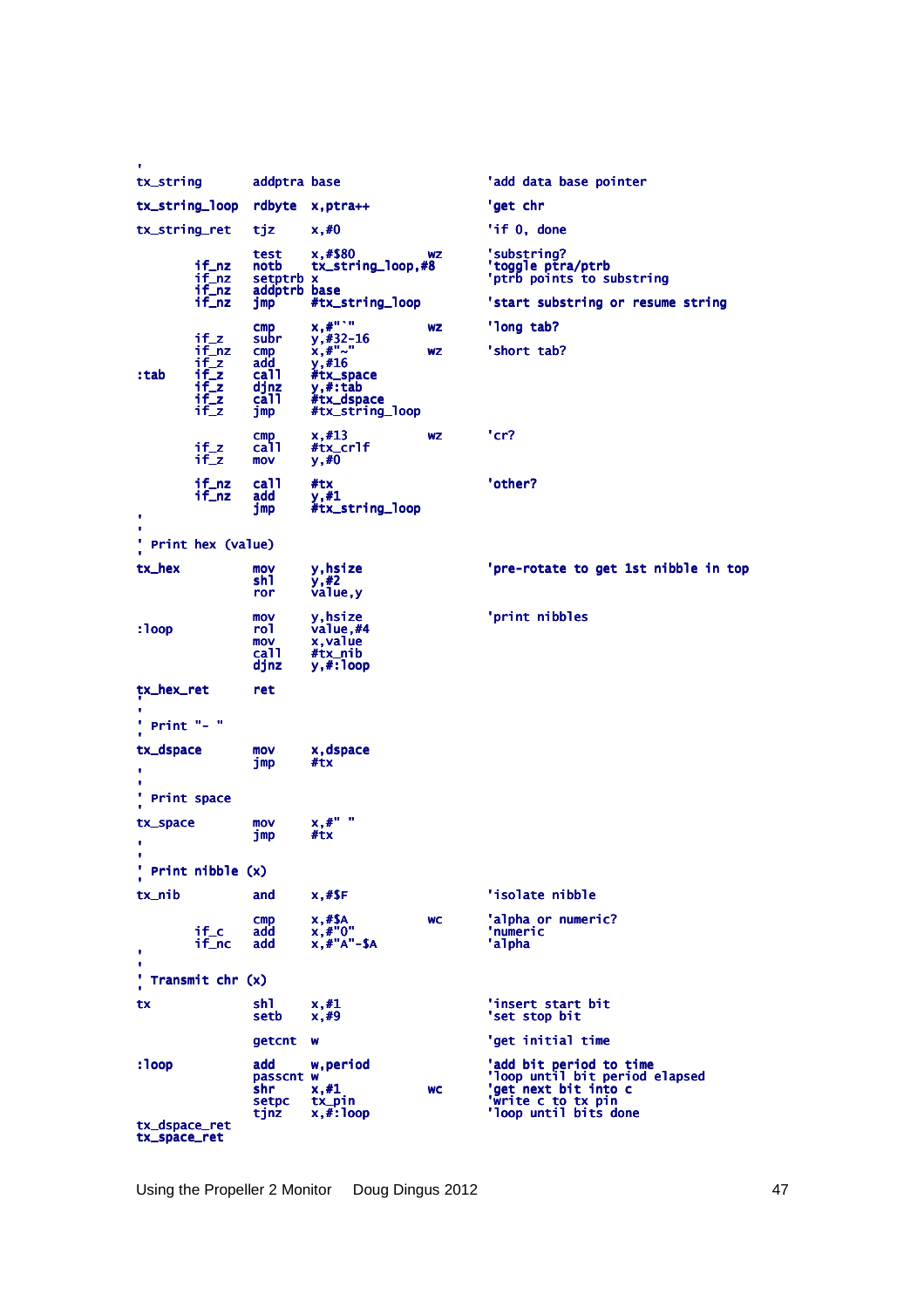tx\_nib\_ret tx\_ret ret ' '<br>' Receive chr (x) ' rx call #rx\_check 'wait for rx chr<br>if z imp #rx call #rx\_check<br>jmp #rx rx\_ret ret ' '<br>' Check receiver, z=0 if chr (x) rx\_check or rx\_tail,#\$80 'if start or rollover, reset tail getspb rx\_temp wz 'if head uninitialized, z=1 uninitialized, if\_nz cmp rx\_temp,rx\_tail wz 'if head-tail mismatch, byte tail byte ready, z=0 z=0 if\_nz getspa rx\_temp 'preserve spa<br>if\_nz setspa rx\_tail 'get tail<br>if\_nz popar x 'aet byte at if\_nz setspa rx\_tail 'get tail '<br>if\_nz popar x 'get byte at tail if\_nz getspa rx\_tail 'update tail 'if\_nz setspa rx\_tail '<br>if\_nz setspa rx\_temp 'restore spa rx\_check\_ret ret '\*\*\*\*\*\*\*\*\*\*\*\*\*\*\*\*\*\*\*\*\*\*\*\* '\*\*\*\*\*\*\*\*\*\*\*\*\*\*\*\*\*\*\*\*\*\*\*\* '\* Serial Receiver Task \*<br>'\*\*\*\*\*\*\*\*\*\*\*\*\*\*\*\*\*\*\*\*\*\*\*\* chkspb wz 'if start or rollover, reset head setspb #\$80 if\_z setspb #\$80 mov rx\_bits,#9 'ready for 8 data bits + 1 stop bit neg rx\_time,period 'get -0.5 period 0.5 period period neg rx\_time,period<br>sar rx\_time,#1 jp rx\_pin,#\$ 'wait for start bit subcnt rx\_time 'get time + 0.5 period for initial 1.5 period delay :bit rcr rx\_data,#1 'rotate c into byte add rx\_time, period<br>passcnt rx\_time pass rx\_time, period<br>
passcnt rx\_time 'wait for center of next bit<br>
passcnt rx\_time 'wait for center of next bit<br>
dinz rx\_bits,#:bit 'loop until 8 data bits + 1 : getp rx\_pin 'read rx pin into c<br>djnz rx\_bits,#:bit 'loop until 8 data bits + 1 stop bit received shr rx\_data,#32-8<br>pushb rx\_data 'align byte<br>'store byte at head, inc head jmp #rx\_task 'wait for next byte '\*\*\*\*\*\*\*\*\*\*\*\*\*\*\*\*\*\*\*\*\*\* '\*\*\*\*\*\*\*\*\*\*\*\*\*\*\*\*\*\*\*\*\*\* '\* Baud Detector Task \*<br>'\*\*\*\*\*\*\*\*\*\*\*\*\*\*\*\*\*\*\*\*\*\* baud\_task movd ctr,rx\_pin 'set ctra to time rx pin states  $:1000$ :loop notb ctr,#5 wc 'if 1,0 sample set, c=0 set, setctra ctr '(\$20 -> 10000001001 > 10000001001 > 10000001001 -> 1, 6x 0, 1x 1, 2x > 1, 6x 0, 1x 1, 2x 0, 1) if\_nc mov limh,buff0 'if 1,0 sample set,<br>if\_nc shr limh,#4 '..make window from 1st 0 (6x if \$20) if\_nc neg liml,limh if\_nc liml,limh if\_nc add limh,buff0 if\_nc limh,buff0 if\_nc add liml,buff0 if\_nc liml,buff0 if\_nc mov comp,buff1 'if 1,0 sample set,<br>if\_nc mul comp,#6 '..normalize 2nd 1 (1x if \$20) to 6x<br>if\_nc cmpr comp,limh wc '..check if within window if\_nc mov comp,buff1<br>if\_nc mul comp,#6<br>if\_nc cmpr comp,limh wc<br>if\_nc cmp comp,liml wc if\_nc mov comp,buff2 'if 1,0 sample set,<br>if\_nc mul comp,#3 '..normalize 2nd 0 (2x if \$20) to 6x

Using the Propeller 2 Monitor Doug Dingus 2012 48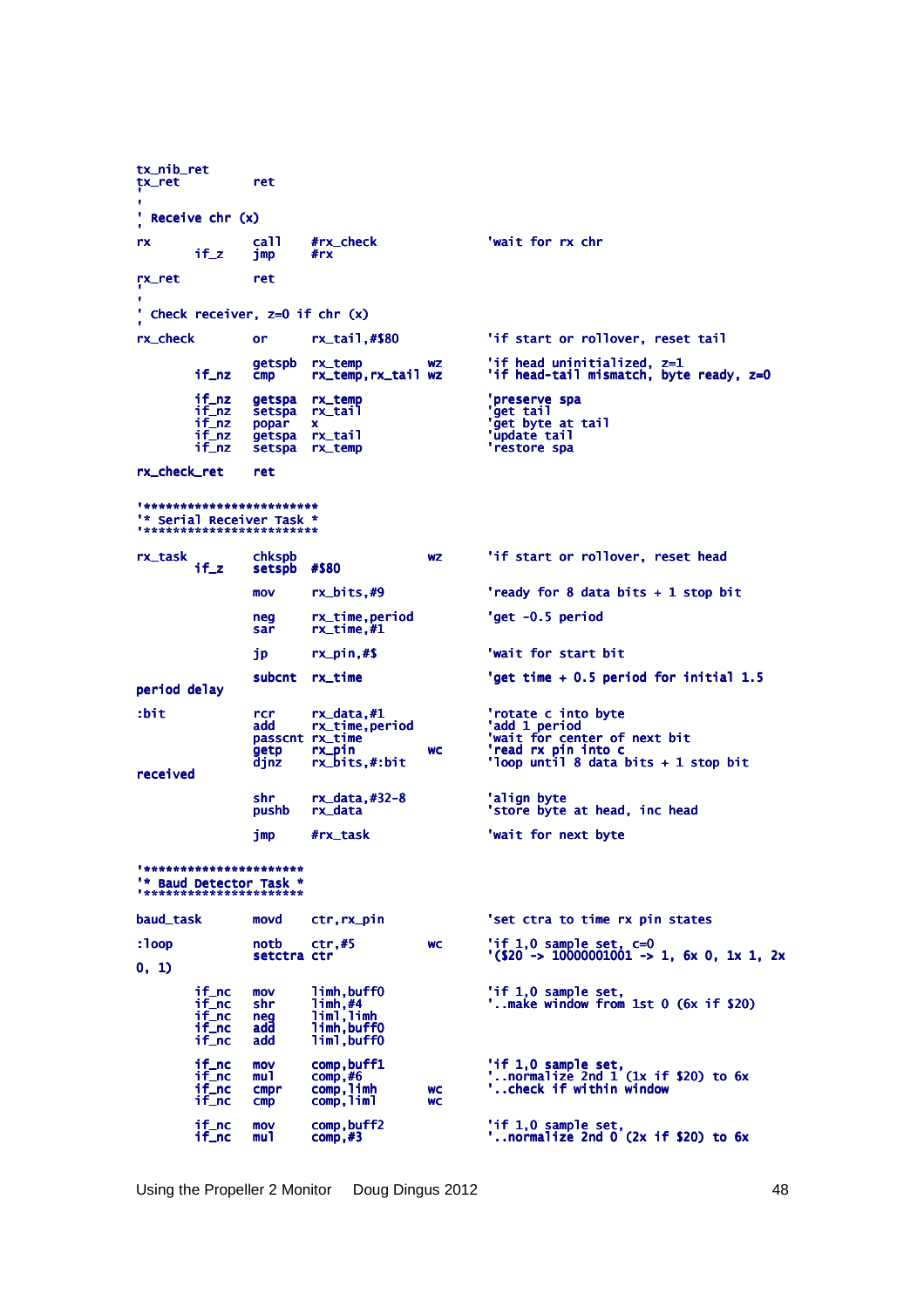|                                                                                                                                                              | if_nc<br>if_nc          | cmpr<br>cmp                                                                                                                | comp, limh<br>comp, liml                                                                          | <b>WC</b><br><b>WC</b> | 'check if within window                                                           |
|--------------------------------------------------------------------------------------------------------------------------------------------------------------|-------------------------|----------------------------------------------------------------------------------------------------------------------------|---------------------------------------------------------------------------------------------------|------------------------|-----------------------------------------------------------------------------------|
|                                                                                                                                                              | if_nc<br>if_nc<br>if_nc | add<br>shr<br>mov                                                                                                          | buff0, buff2<br>buff0,#3<br>period, buff0                                                         |                        | 'if \$20,<br>compute period from 6x 0 and 2x 0<br>update period                   |
|                                                                                                                                                              |                         | mov<br>mov                                                                                                                 | buff0,buff1<br>buff1, buff2                                                                       |                        | 'scroll sample buffer                                                             |
| :wait                                                                                                                                                        |                         | getcosa buff2<br>tjnz<br>jmp                                                                                               | $\text{buff2},\#:\text{loop}$<br>#:wait                                                           |                        | 'wait for next sample                                                             |
| **************<br>"* Constants *<br>**************                                                                                                           |                         |                                                                                                                            |                                                                                                   |                        |                                                                                   |
| <b>h0001FFFF</b><br>cr1f<br>dspace<br>ctr<br>pin                                                                                                             |                         | <b>long</b><br><b>Tong</b><br><b>long</b><br><b>long</b>                                                                   | \$0001FFFF<br>$1 < 18 + 504 < 10 + 500$<br>$1 < 18 +  < 10 + $<br>%100_01001                      |                        | 'memory limit<br>'cr/lf<br>'dash/space<br>'ctr configuration for timing low on rx |
| **************<br>"* Variables *<br>* * * * * * * * * * * * * * *                                                                                            |                         |                                                                                                                            |                                                                                                   |                        |                                                                                   |
| reserves                                                                                                                                                     |                         |                                                                                                                            |                                                                                                   |                        |                                                                                   |
| $rx\_pin$<br>tx_pin<br>base<br>W<br>x<br>y<br>z<br><b>v1</b><br>v <sub>2</sub><br>value<br>view<br>enter<br>pin<br>dsize<br>hsize<br>wsize<br>shift<br>amask |                         | res<br>res<br>res<br>res<br>res<br>res<br>res<br>res<br>res<br>res<br>res<br>res<br>res<br>res<br>res<br>res<br>res<br>res | 1<br>1<br>1<br>1<br>1<br>1<br>ī<br>1<br>1<br>$\mathbf{1}$<br>1<br>1<br>1<br>1<br>1<br>1<br>1<br>1 |                        | 'main task                                                                        |
| rx_tail<br>rx_temp<br>rx_time<br>rx_data<br>rx_bits                                                                                                          |                         | res<br>res<br>res<br>res<br>res                                                                                            | 1<br>1<br>1<br>1<br>1                                                                             |                        | 'serial receiver task                                                             |
| buff0<br>buff1<br>buff <sub>2</sub><br>limh<br>liml<br><b>COMD</b><br>period                                                                                 |                         | res<br>res<br>res<br>res<br>res<br>res<br>res                                                                              | 1<br>1<br>1<br>1<br>1<br>1<br>1                                                                   |                        | 'baud detector task                                                               |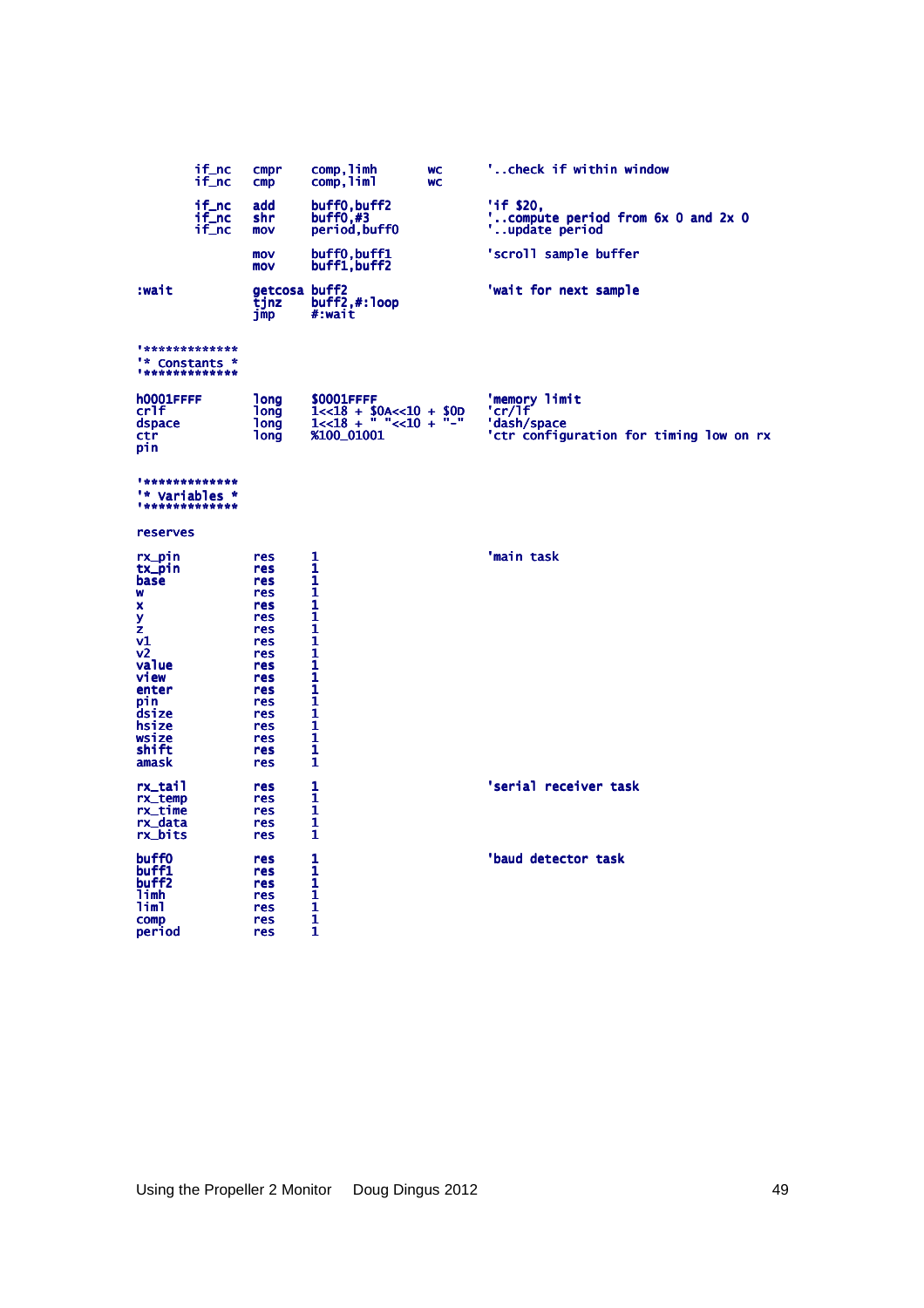# **Appendix B PASM Program Listings and Object Code**

## **DE2-Counter-To-LED-Blinker**

This program writes some of the slower changing global counter digits to the I/O pins connected to the onboard LED's. This program also writes a value to the hub and starts an instance of the monitor for the purpose of demonstrating how to watch addresses.

| <b>DAT</b>                 |                                                          |                         |                                                                                     |  |  |
|----------------------------|----------------------------------------------------------|-------------------------|-------------------------------------------------------------------------------------|--|--|
|                            | org                                                      |                         |                                                                                     |  |  |
| start_mon                  | $setcog$ #3                                              |                         | '+ $%1000$ --uncomment '+ $%1000$ ' for next available cog<br>'function; otherwise, |  |  |
|                            | coginit monitor_pgm, monitor_ptr 'start monitor on cog n |                         |                                                                                     |  |  |
|                            | neg                                                      | dirb, $\#1$             | 'make the port $B I/Os$ outputs                                                     |  |  |
| : loop                     | <b>getcnt</b><br>shr<br>sh1                              | A<br>A, $\#24$<br>A, #8 | 'fetch lower 32 bits of global counter<br>'shift away the fast incrementing digits  |  |  |
|                            | mov                                                      | pinb, A                 | 'write slow ones to LED's on DE2 board                                              |  |  |
|                            |                                                          |                         | <b>wrword</b> A, write_address 'Put a value in the hub to watch                     |  |  |
|                            | jmp                                                      | $\#$ : 100p             | 'keep doing it!                                                                     |  |  |
| monitor_pgm<br>monitor_ptr | 1ong<br>1ong                                             | \$70C<br>$90 < 9 + 91$  | 'ROM entry point for monitor<br>'serial pins = $RX < 9 + TX$                        |  |  |
| write_address              | <b>long</b>                                              | \$2000                  |                                                                                     |  |  |
| A                          | <b>res</b>                                               | 1                       | 'storage                                                                            |  |  |

Load and run this program with Pnut.exe to see the LED's flash and interact with the monitor to watch address \$2001 increment as the counter does.

```
>2001@
21 22 23 24 25 26 27 28 29 2A 2B 2C 2D 2E 2F 30 31 32 33 
>
```
## **Running Multiple Monitors**

Here is a short program that does exactly that on the DE2 emulation, using the default p90, p91 and optional p15, p13 to communicate with two instances of the monitor running on COGS 3 and 0.

**DAT** 

| start_mon                                  | org<br>setcog                 | #3                                      | coginit monitor_pgm, monitor_ptr | 'set target COG 3<br>'start monitor on target COG                                   |  |  |
|--------------------------------------------|-------------------------------|-----------------------------------------|----------------------------------|-------------------------------------------------------------------------------------|--|--|
|                                            | $setcog$ #0                   |                                         |                                  | 'set target COG 0<br>coginit monitor_pgm, monitor_ptr1 'start monitor on target COG |  |  |
| monitor_pgm<br>monitor_ptr<br>monitor_ptr1 | 1ong<br><b>long</b><br>1 on g | \$70C<br>$15 < 9 + 13$<br>$90 < 9 + 91$ | 'Pins for one monitor            | 'ROM entry point for monitor<br>'Pins for the other one                             |  |  |

This program is useful to quickly test both serial connections, if you are using the dual Prop Plug connection scenario mentioned earlier in the text.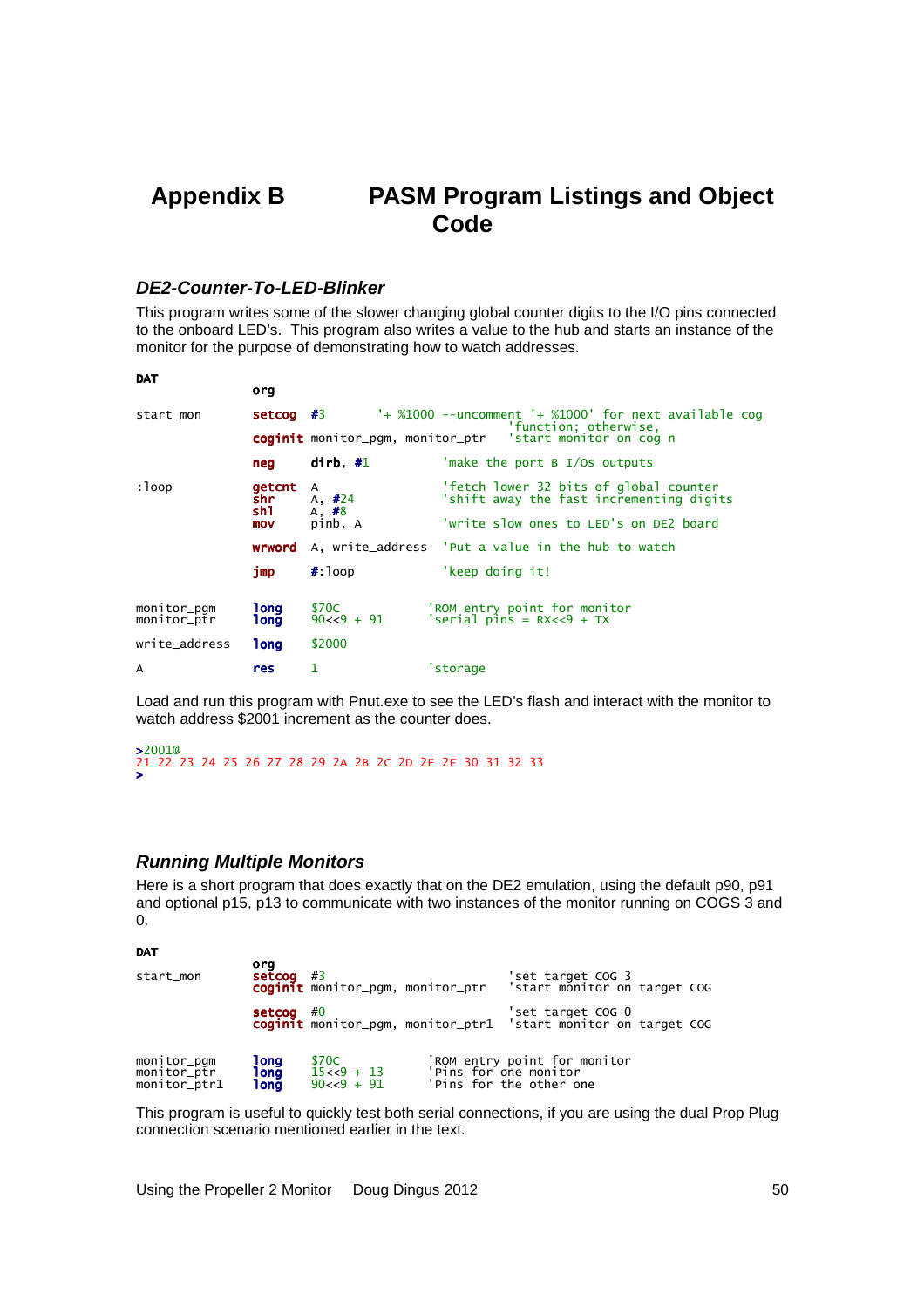It's worth noting that either monitor isn't aware of the other one when more than one is running at a time. The output of the cog map (m) command for both monitors show the other one as an active COG, not a monitor cog, normally designated with "M":

Output from monitor instance running on COG 3: === Propeller II Monitor ===

$$
\begin{array}{c}\n>^m \\
0 & 0 & 0 & 0 & M & 0 & 0 & 1 \\
\end{array}
$$

Output from monitor instance running on COG 0 Propeller II Monitor =

>m 0 0 0 0 1 0 0 M >

# **Start Monitor From HUB RAM Memory**

You can download a modified version of the ROM Monitor setup to both run from HUB memory at an address you specify, and start with only the monitor cog start command. The default is \$1000, editable in the program values.

A sample object file you can paste right into a running monitor and source code is provided in the zip package found here:

http://forums.parallax.com/attachment.php?attachmentid=98300&d=1356951096

This code is provided with the assumption you might want to patch the monitor to provide different functionality, or use it as part of some other serial communications. Here is the usage information and key values needed to build and run it at a given address.

```
' Modified to be started from monitor, or coginit with parameters ignored 
' eg: [cog]+11B4 
' 
' For different HUB RAM address load, set rx_pin, tx_pin, base below. Base = [load 
address + $1B4] = entry for COGINIT 
'
rx_pin long 15<<9 + 13 '15 'main task 
tx_pin long 15<<9 + 13 '13 'Pins --> ptrA 
base long $11b4 'Entry Point --> ptrB
```
Note, the code is compiled at \$0, with the values setup for loading at \$1000, and the monitor entry point is that base address \$1000 + \$1B4, assuming no modifications are done to the text data starting at \$1000.

## **Replace\_Example.spin**

This is a simple program that blinks the LED's in different ways and on different COGS with the monitor running for "while running" modifications.

' Terasic DE2-115 Prop2 Counter To LED ' ------------------------------------ '<br>DAT org start\_mon setcog #3 '+ %1000 'uncomment '+ %1000' for 'next available cog